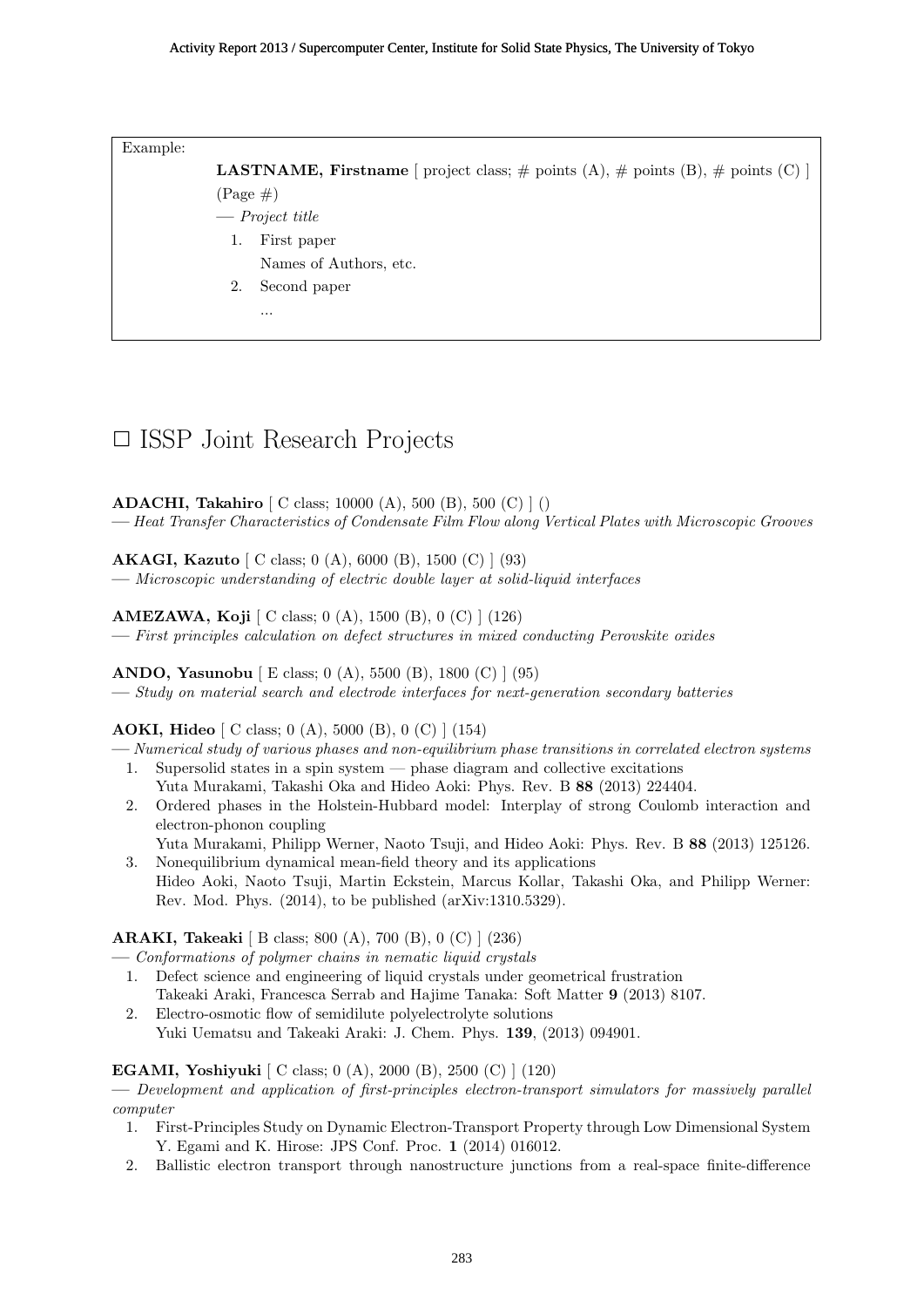approach

S. Tsukamoto, T. Ono and Y. Egami: Quantum Matter, in press.

- 3. First-principles calculation method for electron transport based on grid Lippmann-Schwinger equation
	- Y. Egami, S. Tsukamoto, T. Ono and K. Hirose: submitted to Phys. Rev. B.

## **FEDERICI, Filippo** [ C class; 0 (A), 5000 (B), 0 (C) ] ()

**—** *Molecular Dynamics study of frictional properties of confined ionic liquids*

## **FUCHIZAKI, Kazuhiro** [ C class; 22000 (A), 5000 (B), 0 (C) ] (179)

**—** *Slow Dynamical Processes in Nonequilibrium Metastable States*

- 1. Predicting the Thermodynamic Properties of the Modified Lennard-Jones Fluid from the Lennard-Jones Equation of State
	- K. Fuchizaki and Y. Asano: J. Phys. Soc. Jpn. **82** (2013) 124001.
- 2. Melting behavior of SnI<sup>4</sup> reexamined K. Fuchizaki: J. Chem. Phys. **139** (2013) 244503.
- 3. Modified Benedict–Webb–Rubin Equation of State for the Modified Lennard-Jones Fluid Y. Asano and K. Fuchizaki: J. Phys. Soc. Jpn. **83** (2014) 034601.

**FUJII, Hitoshi** [ C class; 0 (A), 2000 (B), 700 (C) ] () **—** *First-principles calculations of X-ray absorption spectroscopy for Transition-Metal Oxides*

# **FUJIMOTO, Yoshitaka** [ C class; 11500 (A), 0 (B), 0 (C) ] (79)

**—** *Effects of doping on atomic structures and electronic properties of nanocarbon materials*

- 1. Electronic structures of carbon-doped hexagonal boron nitride sheet: A density-functional study Y. Fujimoto, T. Koretsune and S. Saito: JPS Conference Proceedings **1**, 012066 (2014)
- 2. Hydrogen adsorption and anomalous electronic properties of nitrogen-doped graphene Y. Fujimoto and S. Saito: Journal of Applied Physics, Accepted.
- 3. Pyridine-Type Defects in Graphene: Stability, Reactivity and Electronic Property Y. Fujimoto: Advances in Materials Science Research (Nova Science Publishers, New York), Submitted.
- 4. Electronic structures of hexagonal boron-nitride monolayer: strain-induced effects Y. Fujimoto, T. Koretsune, and S. Saito: Journal of the Ceramic Society of Japan, Accepted.

## **FUJIWARA, Susumu** [ B class; 0 (A), 600 (B), 0 (C) ] (250)

**—** *Molecular Simulation Study of Supramolecular Structure Formation by Amphiphilic Molecules*

- 1. Shape transition of micelles in amphiphilic solution: A molecular dynamics study S. Fujiwara, M. Hashimoto, T. Itoh, H. Nakamura and Y. Tamura: J. Phys.: Conf. Ser. **454** (2013) 012024.
- 2. Nucleation and polymorphism of trans-1,4-polyisoprene containing copper phthalocyanine T. Tsuboi, M. Harada, K. Ishii, S. Fujiwara and T. Itoh: Polymer J. **45** (2013) 915-920.
- 3. One-, Two-, and Three-Dimensional Hopping Dynamics K. M. Aoki, S. Fujiwara, K. Sogo, S. Ohnishi and T. Yamamoto: Crystals **3** (2013) 315-332.
- 4. Molecular Dynamics Simulations of One-, Two-, Three-dimensional Hopping Dynamics K. M. Aoki, S. Fujiwara, K. Sogo, S. Ohnishi and T. Yamamoto: JPS Conf. Proc. **1** (2014) 012038.
- 5. Molecular Dynamics Simulation of Micellar Shape Transition in Amphiphilic Solution S. Fujiwara, M. Hashimoto, Y. Tamura, H. Nakamura and R. Horiuchi: Plasma Fusion Res., in press.

## **FUJIWARA, Takeo** [ C class; 3500 (A), 3500 (B), 0 (C) ] (97)

- **—** *Expansion of the first principle electronic structure calculation with hybrid method*
- 1. Nanoseconds Quantum Molecular Dynamics Simulations of Lithium Superionic Conductor Li<sup>4</sup>*−<sup>x</sup>*Ge<sup>1</sup>*−<sup>x</sup>*P*x*S<sup>4</sup> Shinya Nishino, Takeo Fujiwara and Hisatsugu Yamasaki, submitted to Phys. Rev. B.
- 2. Parametrization scheme with accuracy and transferability for tight-binding electronic structure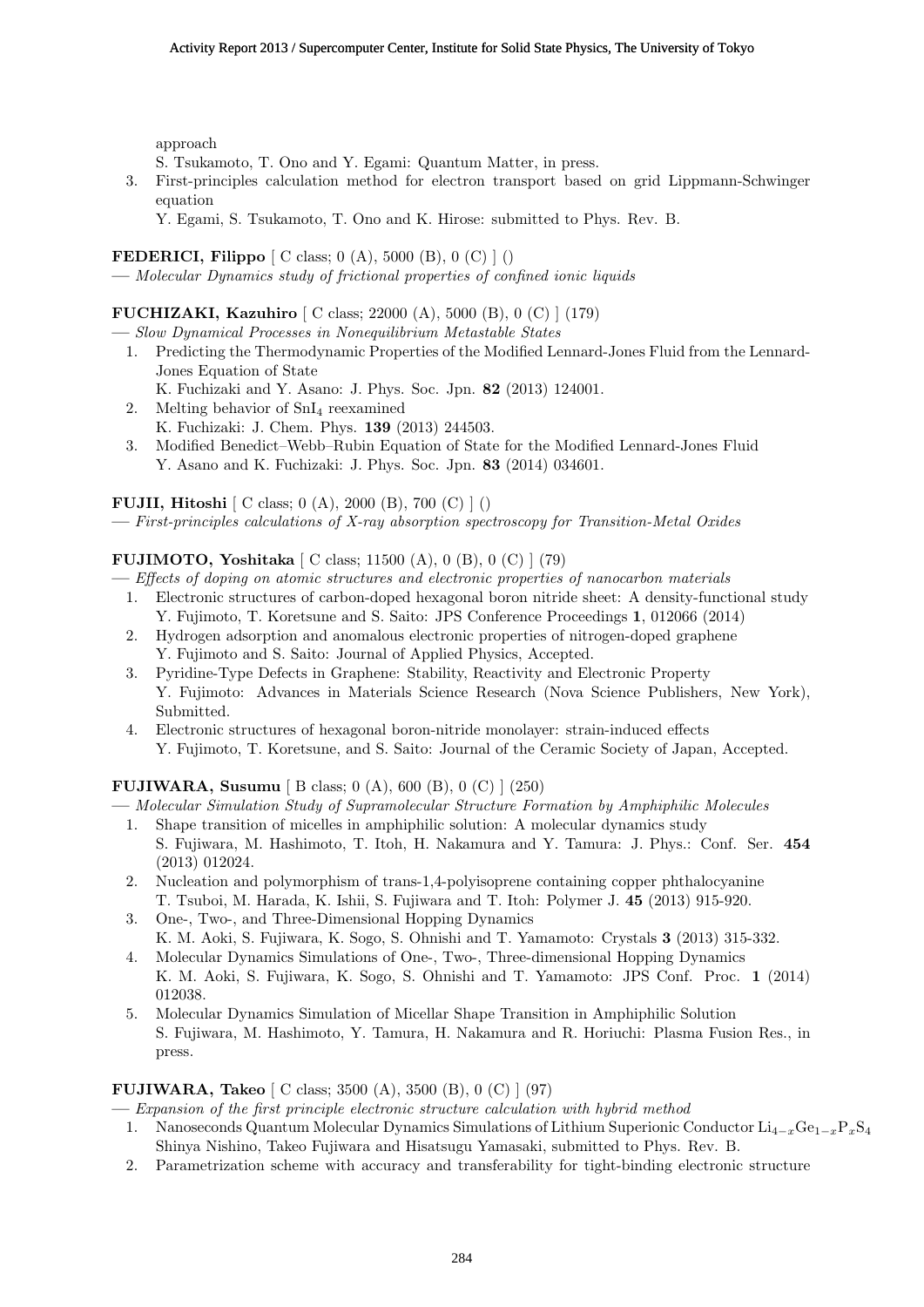calculations with extended Hückel approximation and molecular dynamics simulations S. Nishino and T. Fujiwara, J. Molecular Modelling. Vol.19, 2363-2373 (2013).

- **FUKUI, Ken-ichi** [ E class; 0 (A), 9500 (B), 2900 (C) ] (72)
- **—** *First-principles calculation of electrochemical properties of redox-active monolayers*
- **—** *Counter-ion effects of First-principles calculation of electrochemical properties*

**FURUKAWA, Akira** [ C class; 13500 (A), 5000 (B), 2000 (C) ] (184)

- **—** *Nonequilibrium dynamics of complex colloidal suspension*
- 1. Simple picture of the supercooled liquid dynamics: Dynamic scaling and phenomenology based on clusters
	- A. Furukawa: Phys. Rev. E **87** (2013) 062321.
- 2. Nonequilibrium critical Casimir interactions
- A. Furukawa, A. Gambassi, S. Dietrich, and H. Tanaka: Phys. Rev. Lett. **111** (2013) 055701.
- 3. Activity-induced clustering in model dumb-bell swimmers: The role of hydrodynamic interactions A. Furukawa, D. Marrenduzo, and M.E. Cates: submitted to Phys. Rev. E

## **FUSEYA, Yuki** [ B class; 1500 (A), 0 (B), 0 (C) ] (166)

**—** *Theory of dynamical spin fluctuation in iron-based superconductors*

## **GOHDA, Yoshihiro** [ C class; 0 (A), 5000 (B), 2200 (C) ] (96)

**—** *Itinerant electronic states at rare-earth-magnet interfaces*

1. Strain effects on the magnetic anisotropy of  $Y_2Fe_{14}B$  examined by first-principles calculations Z. Torbatian, T. Ozaki, S. Tsuneyuki, and Y. Gohda: Appl. Phys. Lett., in press.

## **HARADA, KENJI** [ C class; 2500 (A), 5500 (B), 2700 (C) ] (198)

- **—** *Numerical study of quantum liquid phase using tensor network variational method*
- 1. Symmetry-protected topological order and negative-sign problem for SO(N) bilinear-biquadratic chains

Kouichi Okunishi and Kenji Harada, Physical Review B **89**, 134422 (2014).

## **HAMADA, Ikutaro** [ C class; 8000 (A), 0 (B), 0 (C) ] (91)

**—** *Density functional theory study of stability and dynamics of metal nanoclusters on a silicon surface*

**HATSUGAI, Yasuhiro** [ C class; 10000 (A), 3000 (B), 2000 (C) ] (145)

- **—** *Numerical study of topological order*
	- 1. Characterization of Dimers in Graphene Flakes
	- D. Seki, Y. Hamamoto and Y. Hatsugai, JPS Conf. Proc. 1, 012068 (2014).
	- 2. Sharp Zero-Energy Landau Levels in Multilayer Graphene H. Sakamoto, Y. Hatsugai, H. Aoki and T. Kawarabayashi, JPS Conf. Proc. 1, 012069 (2014).
	- 3. Emergence of Topologically Stable Dirac Dispersions in a Fermionic Shastry-Sutherland Model T. Kariyado and Y. Hatsugai, JPS Conf. Proc. 1, 012001 (2014).
	- 4. Symmetry-protected quantization and bulk-edge correspondence of massless Dirac fermions: Application to the fermionic Shastry-Sutherland model
		- T. Kariyado and Y. Hatsugai, Phys. Rev. B 88, 245126 (2013).
	- 5. Chiral symmetry and fermion doubling in the zero-mode Landau levels of massless Dirac fermions with disorder

T. Kawarabayash1, T. Honda, H. Aoki and Yasuhiro Hatsugai, AIP Conf. Proc. 1566, 283 (2013).

- 6. Spin-resolved chiral condensate as a spin-unpolarized quantum Hall state in graphene
- Y. Hamamoto, T. Kawarabayashi, H. Aoki and Y. Hatsugai, Phys. Rev. B 88, 195141 (2013).
- 7. Chiral Symmetry and Many-Body Effect in Multilayer Graphene Y. Hatsugai; Y. Hamamoto; H. Aoki; T. Kawarabayashi, J. Phys. Conf. Ser. 456, 012013 (2013).
- 8. Stability of zero-mode Landau levels in bilayer graphene against disorder in the presence of the trigonal warping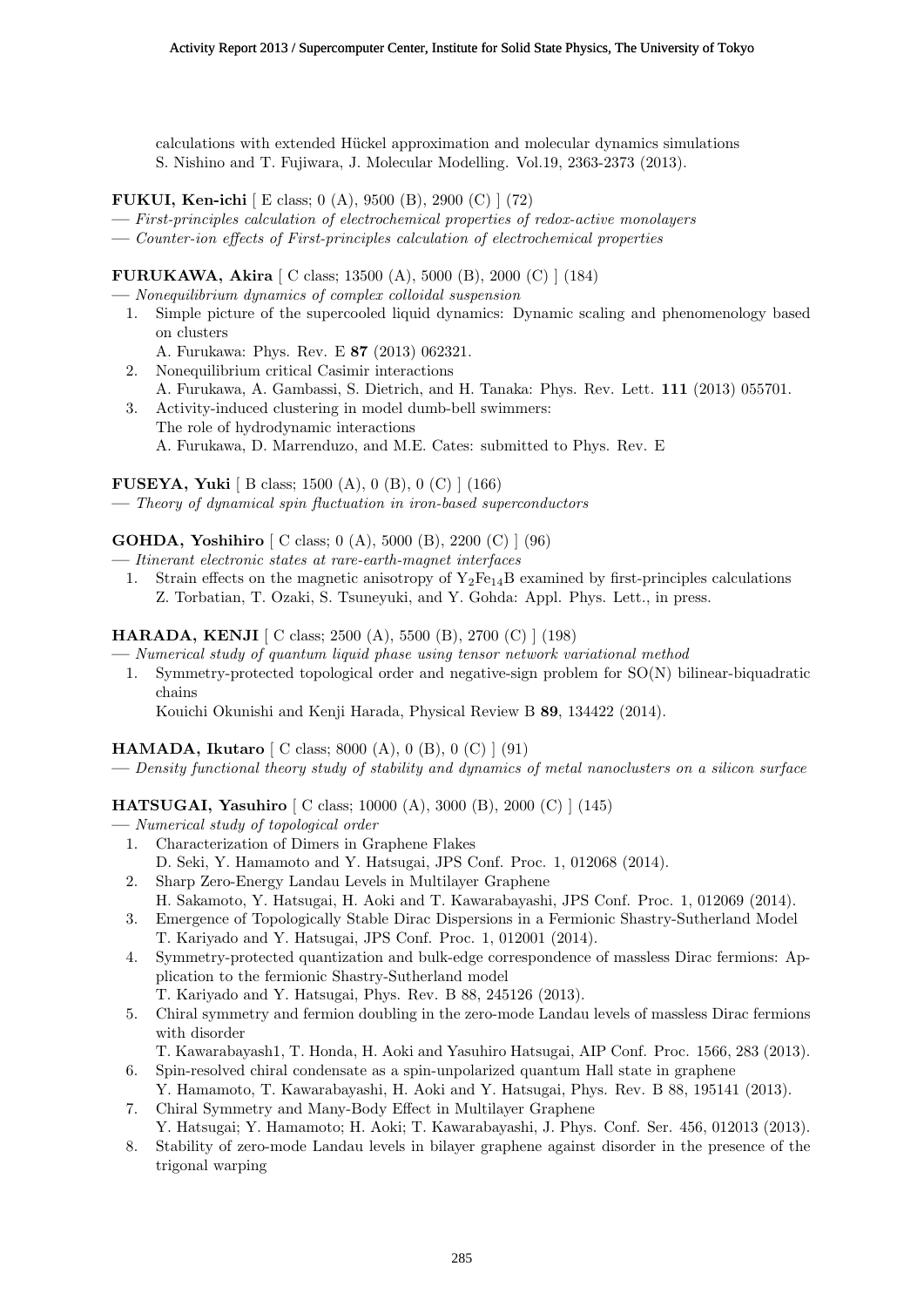- T. Kawarabayashi, Y. Hatsugai and H. Aoki, J. Phys. Conf. Ser. 456, 012020 (2103).
- 9. Symmetry Protected Weak Topological Phases in a Superlattice T. Fukui, K.-I. Imura and Y. Hatsugai, Journal of the Physical Society of Japan 82, 073708 (2013).

**HATTORI, Kazumasa** [ C class; 0 (A), 1500 (B), 0 (C) ] (165) **—** *Anomalous transport properties induced by Fermi surfaces variations*

**HATTORI, Ken** [ B class; 1400 (A), 0 (B), 0 (C) ] (127)

**—** *Model calculations in Si surfaces with adsorbates*

## **HIDA, Kazuo** [ B class; 800 (A), 700 (B), 0 (C) ] (233)

- **—** *Numerical Study of One Dimensional Frustrated Quantum Spin Systems*
	- 1. Ground-State Phase Diagram of S=2 Heisenberg Chains with Alternating Single-Site Anisotropy K. Hida: J. Phys. Soc. Jpn. **83** (2014) 034707.
	- 2. Topological Phases of the Spin-1/2 Ferromagnetic-Antiferromagnetic Alternating Heisenberg Chain with Frustrated Next-Nearest-Neighbour Interaction K. Hida, K. Takano, and H. Suzuki: J. Phys. Soc. Jpn. **82** (2013) 064703

# **HIRAI, Kunitomo** [ B class; 0 (A), 400 (B), 500 (C) ] (135)

**—** *Electronic State and Proximity Effects around Interface in Layered Superlattices*

**HIROSE, Kenji** [ C class; 2000 (A), 1500 (B), 800 (C) ] ()

**—** *Multi-Scale Electric and Thermal Transport Calculations*

# **HOSHI, Takeo** [ E class; 0 (A), 16000 (B), 2300 (C) ] (15)

**—** *Parallelized ultra-large-scale electronic-structure theory based on first principle calculation and novel numerical method*

# **HOSHINO, Shintaro** [ B class; 0 (A), 800 (B), 0 (C) ] (169)

**—** *Quantum Monte Carlo Approach to Odd-Frequency Superconductivity*

- 1. Anisotropic Magnetic Response in Kondo Lattice with Antiferromagnetic Order Taku Kikuchi, Shintaro Hoshino and Yoshio Kuramoto: arXiv:1404.5718 (2014)
- 2. Composite Orders and Lifshitz Transition of Heavy Electrons Shintaro Hoshino and Yoshio Kuramoto: arXiv:1403.5634, to appear in J. Phys. Soc. Jpn. (2014)
- 3. Superconductivity of Composite Particles in a Two-Channel Kondo Lattice Shintaro Hoshino and Yoshio Kuramoto: Phys. Rev. Lett. **112** (2014) 167204
- 4. Strong Quasi-Particle Renormalizations in Heavy-Electron Magnets Shintaro Hoshino and Yoshio Kuramoto: to appear in JPS Conference Proceedings (2014)
- 5. Continuous-Time Quantum Monte Carlo Study of Strong Coupling Superconductivity in Holstein-Hubbard Model Satoshi Yamazaki, Shintaro Hoshino and Yoshio Kuramoto: to appear in JPS Conference Proceedings (2014)
- 6. Itinerant Versus Localized Heavy-Electron Magnetism Shintaro Hoshino and Yoshio Kuramoto: Phys. Rev. Lett. **111** (2013) 026401

## **HOTTA, Takashi** [ C class; 13500 (A), 0 (B), 0 (C) ] (148)

**—** *Research for superconductivity in strongly correlated multi-orbital systems*

1. Key role of hybridization between actinide 5f and oxygen 2p orbitals for electronic structure of actinide dioxides

Yu Hasegawa, Takahiro Maehira and Takashi Hotta: J. Mod. Phys. **4** (2013)1574-1582.

- 2. Kondo effect emerging from a spin-vibronic state Takahiro Fuse and Takashi Hotta: J. Phys.: Conf. Ser. **428** (2013) 012013.
- 3. Fermi-Surface Topology and Superconductivity Induced by Jahn-Teller Phonons Yuji Shiba and Takashi Hotta: J. Phys.: Conf. Ser. **428** (2013) 012038.
- 4. Electric Dipolar Susceptibility of the Anderson-Holstein Model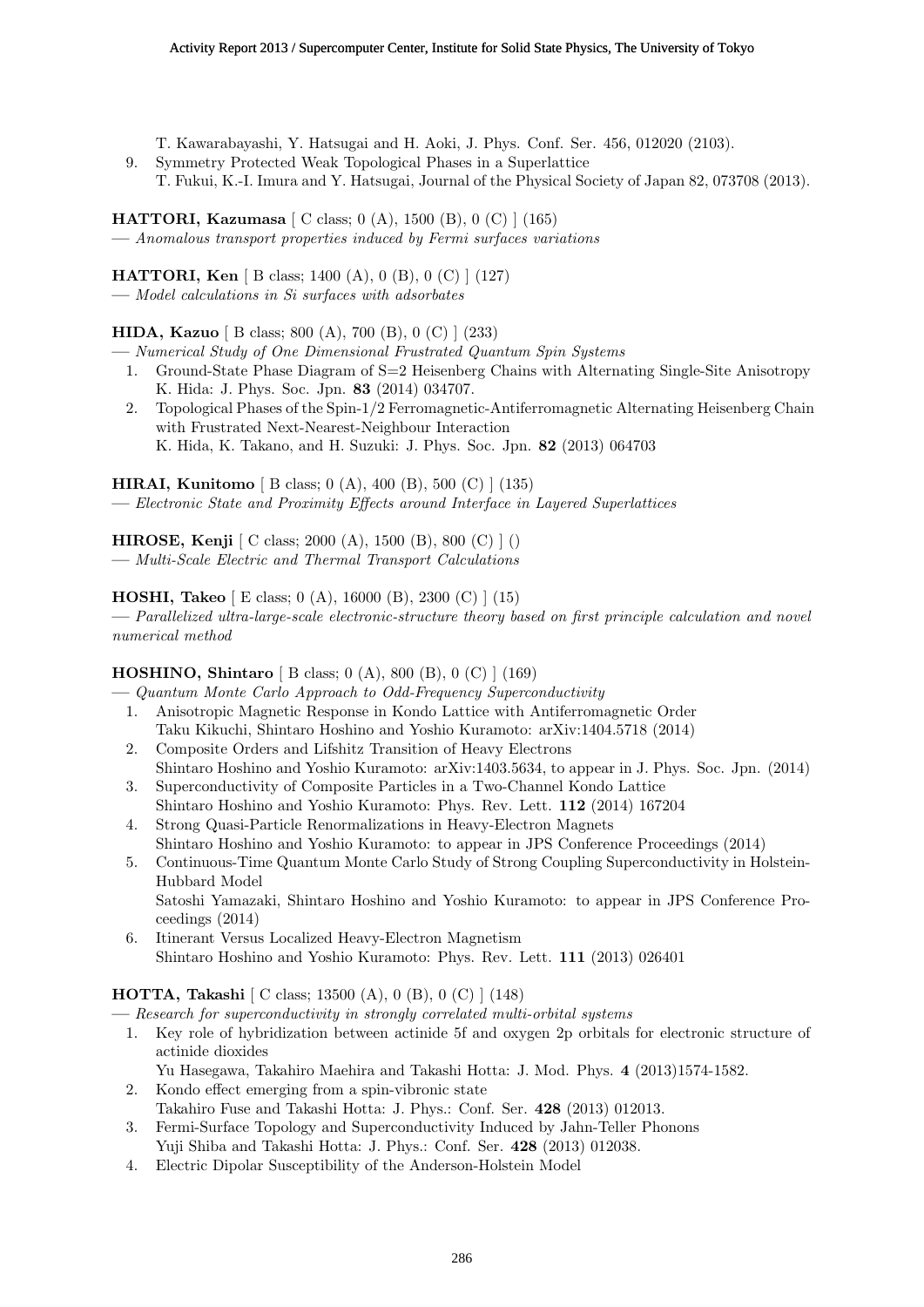Takahiro Fuse and Takashi Hotta: J. Korean Phys. Soc. **62** (2013) 1874.

**HUKUSHIMA, Koji** [ C class; 1500 (A), 11000 (B), 2300 (C) ] (190)

- **—** *Equilibrium simulations in spin glasses*
	- 1. Dynamics of One-Dimensional Ising Model without Detailed Balance Condition Y. Sakai and K. Hukushima: J. Phys. Soc.Jpn **82** (2013) 064003-1-15
	- 2. A List Referring Monte-Carlo Method for Lattice Glass Models M.Sasaki and K. Hukushima: J. Phys. Soc.Jpn **82** (2013) 094003-1-15
	- 3. Response to a twist in systems with  $Z_p$  symmetry: The two-dimensional p-state clock model Y. Kumano, K.Hukushima, Y.Tomita, M.Oshikawa: Phys. Rev. B **88** (2013) 104427-1-6
	- 4. An irreversible Markov-chain Monte Carlo method with skew detailed balance conditions M.Sasaki and K. Hukushima: J. Phys.: Conf. Ser. **473** (2013) 12012-1-9
	- 5. Typical Behavior of the Linear Programming Method for Combinatorial Optimization Problems: A Statistical – Mechanical Perspective
		- S. Takabe and K. Hukushima: J. Phys. Soc.Jpn **83** (2014) 043801-1-4

## **IGARASHI, Ryo** [ C class; 0 (A), 1000 (B), 1400 (C) ] ()

**—** *Development of ALPS/MPS and its application to strongly correlated electron systems*

# **IKUHARA, Yuichi** [ C class; 13000 (A), 7000 (B), 3000 (C) ] (53)

**—** *Local Quantum Design of Materials Fabricated by Bicrystal Technique*Metal-insulator Transition at Perovskite Oxide Interfaces

1. Spontaneous Structural Distortion and Quasi-One-Dimensional Quantum Confinement in a Single-Phase Compound Z. Wang, L. Gu, M. Saito, S. Tsukimoto, M. Tsukada, F. Lichtenberg, Y. Ikuhara, and J. G.

Bednorz: Adv.Mater. **25** (2013) 218.

2. Ferromagnetic Dislocations in Antiferromagnetic NiO I. Sugiyama, N. Shibata, Z. Wang, S. Kobayashi, T. Yamamoto, and Y. Ikuhara: Nat. Nanotech. **8** (2013) 266. titleRegulating Infrared Photoresponses in Reduced Graphene Oxide Phototransistors by Defect and Atomic Structure Controla H. X. Chang, Z. H. Sun, M. Saito, Q. H. Yuan, H. Zhang, J. H. Li, Z. C. Wang, T. Fujita, F. Ding, Z. J. Zheng, F. Yan, H. K. Wu, M. W. Chen, and Y. Ikuhara: ACS NANO **7** (2013) 6310.

## **IMADA, Masatoshi** [ C,E class; 0 (A), 22000 (B), 2200 (C) ] (23)

- **—** *Numerical studies on ab initio low-energy effective models for high-Tc cuprates*
- **—** *Variational Monte Carlo studies of electron correlation effects on topological insulators*
	- 1. Atomically resolved spectroscopic study of  $Sr<sub>2</sub>IrO<sub>4</sub>$ : Experiment and theory
	- Qing Li, Guixin Cao, Satoshi Okamoto, Jieyu Yi, Wenzhi Lin, Brian C. Sales, Jiaqiang Yan, Ryotaro Arita, Jan Kunes, Anton V. Kozhevnikov, Adolfo G. Eguiluz, Masatoshi Imada, Zheng Gai, Minghu Pan, David G. Mandrus: Scientific Reports **3** (2013) 3073.
	- 2. Quantum Monte Carlo Simulations for Stacked Spin-Ladder Systems Containing Low Concentrations of Nonmagnetic Impurities: Application to the Low-Temperature Broadening of NMR Spectra in  $SrCu<sub>2</sub>O<sub>3</sub>$

Robert Achleitner, Hans Gerd Evertz, Masatoshi Imada, Ralf Gamillscheg, Peter Mohn: Phys. Rev. B **88** (2013) 214422.

- 3. Improved Multi-Variable Variational Monte Carlo Method Examined by High-Precision Calculations of One-Dimensional Hubbard Model
	- Ryui Kaneko, Satoshi Morita, Masatoshi Imada: J.Phys.Conf.Ser. **454** (2013) 012046.
- 4. Theory of Pseudogap in Underdoped Cuprates M. Imada, S. Sakai, Y. Yamaji and Y. Motome: J. Phys. Conf. Ser. **449** (2013) 012005.
- 5. Derivation of Static Low-Energy Effective Models by *ab initio*Downfolding Method without Double Counting of Coulomb Correlations: Application to  $SrVO<sub>3</sub>$ , FeSe and FeTe
	- M. Hirayama, T. Miyake and M. Imada: Phys. Rev. B **87** (2013) 195144.
- 6. Raman-scattering measurements and theory of the energy-momentum spectrum for underdoped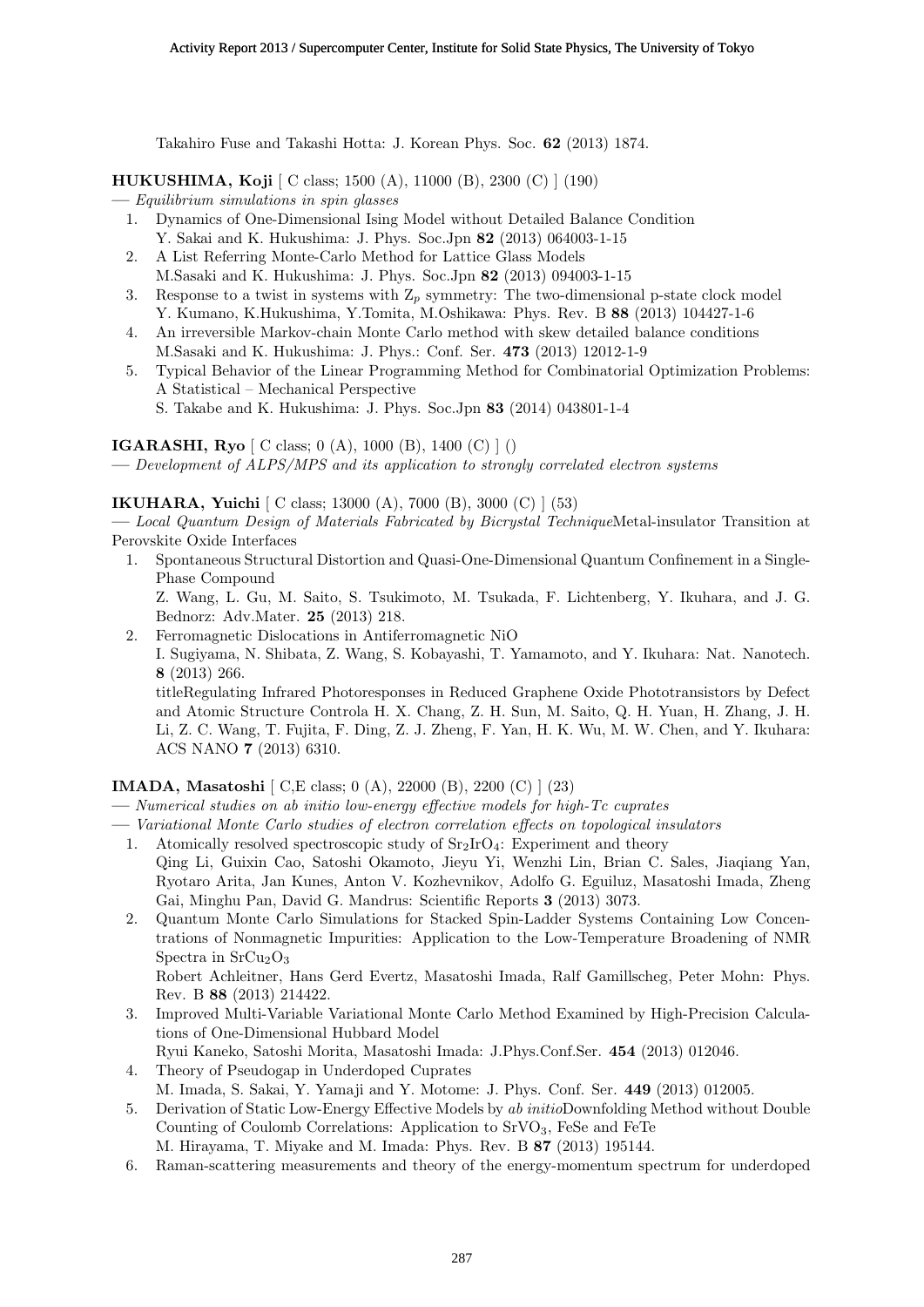$Bi<sub>2</sub>Sr<sub>2</sub>CaCuO<sub>8</sub> + \delta$  superconductors: Evidence of an *s*-wave structure for the pseudogap

Shiro Sakai, Sebastien Blanc, Marcello Civelli, Yann Gallais, Maximilien Cazayous, Marie-Aude Measson, Jinsheng Wen, Zhijun Xu, Genda Gu, Giorgio Sangiovanni, Yukitoshi Motome, Karsten Held, Alain Sacuto, Antoine Georges, and Masatoshi Imada: Phys. Rev. Lett. **111** (2013) 107001.

7. Phase diagram structure of topological Mott transition for zero-gap semiconductors beyond conventional Landau-Ginzburg-Wilson scenario Moyuru Kurita, Youhei Yamaji, and Masatoshi Imada: Phys. Rev. B **88** (2013) 115143.

**INAGAKI, Kouji** [ C class; 19000 (A), 5500 (B), 2200 (C) ] (49)

- **—** *Clarification of reaction process in CRAE method*
- **—** *Clarification of reaction process in CARE method for GaN, SiC and SiO2 materials*

**INAOKA, Takeshi** [ C class; 2000 (A), 500 (B), 400 (C) ] (225)

- **—** *Physical properties of low-dimensional electron systems created on solid surfaces and their control* 1. Anisotropy of the silicon valence band induced by strain with various orientations
	- T. Inaoka, Y. Kinjyo, S. Yanagisawa, and K. Tomori: J. Appl. Phys. **113** (2013) 183718 (13 pages).
	- 2. Exchange-correlation and temperature effects on plasmons in strongly-correlated two-dimensional electron systems: finite-temperature local-field-correction theory combined with angle-resolved Raman spectroscopy

T. Inaoka, Y. Sugiyama, and K. Sato: Phys. Status Solidi B, published online (2014) Doi: 10.1002/pssb.201350147 (11 pages).

3. Internal-strain effect on the valence band of strained silicon and its correlation with the bond angles

T. Inaoka, S. Yanagisawa, and Y. Kadekawa: J. Appl. Phys. **115** (2014) 063702 (14 pages).

## **ISHIHARA, Sumio** [ B class; 0 (A), 1500 (B), 0 (C) ] (163)

**—** *Non-linear and non-steady dynamics in correlated electron systems*

- **—** *Response and non-linear dynamics in correlated electron system*
	- 1. Dynamical Jahn-Teller effect in a spin-orbital coupled system
	- J. Nasu and S. Ishihara: Phys. Rev. B **88** (2013) 094408
	- 2. Vibronic excitation dynamics in orbitally degenerate correlated electron system J. Nasu and S. Ishihara: Phys. Rev. B **88** (2013) 205110
	- 3. Transient carrier dynamics in a Mott insulator with antiferromagnetic order E. Iyoda and S. Ishihara: Phys. Rev. B **89** (2014) 125126

**ISHII, Fumiyuki** [ B class; 0 (A), 1300 (B), 900 (C) ] (121,122)

- **—** *First-Principles Calculation of Spin Splitting at Oxide Surfaces and Interfaces*
- **—** *First-Principles Calculation of Transition Metal Oxide Superlattices*
- 1. First-principles study of carrier-induced ferromagnetism in bilayer and multilayer zigzag graphene nano ribbons

K. Sawada, F. Ishii, and M. Saito: Appl. Phys. Lett. **104** (2014) 14311.

- 2. Tunable Rashba effect on strained ZnO: First-principles density-functional study M. A. Adhib, H. Kotaka, F. Ishii, and M. Saito: Appl. Phys. Exp. **7** (2014) 053002.
- 3. Spin-Orbit Interaction Effects in the Electronic Structure of B20-type CoSi: First-Principles Density Functional Study
	- F. Ishii, T. Onishi, and H. Kotaka: JPS Conf. Proc., in press.
- 4. Contribution of Berry Curvature to Thermoelectric Effects
	- Y.P. Mizuta and F. Ishii: JPS Conf. Proc., in press.
- 5. First-principles study of Exchange Interaction in Ising-type Multiferroic Ca3CoMnO6 M. Nishida, F. Ishii, and M. Saito: JPS Conf. Proc., in press.

**ISOBE, Masaharu** [ B class; 400 (A), 300 (B), 0 (C) ] (245)

**—** *Large scale hard sphere molecular dynamics simulation in the nonequilibrium transport phenomena*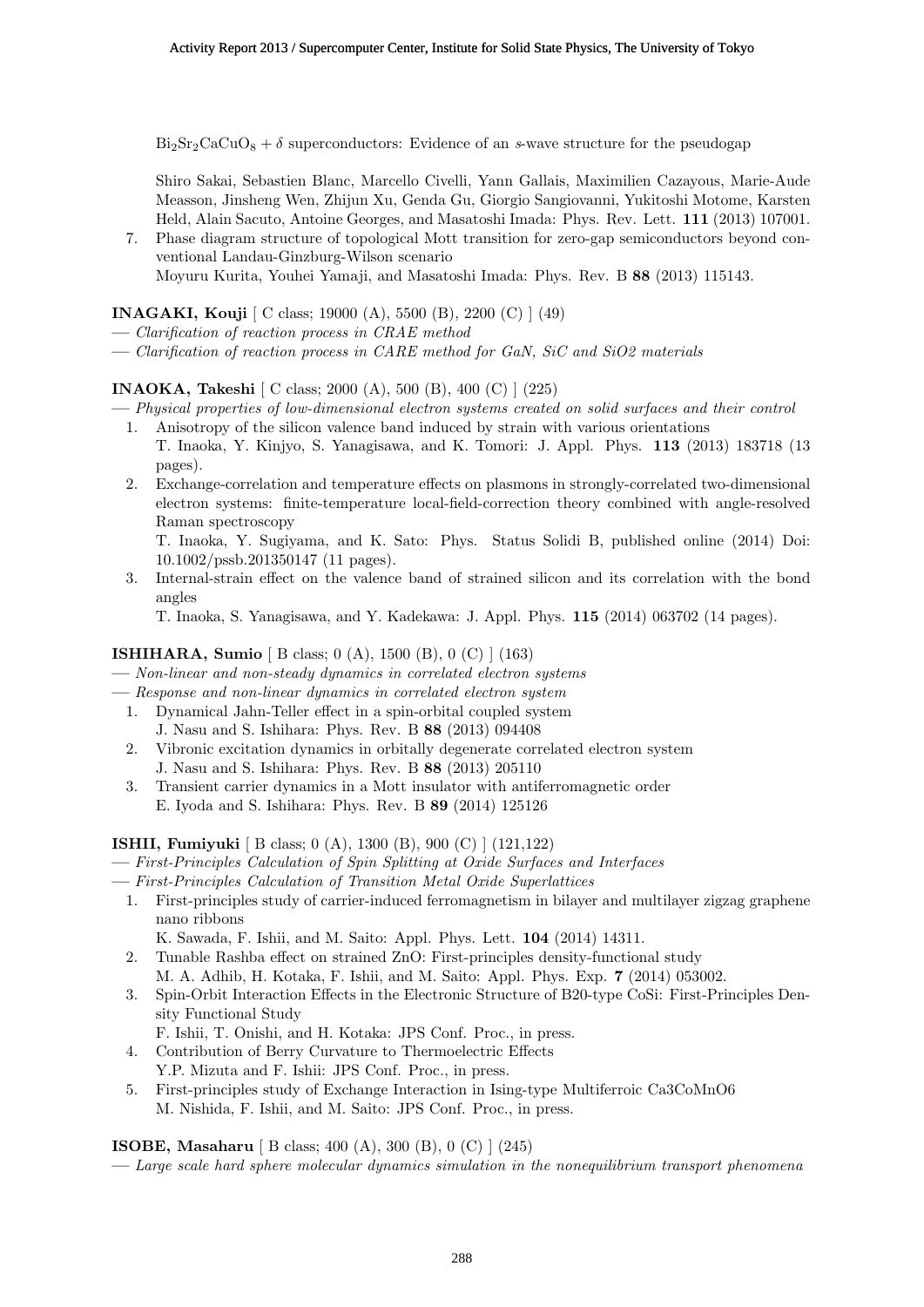1. Hard Disks Equation of State: First-Order Liquid-Hexatic Transition in Two Dimensions with Three Different Simulation Methods M. Engel, J. A. Anderson, S. C. Glotzer, M. Isobe, E.P. Bernard and W. Krauth: Phys. Rev. E **87** (2013) 042134.

# **ISODA, Makoto** [ B class; 500 (A), 0 (B), 0 (C) ] (252)

- **—** *Finite temperature properties of 2-dimensional frustrated system*
- 1. A microscopic modeling of the instant coffee effect M. Isoda and Y. Nishimori: J. Phys.: Conf. Ser. 490 (2014) 012030.

# **KAKEHASHI, Yoshiro** [ C class; 0 (A), 1000 (B), 0 (C) ] (168)

- **—** *Development of Nonlocal Dynamical CPA and Numerical Study of Long-Range Magnetic Correlations*
	- 1. Nonlocal Excitations and 1/8 Singularity in Cuprates
	- Y. Kakehashi, M.A.R. Patoary, S. Chandra: J. Korean Phys. Soc. **62** (2013) 1827-1831. 2. First-Principles Molecular Dynamics Study on the Magnetic Structure of  $Mn<sub>3</sub>Pt$ 
		- T. Uchida, N. Kimura, and Y. Kakehashi: J. Korean Phys. Soc. **62** (2013) 1748-1752.
	- 3. Momentum Dependent Local-Ansatz with Hybrid Wavefunction from Weak to Strong Electron Correlations

M. Atiqur R. Patoary and Y. Kakehashi: J. Phys. Soc. Jpn. **82** (2013) 084710.

## **KAMIYA, Katsumasa** [ C class; 13000 (A), 3000 (B), 0 (C) ] ()

**—** *Quantum theoretical study of the relationships among function, atomic structure, and electronic structure of bio-nano-materials*

## **KASAI, Hideaki** [ C class; 0 (A), 5500 (B), 2700 (C) ] (89)

**—** *First principles based analysis of reactions on solid surfaces/interfaces*

- 1. Interplay between Plasmon Luminescence and Vibrationally Resolved Molecular Luminescence Induced by Scanning Tunneling Microscopy Kuniyuki Miwa, Mamoru Sakaue, Hideaki Kasai: Journal of the Physcial Society of Japan, **82**, 069715/1-5 (2013).
- 2. Vibration-assisted upconversion of molecular luminescence induced by scanning tunneling microscopy

Kuniyuki Miwa, Mamoru Sakaue, Hideaki Kasai: Nanoscale Research Letters, **8**, 204 (2013).

3. First-principles study on surface structure, thickness and composition dependence of the stability of Pt-skin/Pt3Co oxygne-reduction reaction

Mary Clare Sison Escaño, Hideaki Kasai: Journal of Power Sources, 247, 562-571 (2013).

- 4. Hydrogen absorption and hydrogen-induced reverse segregation in palladium-silver surface Allan Abraham B. Padama. Hideaki Kasai, Yogi Wibisono Budhi:International Journal of Hydrogen Energy, **38**, 14715-14724 (2013).
- 5. Comparative Study on the Catalytic Activity of the TM-N2 Active Sites (TM= Mn, Fe, Co, Ni) in the Oxygen Reduction Reaction: Density Functional Theory Study Adhitya Gandaryus Saputro, Hideaki Kasai, Koichiro Asazawa, Hirofumi Kishi, and Hirohisa Tanaka: Jouranl of the Physical Society of Japan, **82**, 114704 (2013).
- 6. First Principles Study on the Electronic Structure and Properties of Sr- and Mg- Doped LaGaO<sup>3</sup> Triati Dewi Kencana Wungu, Mamoru Sakaue, Susan Meñez Aspera, Tran Linh PhanThuy, Musa Alaydrus, Hideaki Kasai, Tatsumi Ishihara: ECS Transactions, **57**(1), 2715-2722 (2013).
- 7. First-principles Study of the Lattice Strain Effects on the Ionic Migration Barrier of Sm-doped Ceria Musa Alaydrus, Mamoru Sakaue, Susan Meñez Aspera, Triati Dewi Kencana Wungu, Tran Linh

PhanThuy, Hideaki Kasai, Tatsumi Ishihara: ECS Transactions,, **57**(1), 2733-2739 (2013).

- 8. Development of Novel Materials Through Computational Materials Design (CMD) Hideaki Kasai, Susan Meñez Aspera, Adhitya Gandaryus Saputro: ECS Transactions, **53**(37), 1-6 (2013).
- 9. Investigations on the Structural and Electronic Properties of Pure and Doped Bulk  $Pr_2NiO_4$ through First Principles Calculations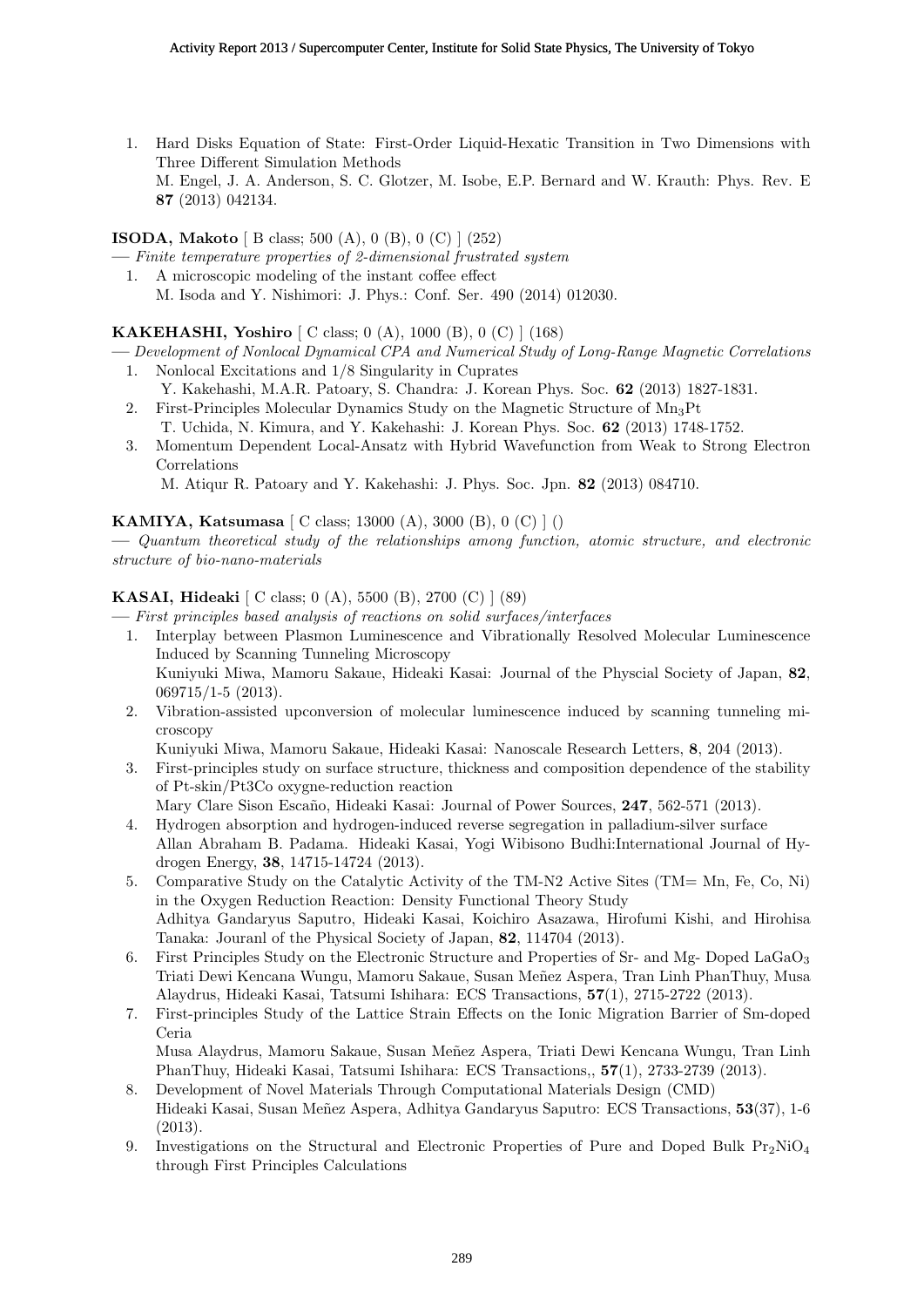Susan Meñez Aspera, Mamoru Sakaue, Musa Alaydrus, Triati Dewi Kencana Wungu, Tran Linh PhanThuy, Hideaki Kasai, Tatsumi Ishihara: ECS Transactions, **57**(1), 2753-2762 (2013).

- 10. Computational Studies on Ionic and Electronic Conduction of Rare-Earth-Based Oxides Based on Density Functional Theory
	- Mamoru Sakaue, Hideaki Kasai, Tatsumi Ishihara:ECS Transactions, **57**(1), 2411-2418 (2013).
- 11. Alkaline-earth doped effect on oxygen vacancy migration in monoclinic lanthanum germanate: first-principles calculation

Tran Phan Thuy Linh, Mamoru Sakaue, Musa Alaydrus, Triati Dewi Kencana Wungu, Susan Menez Aspera, Hideaki Kasai, Tatsumi Ishihara: ECS Transactions, **57**(1), 1077-1083 (2013).

- 12. Mechanistic insight into the Au-3d metal alloy-catalyzed borohydride electro-oxidation: From electronic properties to thermodynamics Ryan Lacdao Arevalo, Mary Clare Sison Escano, Hideaki Kasai: ACS Catalysis, **3** 3031-3040 (2013).
- 13. Dynamics of Mu, H, D, and T Absorption into Pd(111): Isotope Effects Koji Shiizu, Wilson Agerico Dino, Hideaki Kasai: Journal of the Physical Society of Japan, **83**, 013601 (2014).
- 14. Density functional theory study on the interaction of  $O_2$  and  $H_2O_2$  molecules with the active sites of cobalt-polypyrrole catalyst Adhitya Gandaryus Saputro, Hideaki Kasai: Journal of the Physical Society of Japan, **83**, 24707-1

(2014).

- 15. A density functional theory-based study on the dissociation of NO on  $CuO(110)$  surface Joaquin Lorenzo Valmoria Moreno, Allan Abraham Bustria Padama, Hideaki Kasai: CrystEng-Comm, **16**, 2260-2265 (2014).
- 16. Analysis of the changes in electronic structures and work function variation in alkali metal metal surface systems

Allan Abraham B. Padama, Kohei Oka, Wilson Agerico Dino, Hideaki Kasai: Journal of the Vacuum Society of Japan, **57**(1), 27-31 (2014).

- 17. Adsorbed oxygen-induced cluster reconstruction on core-shell Ni@Pt and Pt clusters Ferensa Oemry, Hiroshi Nakanishi, Hideaki Kasai, Hiroyoshi Maekawa, Kazuo Osumi, Kaoru Sato: Journal of Alloys and Compounds, **594**(1), 93-101 (2014).
- 18. Initial stages of  $Cu<sub>3</sub>Au(111)$  oxidation: oxygen induced Cu segregation and the protective Au layer profile. Yasutaka Tsuda, Kohei Oka, Takamasa Makino, Michio Okada, Wilson Agerico Dino, M. Hashinokuchi,

Akitaka Yoshigoe, Yuden Teraoka, Hideaki Kasai: Physical Chemistry Chemical Physics, **16**(8), 3815-3822 (2014).

- 19. Hydrogen atom absorption in hydrogen-covered Pd(110) (1x2) missing-row surface Allan Abraham B. Padama, Bhume Chantaramolee, Hiroshi Nakanishi, Hideaki Kasai: International Journal of Hydrogen Energy, **39**(12), 6598-6603 (2014).
- 20. A Theoretical Study of Ligand Effects on the Electronic Structures of Ligated Zinc Porphyrin using Density Functional Theory Febdian Rusydi, Mohammad Kemal Agusta, Adhitya Gandaryus Saputro, Hideaki Kasai: Journal of the Vacuum Society of Japan, **57**(3), 102-110 (2014).

## **KAWAGUCHI, Takaaki** [ B class; 1400 (A), 0 (B), 0 (C) ] (237)

- **—** *Collective dynamics of active particles*
- 1. Directed motion and novel dynamics of interfacial systems T. Kawaguchi and H. Matsukawa: JPS Conf. Proc. **1** (2014) 012059.

## **KAWAKAMI, Norio** [ C class; 0 (A), 10000 (B), 0 (C) ] (150,151)

- **—** *Phase formation and dynamics in correlated cold atom systems*
- **—** *Analysis of Topological Phases in Strongly Correlated Systems*
	- 1. Disorder Effects on Superfluidity in the Attractive Hubbard Model

M. Sakaida, K. Noda and N. Kawakami, J. Phys. Soc. Jpn. **82**, 074715 (2013).

2. Reentrant topological transitions with Majorana end states in 1D superconductors by lattice modulation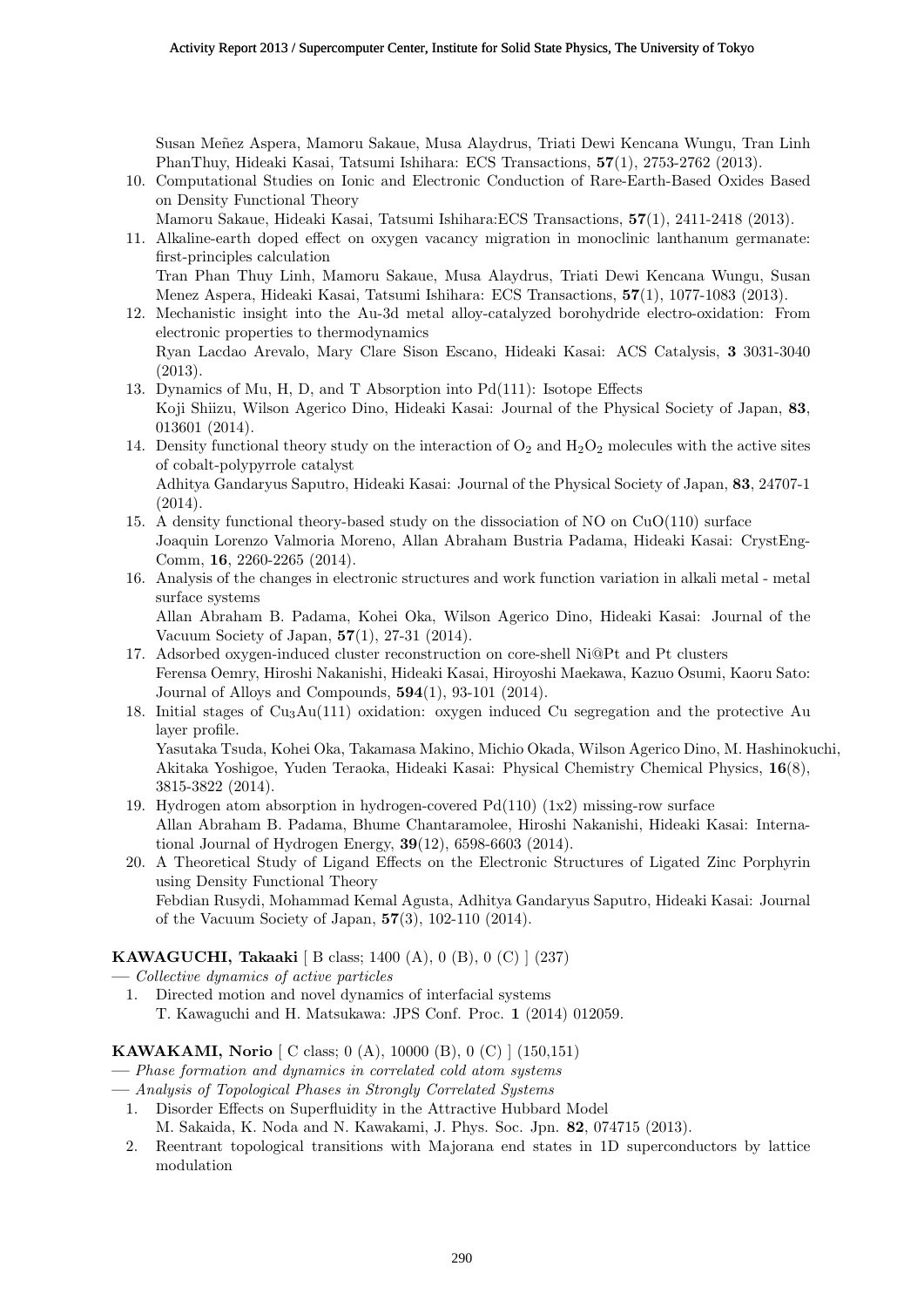M. Tezuka and N. Kawakami, Phys. Rev. B **88**, 155428 (2013).

- 3. Charge order in Kondo lattice systems
- R. Peters, S. Hoshino, N. Kawakami, J. Otsuki, and Y. Kuramoto, Phys. Rev. B **87**, 165133 (2013).
- 4. Kondo effect in f-electron superlattices Robert Peters, Yasuhiro Tada, Norio Kawakami, Phys. Rev. B **88**, 155134 (2013).
- 5. The surface density of states of layered f-electron materials R. Peters and N. Kawakami, Phys. Rev. B **89**, 041106(R) (2014).

## **KAWAMURA, Hikaru** [ B,C class; 32400 (A), 9400 (B), 0 (C) ] (173,175)

- **—** *Numerical simulations on statistical models of earthquakes*
- **—** *Novel order in frsutrated magnets*
	- 1. Monte Carlo simulations of the three-dimensional XY spin glass focusing on the chiral and the spin order
		- T. Obuchi and H. Kawamura: Phys. Rev. B **87**, 174438 (2013)
	- 2. Quantum Spin-Liquid Behavior in the Spin-1/2 Random Heisenberg Antiferromagnet on the Triangular Lattice
	- K. Watanabe, H. Kawamura, H. Nakano, and T. Sakai: J. Phys. Soc. Jpn. **83**, 034714 (2014) 3. Earthquake nucleation process as a precursor of a mainshock
		- Y. Ueda, S. Morimoto, S. Kakui, T. Yamamoto and H. Kawamura: arXiv:1401.3247

## **KAWASHIMA, Naoki** [ E class; 0 (A), 32000 (B), 4400 (C) ] (181)

- **—** *Simulation of Cold Atoms with Parallelized Worm Algorithm*
	- 1. Parallelized Quantum Monte Carlo Algorithm with Nonlocal Worm Updates Akiko Masaki-Kato, Takafumi Suzuki, Kenji Harada, Synge Todo, Naoki Kawashima: Physical Review Letters **112** (2014) 140603 (5 pages)
	- 2. Phase Transitions with Discrete Symmetry Breaking in Antiferromagnetic Heisenberg Models on a Triangular Lattice

Ryo Tamura, Shu Tanaka, and Naoki Kawashima: JPS Conf. Proc. — Proceedings of the 12th Asia Pacific Physics Conference (APPC12) (2014) 012125.

- 3. Possibility of Deconfined Criticality in SU(N) Heisenberg Models at Small N Kenji Harada, Takafumi Suzuki, Tsuyoshi Okubo, Haruhiko Matsuo, Jie Lou, Hiroshi Watanabe, Synge Todo, Naoki Kawashima: Phys. Rev. B **88** (2013) 220408(R)(4 pages)
- 4. Second-Order Phase Transition in Heisenberg Model on Triangular Lattice with Competing Interactions

Ryo Tamura, Shu Tanaka and Naoki Kawashima: Phys. Rev. B **87** (2013) 214401(5pages)

## **KITAO, Akio** [ C class; 0 (A), 5000 (B), 2200 (C) ] (215)

**—** *Efficient sampling simulation of the soft modes significantly contribute to protein properties*

1. Mechanism of Deep-Sea Fish  $\alpha$ -Actin Pressure Tolerance Investigated by Molecular Dynamics Simulations.

```
N. Wakai, K. Takemura, T. Morita, and A. Kitao: PLoS One, 9 (2014) e85852.
```
2. MuSTAR MD: Multi-scale sampling using temperature accelerated and replica exchange molecular dynamics.

Y. Yamamori and A. Kitao: J. Chem. Phys., **139** (2013) 229902.

3. Parallel cascade selection molecular dynamics (PaCS-MD) to generate conformational transition pathway.

R. Harada and A. Kitao: J. Chem. Phys., **139** (2013) 035103.

4. CyClus: A fast, comprehensive cylindrical interface approximation clustering/reranking method for rigid-body protein-protein docking decoys.

S. Omori and A. Kitao: Proteins, Structure, Function and Bioinformatics, **81** (2013) 1005.

#### **KIZAKI, Hidetoshi** [ E class; 0 (A), 1000 (B), 900 (C) ] (125)

**—** *First-principles Calculations of Photocatalytic Solid-liquid Interfaces*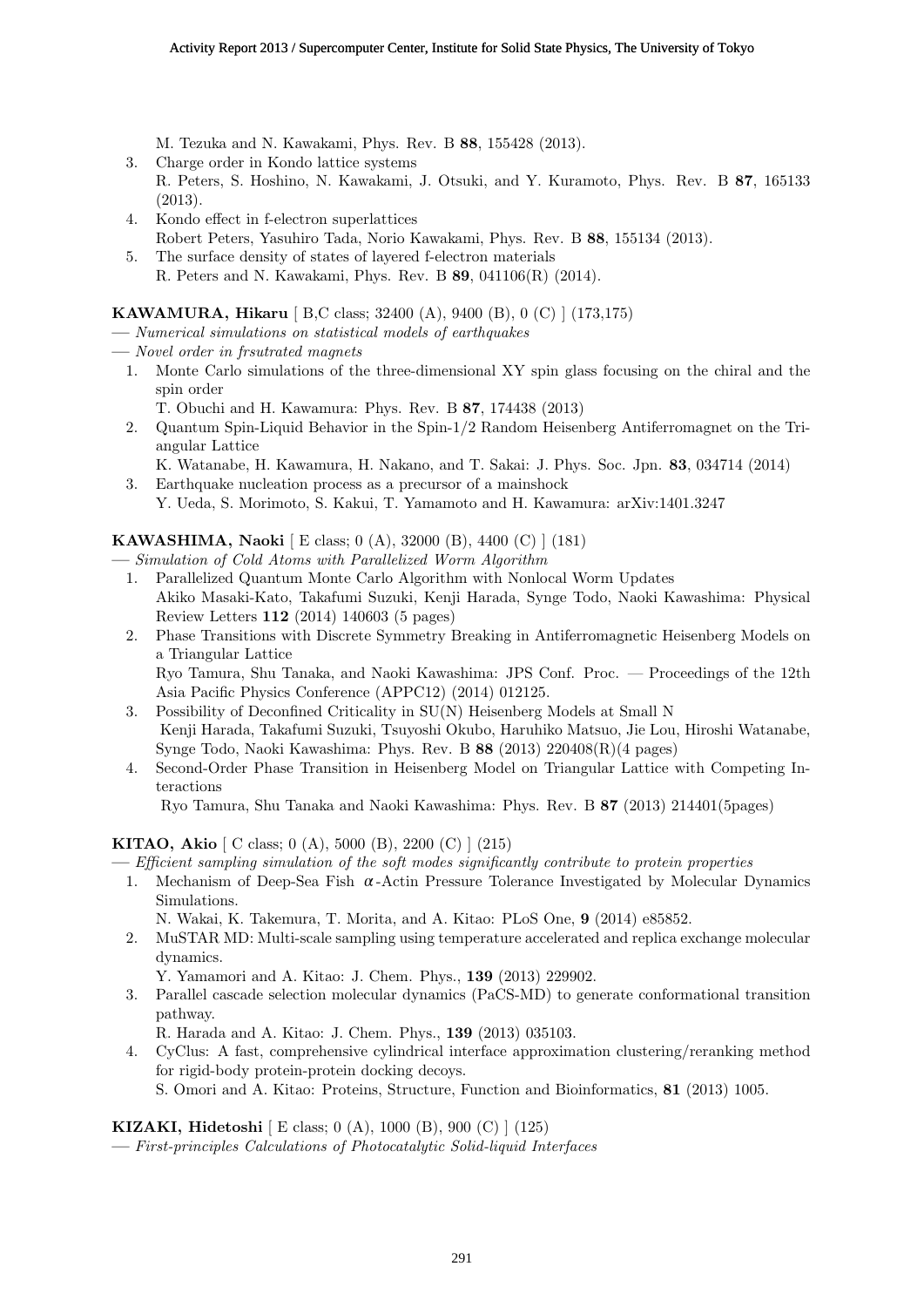**KOBAYASHI, Katsuyoshi** [ B class; 1000 (A), 100 (B), 0 (C) ] (133)

**—** *Search for electronic properties of new nanoscale interfaces*

1. Anisotropic electronic conduction in metal nanofilms grown on a one-dimensional surface superstructure

N. Nagamura, R. Hobara, T. Uetake, T. Hirahara, M. Ogawa, T. Okuda, K. He, P. Moras, P. M. Sheverdyaeva, C. Carbone, K. Kobayashi, I. Matsuda and S. Hasegawa: Phys. Rev. B **89** (2014) 125415.

## **KOBAYASHI, Michikazu** [ B class; 1300 (A), 300 (B), 0 (C) ] (231)

**—** *Numerical analysis of field theory with non-trivial topological structure*

- 1. Sine-Gordon kinks on a domain wall ring M. Kobayashi and M. Nitta: Phys. Rev. D **87** (2013) 085003
- 2. Fractional vortex molecules and vortex polygons in a baby Skyrme model M. Kobayashi and M. Nitta: Phys. Rev. D **87** (2013) 125013
- 3. Winding Hopfion on  $\mathbb{R}^2 \times S^1$ M. Kobayashi and M. Nitta: Nucl. Phys. B **876** (2013) 605
- 4. Kelvin modes as Nambu-Goldstone modes along superfluid vortices and relativistic strings: finite volume size effects
	- M. Kobayashi and M. Nitta: Prog. Theor. Exp. Phys. (2014) 021B01
- 5. Vortex polygons and their stabilities in Bose-Einstein condensates and field theory M. Kobayashi and M. Nitta: J. Low Temp. Phys. **175** (2014) 208
- 6. Torus knots as Hopfions M. Kobayashi and M. Nitta: Phys. Lett. B **728** (2014) 314
- 7. Toroidal domain walls as Hopfion
- M. Kobayashi and M. Nitta: submitted to Phys. Rev. D
- 8. Color Magnetism in Non-Abelian Vortex Matter M. Kobayashi E. Nakano and M. Nitta: submitted to Phys. Rev. Lett.
- 9. Non-relativistic Nambu-Goldstone modes propagating along a skyrmion line M. Kobayashi and M. Nitta: submitted to Phys. Rev. Lett.
- 10. Non-relativistic Nambu-Goldstone modes associated with spontaneously broken space-time and internal symmetries

M. Kobayashi and M. Nitta: submitted to Phys. Rev. B

## **KOBAYASHI, Nobuhiko** [ C class; 5000 (A), 7500 (B), 3600 (C) ] (64)

- **—** *First-principles study of quantum transport in nanostructures*
	- 1. Strong anisotropy of momentum-relaxation time induced by intermolecular vibrations of singlecrystal organic semiconductors
		- H. Ishii, N. Kobayashi, K. Hirose, Phys. Rev. B 88 205208 (2013).
	- 2. Influence of strong electron-phonon coupling and dynamic lattice disorder on the Hall effect in organic crystals
		- H. Tamura, M. Tsukada, H. Ishii, N. Kobayashi, K. Hirose, Phys. Rev. B 87, 155305 (2013).
	- 3. Thermal Conductance Calculations of Silicon Nanowires -Comparison with Diamond Nanowires-K.Yamamoto, H.Ishii, N.Kobayashi, and K.Hirose, Nano. Res. Lett. 8 256 (2013).
	- 4. Crossover to quantized thermal conductance in nanotubes and nanowires
	- K. Yamamoto, H. Ishii, N. Kobayashi, and K. Hirose: Open J. Comp. Mat. 3 48-54 (2013).
	- 5. On phononic band of carbon nanotubes
	- K. Yamamoto, H. Ishii, N. Kobayashi, K. Hirose, J. Nanomaterials 2013 525070 (2013).
	- 6. Electric and Thermal Transport Calculations through Interface and Applications to Thermoelectric Energy Conversion K. Hirose, K. Kobayashi, M. Shimono, H. Ishii, N. Kobayashi, e-Journal Surf. Sci. Nanotechnol.

12 (2014) 115-118a 7. Quantum transport calculations for nanosystems

- K. Hirose and N. Kobayashi, (Pan Stanford Publishing, 2014).
- 8. 熱伝導・熱電性能 広瀬賢二、小林伸彦、ナノワイヤ最新技術の基礎と応用展開第 II 編7章、(CMC 出版, 2013)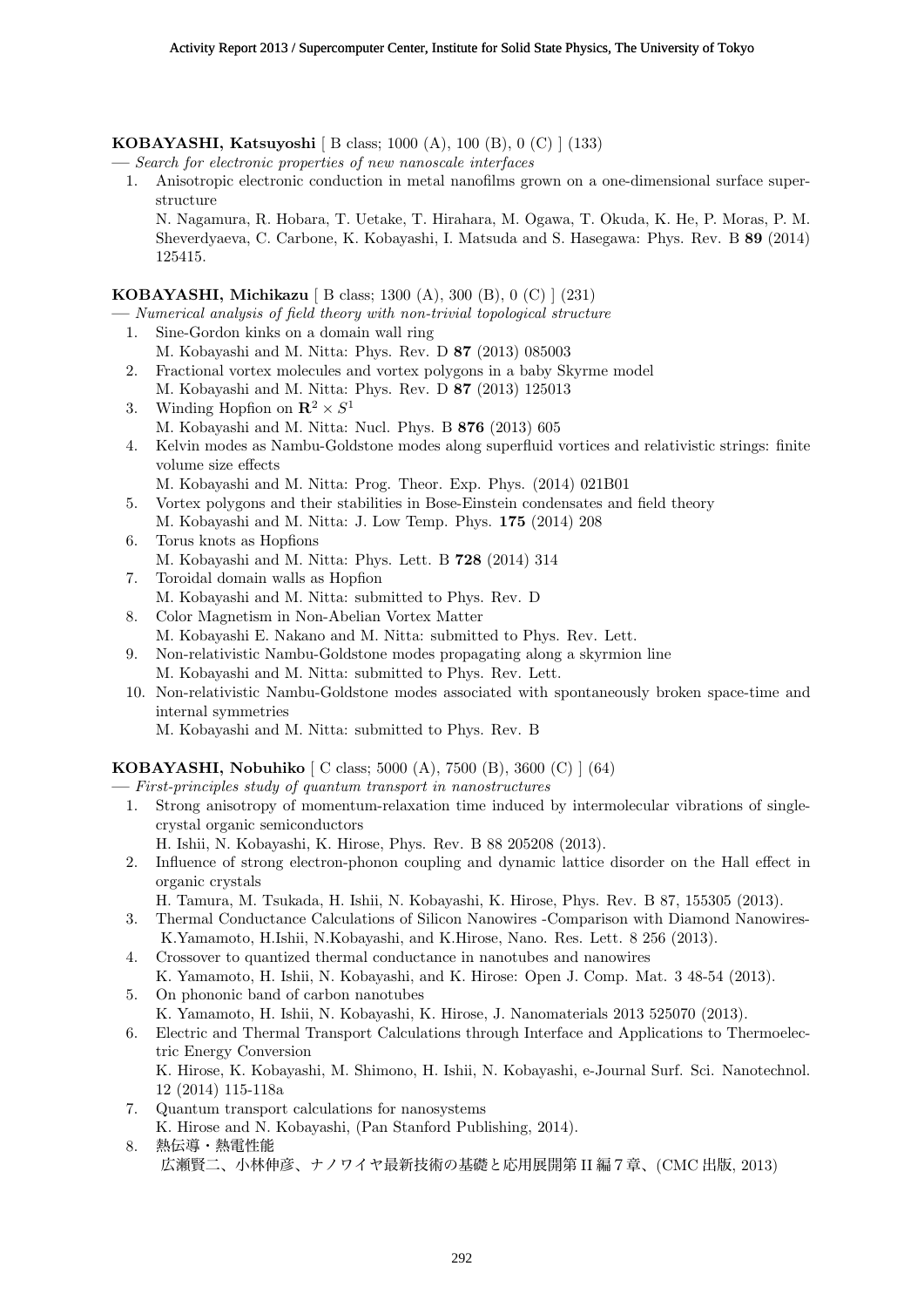**KOGA, Akihisa** [ C class; 5500 (A), 8500 (B), 2800 (C) ] (144)

- **—** *Stability of the superfluid state in fermionic optical lattices*
- **—** *Stability of the superfluid state in three components fermionic optical lattices*
	- 1. Stability of the Superfluid State in Three-Component Fermionic Optical Lattice Systems Y. Okanami, N. Takemori and A. Koga, arXiv:1401.5610.

**KUNISADA, Yuji** [ C class; 0 (A), 3000 (B), 600 (C) ] (106)

- **—** *First principles based analysis of electronic structures and reactions on surfaces/interfaces*
- 1. Pd/ZnO 極性界面の HRTEM*·*EELS に基づく構造評価と第一原理電子状態計算
	- 坂口紀史,渡辺圭,國貞雄治: 顕微鏡 48 (2013) 195.

**KUROKI, Kazuhiko** [ C class; 15000 (A), 2000 (B), 1600 (C) ] (142)

- **—** *Study on the correlation between the Fermi surface and T<sup>c</sup> in iron-based and cuprate superconductors*
	- 1. Understanding the re-entrant superconducting phase diagram of an iron-pnictide  $Ca_4Al_2O_6Fe_2(As_{1-r}P_r)_2$ H. Usui, K. Suzuki, K. Kuroki, N. Takeshita, P.M. Shirage, H. Eisaki, A. Iyo, Phys. Rev. B **87** (2013) 174528 (1-9).
	- 2. Robust spin fluctuations and  $s\pm$  pairing in the heavily electron doped iron-based superconductors K. Suzuki, H. Usui, K. Kuroki, S. Iimura, Y. Sato, S. Matsuishi, H. Hosono: J. Phys. Soc. Jpn. **82** (2013) 083702 (1-4).
	- 3. Three-orbital study on the orbital distillation effect in the high Tc cuprates H. Sakakibara, K. Suzuki, H. Usui, K. Kuroki, R. Arita, D.J. Scalapino, H. Aoki: Physics Procedia **45** (2013) 13-16.
	- 4. First-principles band structure and FLEX approach to the pressure effect on *T<sup>c</sup>* of the cuprate superconductors

H. Sakakibara, K. Suzuki, H. Usui, K. Kuroki, R. Arita, D.J. Scalapino, H. Aoki: J. Phys.: Conf. Ser. **454** (2013) 012021 (1-8).

## **KUSAKABE, Koichi** [ C class; 0 (A), 2000 (B), 600 (C) ] (157)

**—** *Electronic state calculations of metal compounds showing quantum mechanical order*

- 1. Fermi surface shape controlling by element substitution in Tl-based cuprates Satoaki Miyao, Hirofumi Sakakibara, Isao Maruyama, Kazuhiko Kuroki, and Koichi Kusakabe: J. Phys. Soc. Jpn. Suppl. **83** (2014) in press.
- 2. Orbital mixture effect on the Fermi surface-Tc correlation in the cuprate superconductors bilayer vs single layer

Hirofumi Sakakibara, Katsuhiro Suzuki, Hidetomo Usui, Satoaki Miyao, Isao Maruyama, Koichi Kusakabe, Ryotaro Arita, Hideo Aoki, and Kazuhiko Kuroki: arXiv:1403.2497.

3. Direct imaging of monovacancy-hydrogen complexes in a single graphitic layer Maxim Ziatdinov, Shintaro Fujii, Koichi Kusakabe, Manabu Kiguchi, Takehiko Mori, and Toshiaki Enoki: Phys. Rev. B 89, 155405 (2014).

## **MATSUSHITA, Katsuyoshi** [ C class; 11000 (A), 3000 (B), 0 (C) ] (191)

- **—** *Clarification of magnon turbulence in nano-contacts*
- **—** *Clarification of Emergence Conditions of Magnon Turbulence in Ferromagnet*
	- 1. Swing Casting Boost for Confined Domain Wall Breathing atsuyoshi Matsushita, Munetaka Sasaki and Tsuyoshi Chawanya Journal of the Physical Society of Japan 83, 013801 (2014).
	- 2. Magnon Turbulence in Ferromagnetic Nanocontact atsuyoshi Matsushita, Munetaka Sasaki, Jun Sato, and Hiroshi Imamura Journal of the Physical Society of Japan 82, 033801 (2013).

## **MASAKI, Akiko** [ C class; 4000 (A), 2000 (B), 1600 (C) ] (212)

**—** *Development and application of a new quantum Monte Carlo Algorithm for lattice bosons*

1. Parallelized Quantum Monte Carlo Algorithm with Nonlocal Worm Updates Akiko Masaki-Kato, Takafumi Suzuki, Kenji Harada, Synge Todo, Naoki Kawashima: Physical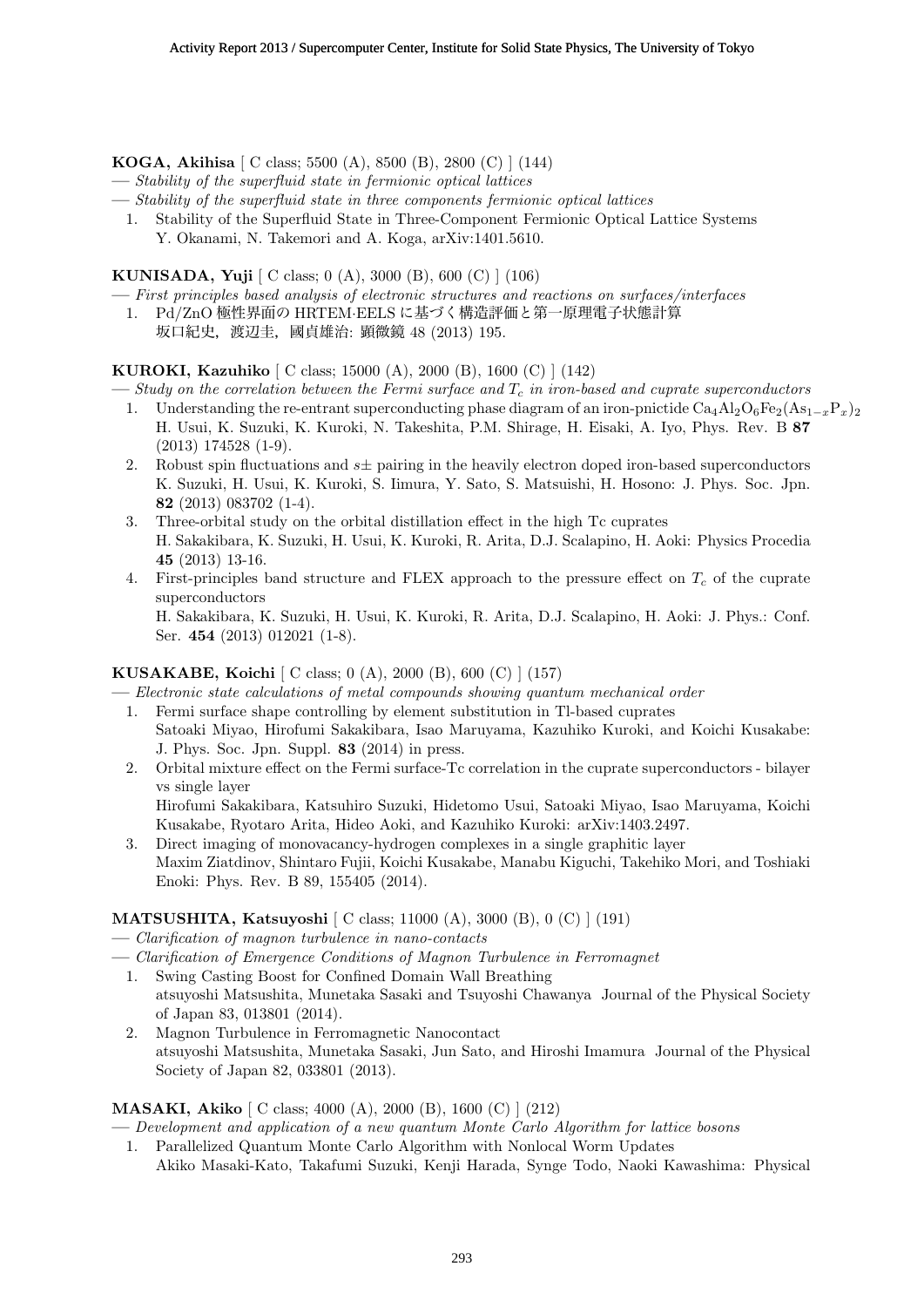Review Letters

**MATSUKAWA, Hiroshi** [ C class; 6000 (A), 1000 (B), 0 (C) ] ()

**—** *Physics of Friction*

# **MATSUURA, Hiroyasu** [ C class; 14000 (A), 5000 (B), 2200 (C) ] (141)

- **—** *Theoretical Study of Novel Electronic Systems in Strongly Correlated Electron Systems*
- 1. Competition between the Spin Fluctuations for the  $d_{xy}$  orbital around  $\mathbf{q} = (0,0)$  and  $\mathbf{q} \sim (\pi,0)$ in Ca<sup>2</sup>*−<sup>x</sup>*Sr*x*RuO<sup>4</sup> around *x* = 0*.*5
	- N. Arakawa and M. Ogata: Phys. Rev. B **87** (2013) 195110.
- 2. Magnetic Instability in  $Ca_{2-x}Sr_xRuO_4$  with  $x=0.5$
- N. Arakawa and M. Ogata: J. Korean Phys. Soc. **63** (2013) 390.
- 3. Orbital-cooperative spin fluctuation and orbital-dependent transport in Ru oxides N. Arakawa, in preparation for publication in PRL.

**MISAWA, Takahiro** [ C class; 0 (A), 6000 (B), 2400 (C) ] (152)

**—** *Ab initio calculations for iron-based superconductors FeTe and FeSe*

- 1. 3D Dirac Electrons on a Cubic Lattice with Noncoplanar Multiple-*Q* Order S. Hayami, T. Misawa, Y. Yamaji, and Y. Motome: Phys. Rev. B 89 (2014) 085124
- 2. Origin of High-*T<sup>c</sup>* Superconductivity in Doped Hubbard Models and Their Extensions Roles of Uniform Charge Fluctuations - T. Misawa and M. Imada, arXiv:1306.1434

**MIYAKE, Takashi** [ C class; 0 (A), 2500 (B), 0 (C) ] (116) **—** *First-principles study of magnetic materials and magnetism*

- 1. Derivation of Static Low-energy Effective Models by ab initio Downfolding Method without Double Counting of Coulomb Correlations: Application to SrVO3, FeSe and FeTe
- Motoaki Hirayama, Takashi Miyake and Masatoshi Imada: Phys. Rev. B **87** (2013) 195144.
- 2. Spin-orbital frustration in molybdenum pyrochlores  $A_2M_{2Q}O_7$  (*A*=rare earth) H. Shinaoka, Y. Motome, T. Miyake and S. Ishibashi: Phys. Rev. B **88** (2013) 174422.
- 3. First-principles study of magnetocrystalline anisotropy and magnetization in  $NdFe_{12}$ ,  $NdFe_{11}Ti$ and  $NdFe_{11}TiN$

Takashi Miyake, Kiyoyuki Terakura, Yosuke Harashima, Hiori Kino and Shoji Ishibashi: J. Phys. Soc. Jpn. **83** (2014) 043702.

4. Second-order Perturbation Formula for Magnetocrystalline Anisotropy using Orbital Angular Momentum Matrix

Taichi Kosugi, Takashi Miyake, and Shoji Ishibashi: J. Phys. Soc. Jpn. **83** (2014) 044707.

# **MIYASHITA, Seiji** [ C class; 3000 (A), 4000 (B), 1200 (C) ] (203)

- **—** *Novel ordered phase and dynamical response under driving field*
	- 1. Complex magnetic phase diagram of a geometrically frustrated Sm lattice: Magnetometry and neutron diffraction study of SmPd2Al3 J.Pospisil,G.Nenert,S.Miyashita,H.Kitazawa,Y.Skourski,M.Divis,J.Prokleska,V.Sechovsky:Phy.Rev.B **87** (2013) 21.
	- 2. Exantness of the mean-field dynamics in optical cavity sysytems T.Mori:J.Stat.Mech.**10**(2013)1088.P06005
	- 3. Effect of the short-range interaction on critical phenomena in elastic interaction systems M.Nishino,S.Miyashita:Phy.Rev.B.**88**(2013)1.
	- 4. Nonadditivity in Quasiequilibrium States of Spin Systems with Lattice Distortion T.Mori:Phy.Rev.Lett.**111**(2013)020601
	- 5. Comment on "Experimental Test of an Event-Based Corpuscular Model Modification as an Alternative to Quantum Mechanics" K.Michielsen,T.Lippert,B.Barbara,S.Miyashita,H.De Raedt:J.Phys.Soc.Jpn.**82**(2013)8
	- 6. Crossover of the roughness exponent for interface growth in systems with long-range interactions due to lattice distortion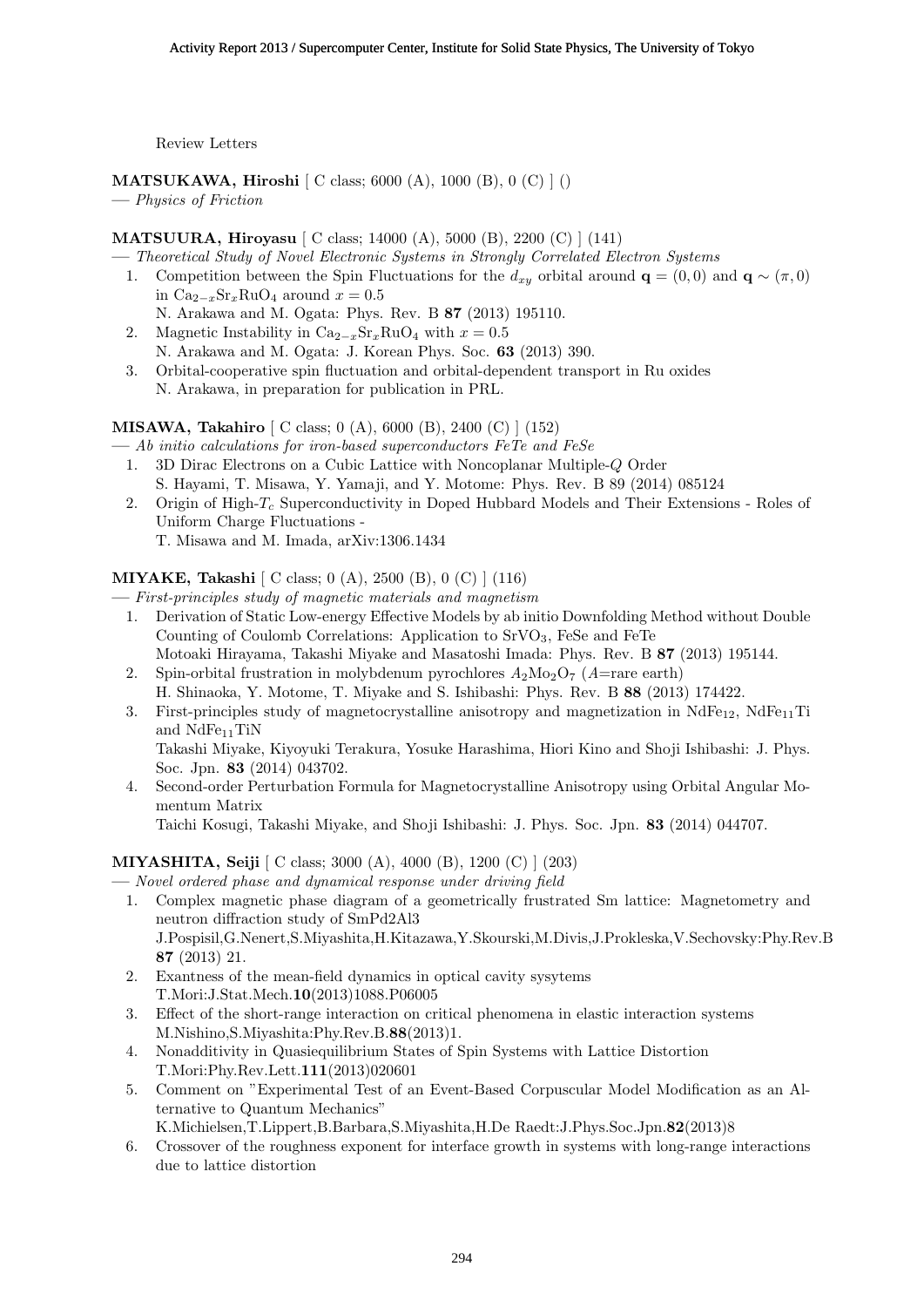M.Nishino,T.Nakada,C Enachescu,K.Boukheddaden, S.Miyashita:Phy.Rev.B.**88** (2013) 9

- 7. Phase transisions in sysytems with non-additive long-range interactions T.Mori:J.Stat.Mech.**10**(2013)1088.P10003
- 8. Properties of the low-spin high-spin interface during th relaxation of spin-crossover materials,investigated though an electro-elastic model
	- A.Slimani,K.Boukheddaden,F.Varret,M.Nishino,S.Miyashita:J.Chem.Phys.**139**(2013)19
- 9. Novel symmetry-broken phase in a driven cavity system in the thermodynamic limit T.Shirai,T.Mori,S.Miyashita:J. of Phy.B:At. Mole. and Opt. Phy.**47**(2014) 025501

**MIYATA, Naoyuki** [ C class; 0 (A), 0 (B), 700 (C) ] ()

**—** *Numerical calculation of the critical exponent of localization length in a quantum Hall system*

# **MIYAZAKI, Kunimasa** [ B class; 1600 (A), 0 (B), 0 (C) ] ()

**—** *Mean Field Picture of the Glass Transition*

**MIYAZAKI, Kunimasa** [ B class; 1800 (A), 0 (B), 0 (C) ] ()

**—** *Mean Field Picture of the Glass Transition*

## **MIZOGUCHI, Teruyasu** [ B class; 0 (A), 1400 (B), 0 (C) ] (128,129)

- **—** *First principles study on homo and hetero interface of photovoltaic materials*
- **—** *Large scale first principles calculation of core loss spectroscopy*
- 1. The atomic structure, band gap, and electrostatic potential at the (112)[1-10] twin grain boundary of CuInSe2

H. Yamaguchi, H. Hiramatsu, H. Hosono, and T. Mizoguchi Appl. Phys. Lett., 104, 153904-1-5 (2014).

2. Mn L2,3-edge X-ray absorption spectroscopic studies on charge-discharge mechanism analysis of Li2MnO3

K. Kubobuchi, H. Ikeno, M. Mogi, I. Tanaka, H. Imai, and T. Mizoguchi Appl. Phys. Lett., 104 (2014) 053906-1-4.

- 3. An estimation of molecular dynamic behaviour in a liquid using core-loss spectroscopy Y. Matsui, K. Seki, H. Hibara, T. Mizoguchi Scientific Reports, 3 (2013) 3503-1-7.
- 4. The influence of neighboring vacancies and their charge state on the atomic migration of LaAlO3 T. Yamamoto and T. Mizoguchi Appl. Phys. Lett., 102 (2013) 211910-1-4.
- 5. Effect of local coordination of Mn on Mn-L2,3 edge electron energy loss spectrum S. Nishida, S. Kobayashi, A. Kumamoto, H. Ikeno, T. Mizoguchi, I. Tanaka, Y. Ikuhara, T. Yamamoto J. Appl. Phys., 114,(2013)054906-1-6.
- 6. Defect formation energetics at the grain boundary in CuInSe2 using first-principles calculations H. Yamaguchi and T. Mizoguchi J. Ceram. Soc. Jpn, (2014) in press.
- 7. Impact of local strain on Ti-L2,3 electron energy-loss near-edge structures of BaTiO3: A firstprinciples multiplet study S. Ootsuki, H. Ikeno, Y. Umeda, H. Moriwake, A. Kuwabara, O. Kido, S. Ueda, I. Tanaka, Y. Fujikawa, and T. Mizoguchi Microscopy, (2014) in press.

## **MOMIDA, Hiroyoshi** [ C class; 3000 (A), 4000 (B), 1600 (C) ] (84)

- **—** *First-principles calculations of electron and spin properties in solid materials*
- 1. Physical Guiding Principles for High Quality Resistive Random Access Memory Stack with  $A_1O_3$ Insertion Layer M. Y. Yang, K. Kamiya, B. Magyari-Köpe, H. Momida, T. Ohno, M. Niwa, Y. Nishi and K.
	- Shiraishi: Jpn. J. Appl. Phys. **52** (2013) 04CD11.
- 2. First-Principles Study of X-Ray Absorption Spectra of  $\text{FeS}_2$ T. Oguchi and H. Momida: J. Phys. Soc. Jpn. **82** (2013) 065004.
- 3. Hydrogen-Enhanced Vacancy Embrittlement of Grain Boundaries in Iron H. Momida, Y. Asari, Y. Nakamura, Y. Tateyama and T. Ohno: Phys. Rev. B **88** (2013) 144107.

**MORIKAWA, Yoshitada** [ E class; 0 (A), 37500 (B), 4700 (C) ] (45)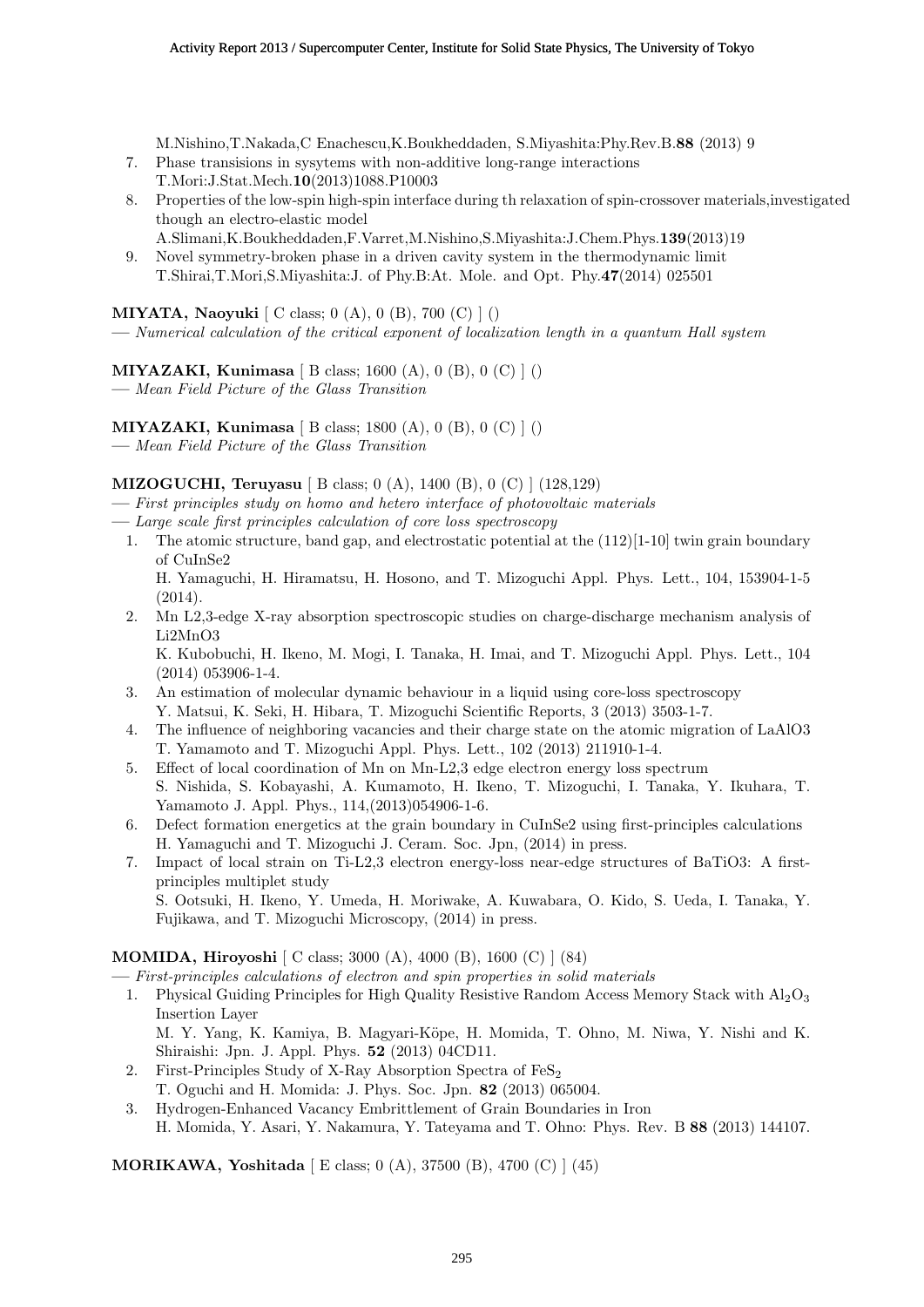**—** *First-principles simulations of atomic geometries, electronic properties and chemical reactions at interfaces*

**—** *First-principles simulations of atomic geometries, electronic properties, and chemical reactions at interfaces*

- 1. Search for a Self-Regenerating Perovskite Catalyst Using ab Initio Thermodynamics Calculations S. Yanagisawa, A. Uozumi, I. Hamada, and Y. Morikawa: J. Phys. Chem. C, **117** (2013) 1278.
- 2. First-principles investigation on the segregation of Pd at LaFe<sup>1</sup>*−<sup>x</sup>*Pd*x*O<sup>3</sup>*−<sup>y</sup>* surfaces
- Z.-X. Tian, A. Uozumi, I. Hamada, S. Yanagisawa, H. Kizaki, K. Inagaki, and Y. Morikawa: Nanoscale Res. Lett., **8** (2013) 203.
- 3. First-principles theoretical study of hydrolysis of stepped and kinked Ga-terminated GaN surfaces M. Oue, K. Inagaki, K. Yamauchi, and Y. Morikawa: Nanoscale Res. Lett., **8** (2013) 323.
- 4. HOMO band dispersion of crystalline rubrene: Effects of self-energy corrections within the *GW* approximation

S. Yanagisawa, Y. Morikawa, and A. Schindlmayr: Phys. Rev. B, **88** (2013) 115438.

5. Intermolecular Interaction as the Origin of Red Shifts in Absorption Spectra of Zinc-Phthalocyanine from First-Principles S. Yanagisawa, T. Yasuda, K. Inagaki, Y. Morikawa, K. Manseki, and S. Yanagida: J. Phys.

Chem. A, **117** (2013) 11246.

- 6. Search for a Self-Regenerating Perovskite Catalyst with Ab Initio Thermodynamics II: Cu-Doped Layered Perovskites with  $K_2NiF_4$  Structure S. Yanagisawa, A. Takeda, K. Inagaki, I. Hamada, and Y. Morikawa: Catal. Lett., **144** (2014) 736.
- 7. Theoretical investigation of the band structure of picene single crystals within the *GW* approximation

S. Yanagisawa, Y. Morikawa, and A. Schindlmayr: Jpn. J. Appl. Phys., **53** (2014) 05FY02.

#### **MURASHIMA, Takahiro** [ E class; 0 (A), 4500 (B), 50 (C) ] (222)

**—** *Multiscale Simulation for Soft Matter*

#### **MUTOU, Tetsuya** [ C class; 6000 (A), 1000 (B), 0 (C) ] (153)

**—** *Effect of fluctuation near the ordered state in strongly correlated electron systems*

- 1. Dynamical density and spin response functions of two-dimensional correlated fermion systems: Self-consistent second-order perturbation theory
	- A. Kotani and D. S. Hirashima: Phys. Rev. B **88** (2013) 014529.
- 2. Validity of Fermi-Liquid Description of Low-Energy Magnetic Excitation in Electron-Doped Cuprate Superconductors
	- T. Mutou and D. S. Hirashima: J. Phys. Soc. Jpn. **82** (2013) 094703.
- 3. Self-Consistent Second-Order Perturbation Theory of Correlation Effect in bcc Iron at Finite Temperatures

M. Nishishita, D. S. Hirashima, and S. Pandey: J. Phys. Soc. Jpn. **82** (2013) 114705.

#### **NADA, Hiroki** [ C class; 11000 (A), 0 (B), 0 (C) ] (197)

**—** *Molecular Dynamics Simulation Study of Nucleation Mechanism of Calcium Carbonate Crystal in the Presence of Impurities*

- 1. Effects of Magnesium Ions and Water Molecules on the Structure of Amorphous Calcium Carbonate: A Molecular Dynamics Study H. Tomono, H. Nada, F. Zhu, T. Sakamoto, T. Nishimura and T. Kato: J. Phys. Chem. B, **117** (2013) 14849.
- 2. Tunning the Stability of CaCO<sub>3</sub> Crystals with Magnesium Ions for Formation of Aragonite Thin Films on Organic Polymer Templates

F. Zhu, T. Nishimura, T. Sakamoto, H. Tomono, H. Nada, Y. Okumura, H. Kikuchi and T. Kato: Chem. Asian J., **8** (2013) 3002.

#### **NAKAMURA, Kazuma** [ C class; 0 (A), 4000 (B), 2000 (C) ] (98)

**—** *Development of ab initio GW code*Ab initio GW calculations for alkali-cluster-loaded zeolite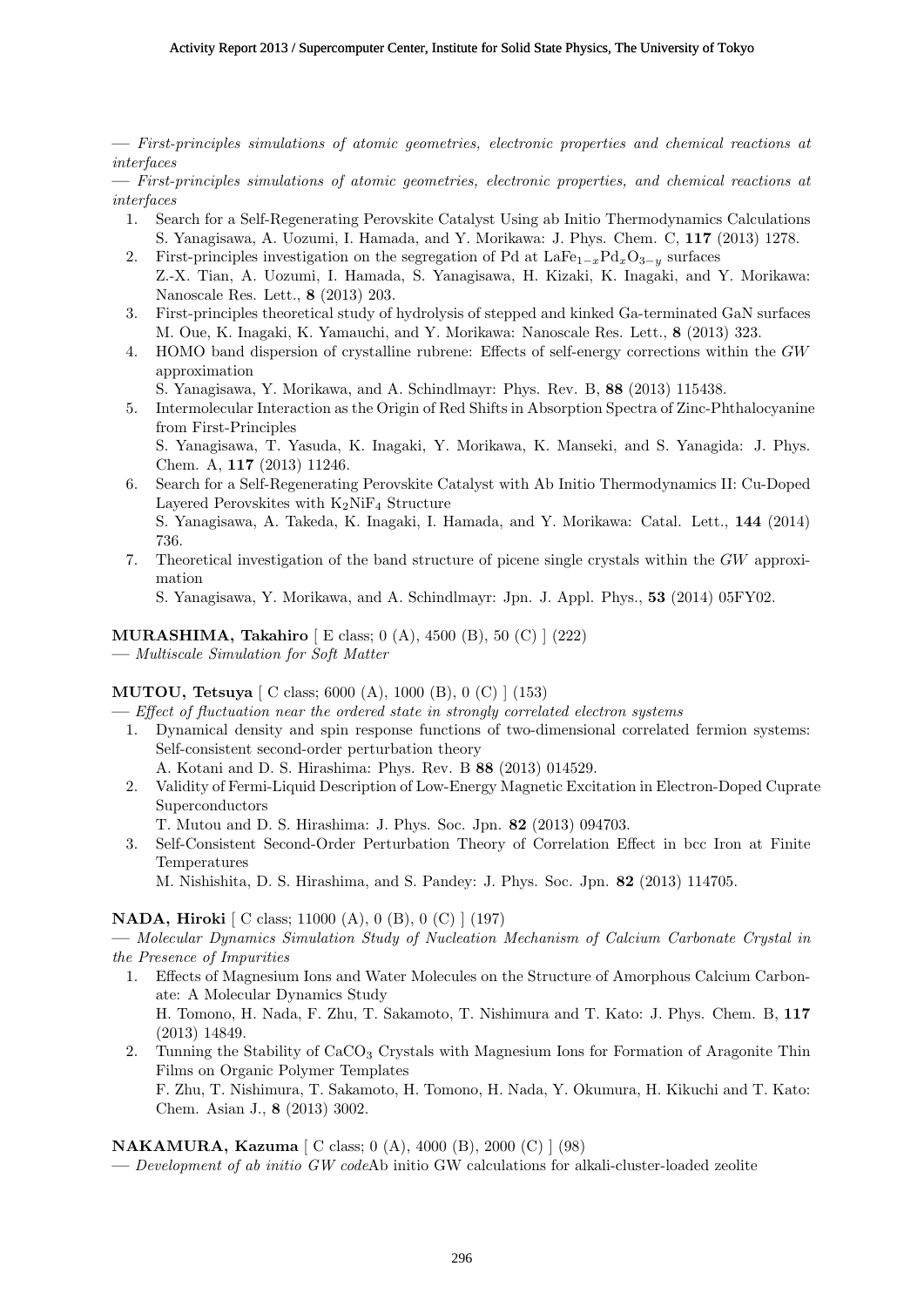- 1. GW calculation of plasmon excitations in the quasi-one-dimensional organic compound (TMTSF)2PF6 Kazuma Nakamura, Shiro Sakai, Ryotaro Arita, and Kazuhiko Kuroki: Physical Review B **88** (2013) 125128.
- 2. Effect of Electron-Phonon Interactions on Orbital Fluctuations in Iron-Based Superconductors Yusuke Nomura, Kazuma Nakamura, and Ryotaro Arita: Phys. Rev. Lett. **112** (2014) 027002.

## **NAKAMURA, Kohji** [ C class; 12000 (A), 0 (B), 0 (C) ] ()

**—** *First principles calculations on magnetism and transport properties at surfaces/interfaces and in nanostructures*

- 1. Excited Cr impurity states in  $\text{Al}_2\text{O}_3$  from constraint density functional theory Y. Kitaoka, K. Nakamura, T. Akiyama, T. Ito, M. Weinert, and A.J. Freeman: Phys. Rev. B **87**, (2013) 205113.
- 2. Electric field-driven hole carriers and superconductivity in diamond K. Nakamura, S.H. Rhim, A. Sugiyama, K. Sano, T. Akiyama, T. Ito, M. Weinert, and A.J. Freeman: Phys. Rev. B **87**, (2013) 214506.
- 3. Atomic-layer alignment tuning for giant perpendicular magnetocrystalline anisotropy of 3*d* transitionmetal thin films K. Hotta K. Nakamura, T. Akiyama, T. Ito, T. Oguchi, and A.J. Freeman: Phys. Rev. Lett. **110**, (2013) 267206.
- 4. Role of electronic structure on solubility of magnetic Mn impurity in GaInAs semiconductor alloys Y. Kitaoka, M. Miyake, K. Nakamura, T. Akiyama, and T. Ito: J. Magn. Soc. Jpn. **37**, (2013) 227.
- 5. Magneto-transport properties of Fe thin films in an external electric field K. Nakamura, T. Akiyama, and T. Ito, M. Weinert, and A.J. Freeman: J. Korean Phys. Soc. **63**, (2013) 612.
- 6. Magnetism and multiplets in Fe-phthalocyanine molecules Y. Kitaoka, K. Nakamura, T. Akiyama, T. Ito, M. Weinert, and A.J. Freeman: J. Korean Phys. Soc. **63**, (2013) 695.
- 7. Structural and elastic properties of magnetic shape memory Ni2MnGa<sup>1</sup>*−<sup>x</sup>*In*<sup>x</sup>* alloy F. Kitanishi, K. Nakamura, T. Akiyama, and T. Ito: J. Korean Phys. Soc. **63**, (2013) 329.
- 8. Role of interfacial B impurity in magnetocrystalline anisotropy at MgO/Fe interface K. Hotta, K. Nakamura, T. Akiyama, and T. Ito: J. Korean Phys. Soc. **63**, (2013) 762.
- 9. Structural and magnetic stabilities of Fe thin films on Cu(111) K. Masuda, K. Nakamura, T. Akiyama, and T. Ito: e-J. Surf. Sci. Nanotech. **12**, (2014) 102.
- 10. Electronic structures and induced-hole carriers of covalent semiconductors in external electric field A. Sugiyama, K. Nakamura, T. Akiyama, and T. Ito: e-J. Surf. Sci. Nanotech. **12**, (2014) 109.
- 11. Electronic and structural investigations of Fe-phtalocyanine crystal T. Sakai, Y. Kitaoka, K. Nakamura, T. Akiyama, and T. Ito: e-J. Surf. Sci. Nanotech., in press.

## **NAKANO, Hiroki** [ E class; 0 (A), 7000 (B), 1900 (C) ] (199)

- **—** *Numerical study on low-energy states of quantum spin systems*
- 1. The Magnetization Process of the *S* = 1*/*2 Heisenberg Antiferromagnet on the Cairo Pentagon Lattice
	- H. Nakano, M. Isoda, and T. Sakai: J. Phys. Soc. Jpn. **83** (2014) 053702.
- 2. Anomalous Quantum Magnetization Behaviors of the Kagome and Triangular Lattice Antiferromagnets
	- H. Nakano and T. Sakai: to be published in JPS Conf. Proc.
- 3. Quantum Spin-Liquid Behavior in the Spin-1/2 Random Heisenberg Antiferromagnet on the Triangular Lattice
	- K. Watanabe, H. Kawamura, H. Nakano and T. Sakai: J. Phys. Soc. Jpn. **83** (2014) 034714.
- 4. The Two-Dimensional *S* = 1*/*2 Heisenberg Antiferromagnet on the Shuriken Lattice a Lattice Composed of Vertex-Sharing Triangles -

H. Nakano and T. Sakai: J. Phys. Soc. Jpn. **82** (2013) 083709.

5. Crystal Structure and Magnetic Properties of the Verdazyl Biradical m-Ph-V2 Forming a Ferromagnetic Alternating Double Chain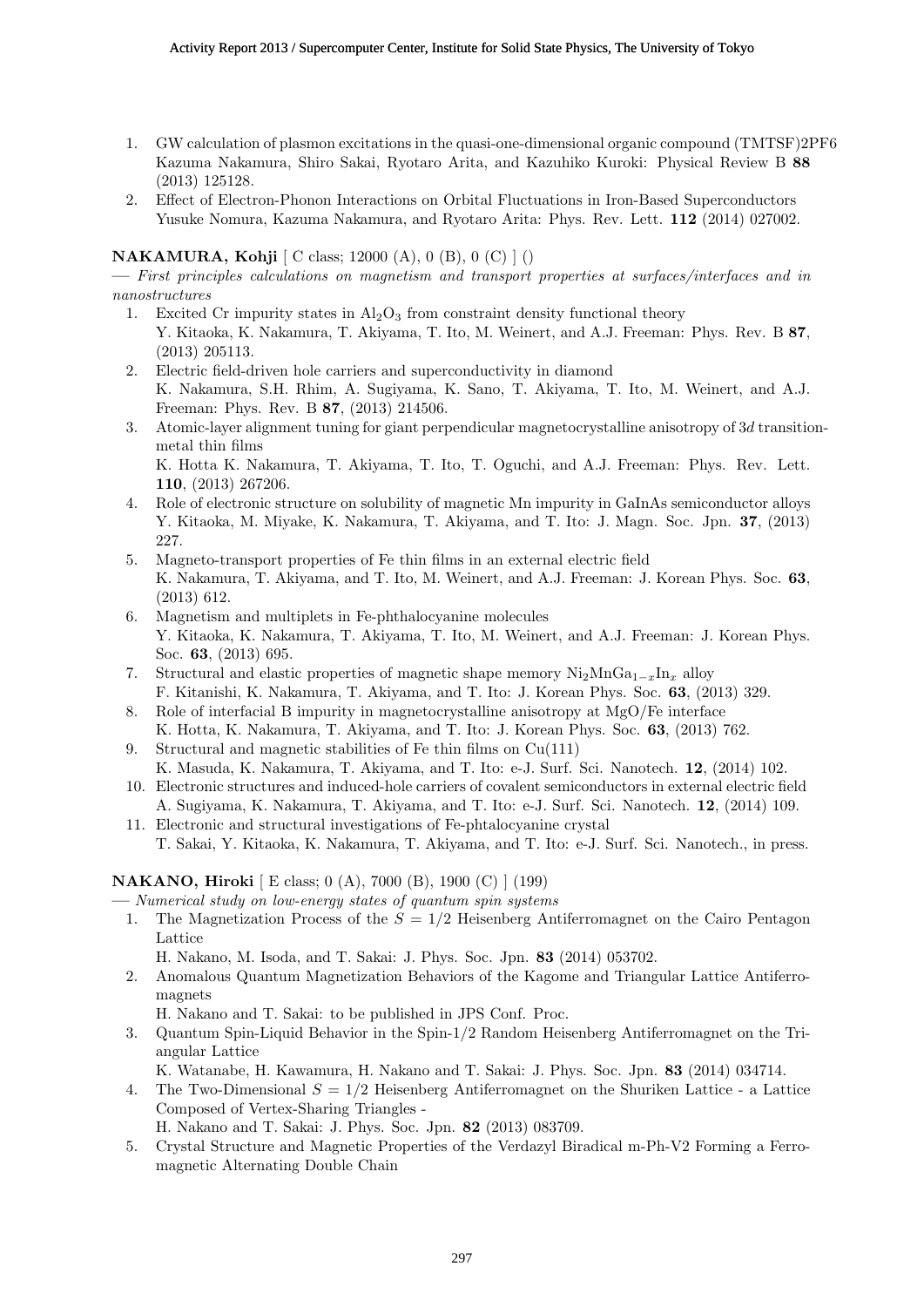K. Iwase, H. Yamaguchi, T. Ono, T. Shimokawa, H. Nakano, A. Matsuo, K. Kindo, H. Nojiri, and Y. Hosokoshi: J. Phys. Soc. Jpn. **82** (2013) 074719.

- 6. Nontrivial ferrimagnetism of the Heisenberg model on the Union Jack strip lattice Tokuro Shimokawa and H. Nakano: J. Kor. Phys. Soc. **63** (2013) 591.
- 7. Novel Field-Induced Quantum Phase Transition of the Kagome-Lattice Antiferromagnet Toru Sakai and H. Nakano: J. Kor. Phys. Soc. **63** (2013) 601.
- 8. Crystal structure and magnetic properties of honeycomb-like lattice antiferromagnet p-BIP-V2 H. Yamaguchi, S. Nagata, M. Tada, K. Iwase, T. Ono, S. Nishihara, Y. Hosokoshi, T. Shimokawa, H. Nakano, H. Nojiri, A. Matsuo and K. Kindo, and T. Kawakami: Phys. Rev. B **87** (2013) 125120.
- 9. Long-Range Order of the Three-Sublattice Structure in the  $S = 1$  Heisenberg Antiferromagnet on a Spatially Anisotropic Triangular Lattice
	- H. Nakano, Synge Todo, and Toru Sakai: J. Phys. Soc. Jpn. **82** (2013) 043715.
- 10. Unconventional Magnetic and Thermodynamic Properties of  $S=1/2$  Spin Ladder with Ferromagnetic Legs

## **NAKAYAMA, Takashi** [ C class; 18000 (A), 0 (B), 0 (C) ] (62)

**—** *Electronic properties of impurity defects in organic molecular semiconductors*

- 1. First-principles study of Pt-film stability on doped graphene sheets
- T. Park, Y. Tomita, T. Nakayama: Surf. Sci. **621** (2014) 7.
- 2. First-principles study of oxygen-doping states in II-VI semiconductors M. Ishikawa, T. Nakayama: Physica St. Sol. (C) **10** (2013) 1385.
- 3. First-Principles Study of Schottky Barrier Behavior at Fe3Si/Ge(111) Interfaces K. Kobinata, T. Nakayama: Jpn. J. Appl. Phys. **53** (2014) 035701.
- 4. First-principles evaluation of penetration energy of metal atom into Si substrate T. Hiramatsu, T. Yamauchi, M. Y. Yang, K. Kamiya, K. Shiraishi, T. Nakayama: Jpn. J. Appl. Phys. **53** (2014) 058006.
- 5. Energetics and electron states of Au/Ag incorporated into crystalline/amorphous silicon M. Y. Yang, K. Kamiya, T. Yamauchi, T. Nakayama, K. Shiraishi: J. Appl. Phys. **114** (2013) 063701.
- 6. Surface Stability and Growth Kinetics of Compound Semiconductors: An Ab Initio-Based Approach

Y. Kangawa, T. Akiyama, T. Ito, K. Shiraishi, T. Nakayama: Materials **6** (2013) 3309.

## **NISHIDATE, Kazume** [ C class; 5000 (A), 3000 (B), 500 (C) ] (88)

- **—** *Theoretical investigation of the initial growth process of organic semiconductor thin films*
- 1. Improved Organic Thin Film Transistor Performance Utilizing a DH-*α* 6T Submonolayer Y. Fujinaka, R. Ye, K. Ohta, K. Nishidate, and M. Baba: Mol. Cryst. Liq. Cryst., **580**: pp. 110-116, (2013)

## **NISHINO, Masamichi** [ B class; 0 (A), 700 (B), 0 (C) ] (246)

- **—** *Study of the effect of the short-range interaction on critical phenomena driven by elastic interactions*
- 1. Crossover of the roughness exponent for interface growth in systems with long-range interactions due to lattice distortion M. Nishino, T. Nakada, C. Enachescu, K. Boukheddaden and S. Miyashita: Phys. Rev. B. **88** (2013) 094303.
- 2. Effect of the short-range interaction on critical phenomena in elastic interaction systems M. Nishino and S. Miyashita: Phys. Rev. B. **88** (2013) 014108.
- 3. Properties of the low-spin high-spin interface during the relaxation of spin-crossover materials, investigated through an electro-elastic model A. Slimani, K. Boukheddaden, F. Varret, M. Nishino, and S. Miyashita: J. Chem. Phys. **139** (2013) 194706.

H. Yamaguchi, K. Iwase, T. Ono, T. Shimokawa, H. Nakano, Y. Shimura, N. Kase, S. Kittaka, T. Sakakibara, T. Kawakami, and Y. Hosokoshi: Phys. Rev. Lett. **110** (2013) 157205.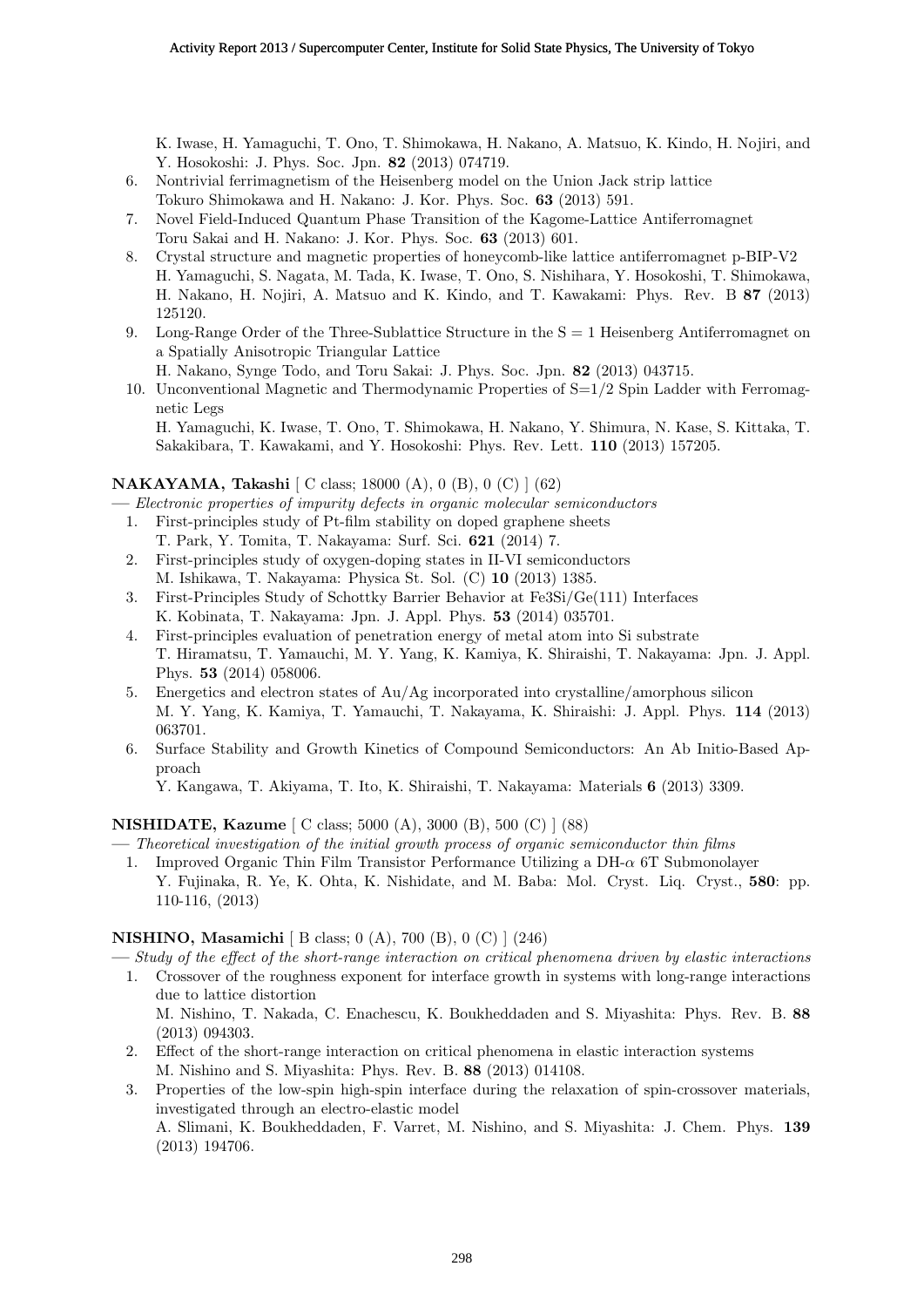## **NOGAWA, Tomoaki** [ B class; 0 (A), 1500 (B), 0 (C) ] ()

**—** *Search of close packing states of multicomponent hard-sphere systems by the parallelized Wang-Landau sampling*

## **NOGUCHI, Hiroshi** [ C class; 0 (A), 5000 (B), 2300 (C) ] (34,214)

- **—** *Structure changes of biomembranes induced by membrane proteins*
	- 1. Structure formation of surfactant membranes under shear flow H. Shiba, H. Noguchi, and G. Gompper: Journal of Chemical Physics **139** (2013) 014702.
	- 2. Entropy-driven aggregation in multilamellar membranes H. Noguchi: EPL **102** (2013) 68001.
	- 3. Mechanical properties and microdomain separation of fluid membranes with anchored polymers H. Wu, H. Shiba, and H. Noguchi: Soft Matter **9** (2013) 9907.
	- 4. Morphological variation of lipid vesicle confined in spherical vesicle A. Sakashita, M. Imai, and H. Noguchi: Physical Review E **89** (2014) 040701(R). A. Sakashita, M. Imai, and H. Noguchi: arXiv:1405.3076 [cond-mat.soft].

## **NOGUCHI, Yoshifumi** [ C class; 2000 (A), 4000 (B), 1900 (C) ] (92)

**—** *First-principles calculation for Fullerene derivative under external electric field*

1. First-Principles Inverstigation on Structural and Optical Properties of  $M^+ \otimes C_{60}$  (Where M=H, Li, Na, and K)

# Y. Noguchi, O. Sugino, H. Okada, and Y. Matsuo: J. Phys. Chem. C. **117**, 15362 (2013)

## **NOZAWA, Kazuki** [ C class; 2000 (A), 2000 (B), 700 (C) ] (104)

**—** *First-principles study for adsorbed metallic atoms on quasicrystal surface*

1. Templated three-dimensional growth of quasicrystalline lead H. R. Sharma, K. Nozawa, J. A. Smerdon, P. J. Nugent, I. McLeod, V. R. Dhanak, M. Shimoda, Y. Ishii, A. P. Tsai, R. McGrath, Nat. Commun. **4**(2013) 2715.

## **OBATA, Shuji** [ C class; 9000 (A), 0 (B), 200 (C) ] (82)

**—** *Electronic structure calculations of carbon materials*

- 1. The Barkhausen effects and Nano-System Magnetizations in Fe Shuji Obata: Materials Transactions 54(2013) 1661-1666
- 2. Analysis of the Barkhausen Effect and B-H Characteristics using the Retarded Trace Method Shuji Obata: IEEJ Trans. FM, Vol.133, No.9 (2013) 489-499

**OBUSE, Hideaki** [ B class; 0 (A), 700 (B), 0 (C) ] (248)

**—** *Multifractality near point defects in topological insulators*

## **ODA, Tatsuki** [ E class; 0 (A), 18000 (B), 1300 (C) ] (59,61)

**—** *Analyses on magnetic anisotropy and its electric field effect for magnetic thin films*

- **—** *Analyses on atomic structure, magnetism, and electronic structure in spintronics materials*
- 1. Valley filter by extraordinary Rashba spin on silicon K. Sakamoto, T.-H. Kim, T. Kuzumaki, B. M¨uller, Y. Yamamoto, M. Ohtaka, J. Osiecki, K. Miyamoto, Y. Takeichi, A. Harasawa, S. D. Stolwijk, A. B. Schmidt, J. Fujii, R. I. G. Uhrberg, M. Donath, H. W. Yeom and T. Oda: Nat. Commun., **4** (2013) 2073.
- 2. Implementation of Parallel Matrix Diagonalization for Ab-Initio Molecular Dynamics Program using ScaLAPACK

I. Gunawan, M. Obata, M. Nakamura, M. A. Martoprawiro, T. Oda: Recent Development in Computational Science (ISSN 2223-0785),**4** (2013) 39.

3. Magnetic, structural, and electronic properties of Co doped Fe/MgO interface: Density functional approach

N. Ikhsan, Y. Taguchi, M. Obata, M. Nakamura, Suprijadi, T. Oda: Recent Development in Computational Science (ISSN 2223-0785), **4** (2013) 95.

4. Tight-Binding Molecular Dynamics with Fermi Operator Expansion: Application to Vacancy Defects in Silicon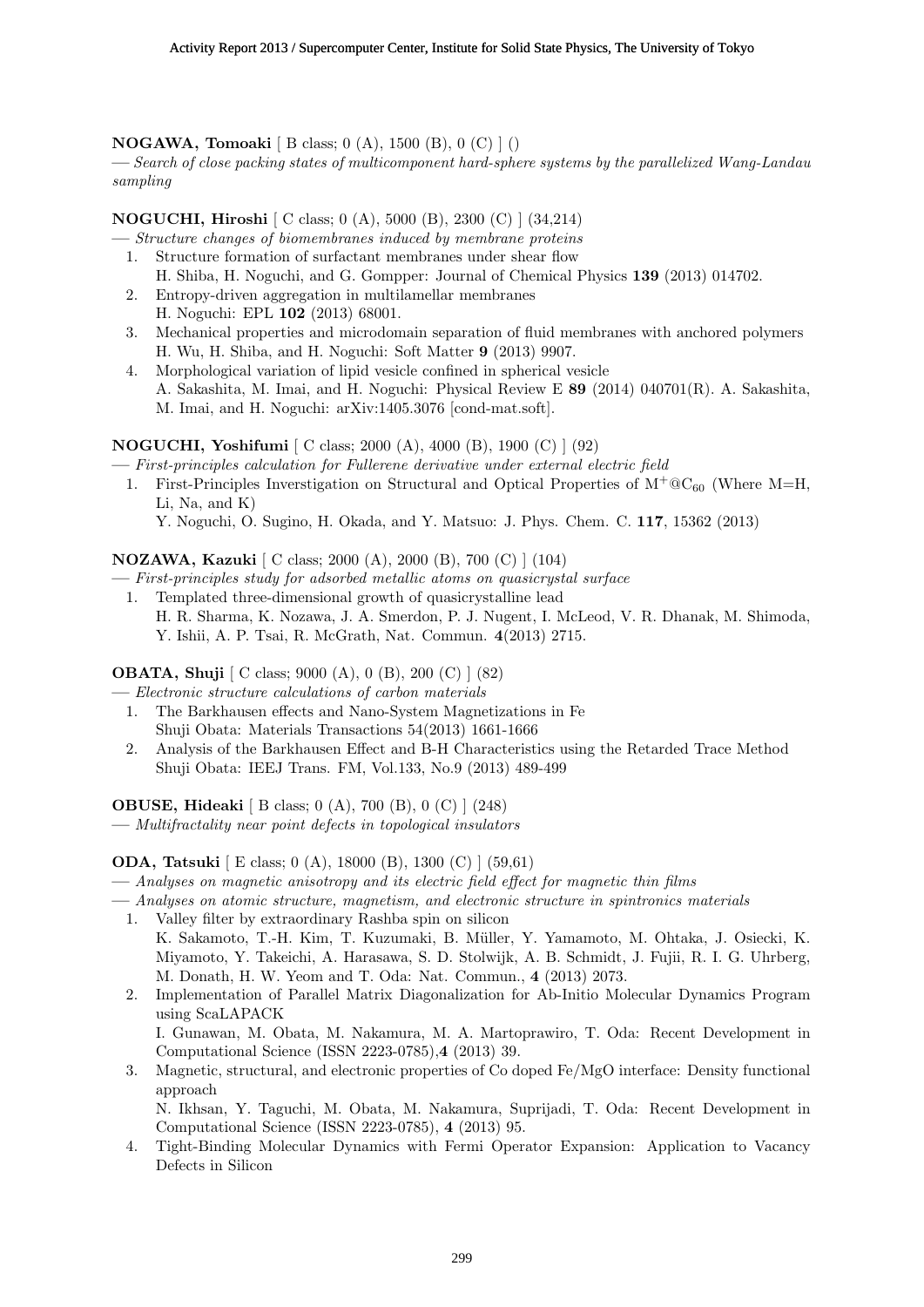S. A. Wella, M. Nakamura, M. Obata, Suprijadi, T. Oda: Recent Development in Computational Science (ISSN 2223-0785), **4** (2013) 145.

- 5. Implementation of van der Waals density functional approach to the spin polarized system: interaction potential between oxygen molecules
- M. Obata, M. Nakamura, I. Hamada, and T. Oda: J. Phys. Soc. Jpn., **82** (2013) 093701.
- 6. An ab initio approach to free-energy reconstruction using logarithmic mean force dynamics M. Nakamura, M. Obata, T. Morishita, T. Oda: J. Chem. Phys., submitted for publication.

**ODAGAKI, Takashi** [ C class; 0 (A), 3500 (B), 1000 (C) ] ()

**—** *Computer simulaiton on discharge process*

**OGUCHI, Tamio** [ C class; 1500 (A), 5500 (B), 1900 (C) ] (83)

**—** *First-Principles Calculation of Transition-Metal Compounds*

# **OHMURA, Satoshi** [ C class; 0 (A), 3500 (B), 0 (C) ] (108)

**—** *Dissociation mechanism of multiple-charged molecules irradiated by X-FEL: first-principles moleculardynamics simulation*

1. Dynamic asymmetry of self-diffusion in liquid ZnCli<sup>2</sup> under pressure: *ab initio* molecular dynamics study

A. Koura, S. Ohmura, and F. Shimojo: J. Chem. Phys.**138** (2013) 134504

- 2. Dynamic Structure of a Molecular Liquid Si<sub>0</sub>.5Cl<sub>0</sub>.5: ab initio Molecular-Dynamics Simulations S. Ohmura, H. Shimakura, Y. Kawakita, F. Shimojo, and M. Yao: J. Phys. Soc. Jpn.**82** (2013) 074602
- 3. *Ab initio* Molecular-Dynamics Study of Dissociation Mechanism of Highly Charged Molecules S. Ohmura, K.Nagaya, F. Shimojo and M. Yao: J. Phys.: Conf. Ser. (2013) accepted
- 4. A divide-conquer-recombine algorithmic paradigm for large spatiotempor quantum molecular dynamics simulations
	- F. Shimojo, S. Hattori, R. K. Kaila, M. Kunaseth, W. Mou, A. Nakano, K. Nomura, S. Ohmura, P. Rajak, K. Shimamura, and P. Vashishta : J. Chem. Phys.**140** (2014) 18A529

**OHSAWA, Kazuhito** [ C class; 0 (A), 2000 (B), 0 (C) ] (124)

**—** *Study of hydrogen in intermetallic compound*

**OHTO, Tatsuhiko** [ C class; 0 (A), 1500 (B), 700 (C) ] (119)

- **—** *Ab initio study of thermoelectric properties of molecules between magnetic electrodes*
	- 1. Thermoelectric Efficiency of Organometallic Complex Wires via Quantum Resonance Effect and Long-Range Electric Transport Property H. Nakamura, T. Ohto, T. Ishida and Y. Asai: JACS 2013, 135, 16545

## **OHTSUKI, Tomi** [ C,D class; 0 (A), 8000 (B), 0 (C) ] (205,206)

- **—** *Critical behavior of metal-insulator transition in disordered systems using density functional theory*
- **—** *Transport phenomena in disordered topological insulators*
	- 1. Disordered weak and strong topological insulators K. Kobayashi, T. Ohtsuki, K.-I. Imura: Physical Review Letters **110** (2013), 236803
	- 2. Experimental proof of universal conductance fluctuation in quasi-one-dimensional epitaxial Bi2Se3 wires

S. Matsuo, K. Chida, D. Chiba, T. Ono, K. Slevin, K. Kobayashi, T Ohtsuki, C.-Z. Chang, K. He, X.-C. Ma, Q.-K. Xue: Physical Review B **88** (2013), 155438

- 3. Density of States Scaling at the Semimetal to Metal Transition in Three Dimensional Topological Insulators
- K. Kobayashi, T. Ohtsuki, K.-I. Imura, I.F. Herbut: Physical Review Letters **112** (2014), 016402 4. Critical exponent for the Anderson transition in the three-dimensional orthogonal universality class

K. Slevin, T. Ohtsuki: New Journal of Physics **16** (2014), 015012

5. Near-field optical imaging of light localization in GaN nanocolumn system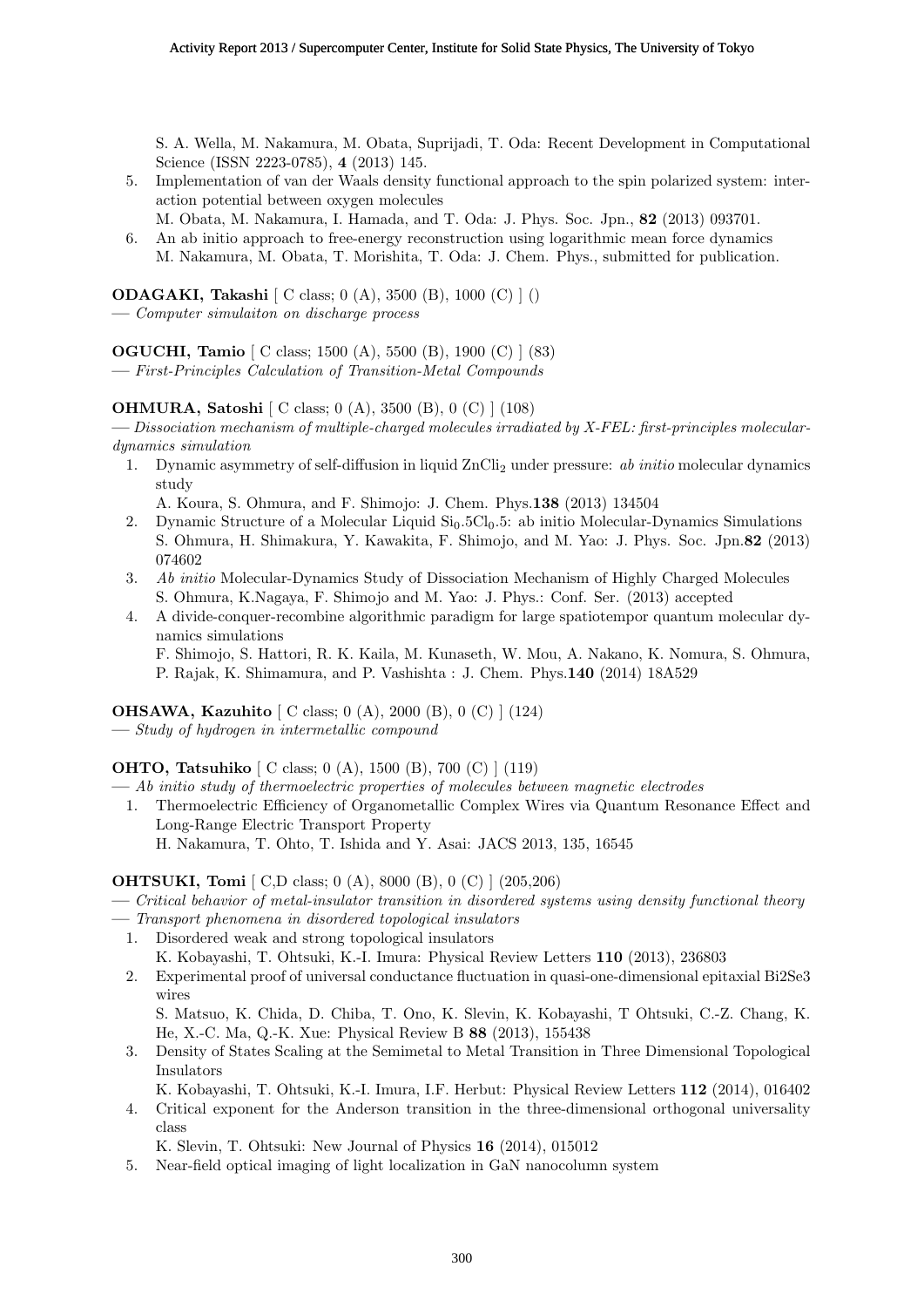M. Sakai, Y. Inose, T. Ohtsuki, K. Ema, K. Kishino, T. Saiki: Japanese Journal of Applied Physics **53** (2014) 030301

6. Critical exponent of metal-insulator transition in doped semiconductors: the relevance of the Coulomb interaction

Y. Harashima, K. Slevin: arXiv:1308.1191

**OKA, Takashi** [ C class; 7500 (A), 5500 (B), 0 (C) ] (193)

- **—** *Theoretical study of non-equilibrium phase transitions in strongly correlated superconductors* 1. Nonequilibrium dynamical mean-field theory and its applications
- H. Aoki, N. Tsuji, M. Eckstein, M. Kollar, T. Oka, and P. Werner, to appear in Rev. Mod. Phys.

**OKADA, Susumu** [ C class; 6000 (A), 1500 (B), 0 (C) ] (94)

**—** *Design of nanoscale carbon materials*

- 1. Two-dimensional Metallic Molecular Sheet of Fused  $C_{26}$  Fullerene Mina Maruyama and Susumu Okada: Journal of the Physical Society of Japan, Vol. 82, 043708 (2013).
- 2. Anomalous Electric-Field Screening at Edge Atomic Sites of Finite-length Zigzag Carbon Nanotubes

Ayaka Yamanaka and Susumu Okada: Applied Physics Express Vol. 6, 045101 (2013).

- 3. Energetics and Electronic Structures of Alkanes and Polyethylene Adsorbed on Graphene Katsumasa Kamiya and Susumu Okada: Japanese Journal of Applied Physics, Vol. 52, 04CN07 (2013).
- 4. Magnetic Properties of Deca-Methyl Fullerenes: Radical Spin Interaction on Chemically Functionalized Fullerenes Haruna Nitta, Yutaka Matsuo, Eiichi Nakamura, and Susumu Okada: Applied Physics Express, Vol. 6, 045102 (2013).
- 5. High-Efficient Photoelectric Conversion in Graphene-Diamond Hybrid Structures: First-principles and Model Calculations Satoru Konabe, Nguyen Thanh Cuong, Minoru Otani, and Susumu Okada: Applied Physics Express Vol. 6, 045104 (2013).
- 6. Massless Electrons on Hexagonal Dangling Bond Network on Hydrogen Deposited Diamond (111) and Si(111) Surfaces

Junki Sone and Susumu Okada: Journal of the Physical Society of Japan, Vol. 82, 064706 (2013).

- 7. Energetics and Electronic Structures of Alkanes Adsorbed on Carbon Nanotubes Katsumasa Kamiya and Susumu Okada: Japanese Journal of Applied Physics, Vol. 52, 06GD10 (2013).
- 8. Electronic Properties of Capped Carbon Nanotubes under an Electric Field: Inhomogeneous Electric-Field Screening Induced by Bond Alternation Ayaka Yamanaka and Susumu Okada: Japanese Journal of Applied Physics Vol. 52, 06GD04 (2013).
- 9. Energetics and Electronic Structures of  $C_{60}$  Included in  $[n]$ Cyclacene Molecules Shota Kigure and Susumu Okada: Journal of the Physical Society of Japan, Vol. 82, 094717 (2013).
- 10. A Two-dimensional sp<sup>2</sup> Carbon Network of Fused Pentagons: All Carbon Ferromagnetic Sheet Mina Maruyama and Susumu Okada: Applied Physics Express Vol. 6, 095101 (2013).
- 11. Tuning the Chemical Reactivity of Graphene by Mechanical Strain Mark A. Bissett, Satoru Konabe, Susumu Okada, Masaharu Tsuji and Hiroki Ago: ACS Nano, Vol. 7, pp. 10335 – 10343 (2013).
- 12. Design of New Carbon Allotropes of Fused Small Fullerenes Mina Maruyama and Susumu Okada: Physica Status Solidi (c), Vol. 10, pp. 1620 – 1623 (2013).
- 13. Electrostatic Potential of Hydrogenated Finite-length Carbon Nanotubes under an Electric Field Ayaka Yamanaka and Susumu Okada: Physica Status Solidi (c), Vol. 10, pp. 1624 – 1627 (2013).

**OKAMOTO, Yuko** [ E class; 0 (A), 20500 (B), 200 (C) ] ()

**—** *Study on complex systems by generalized-ensemble algorithms*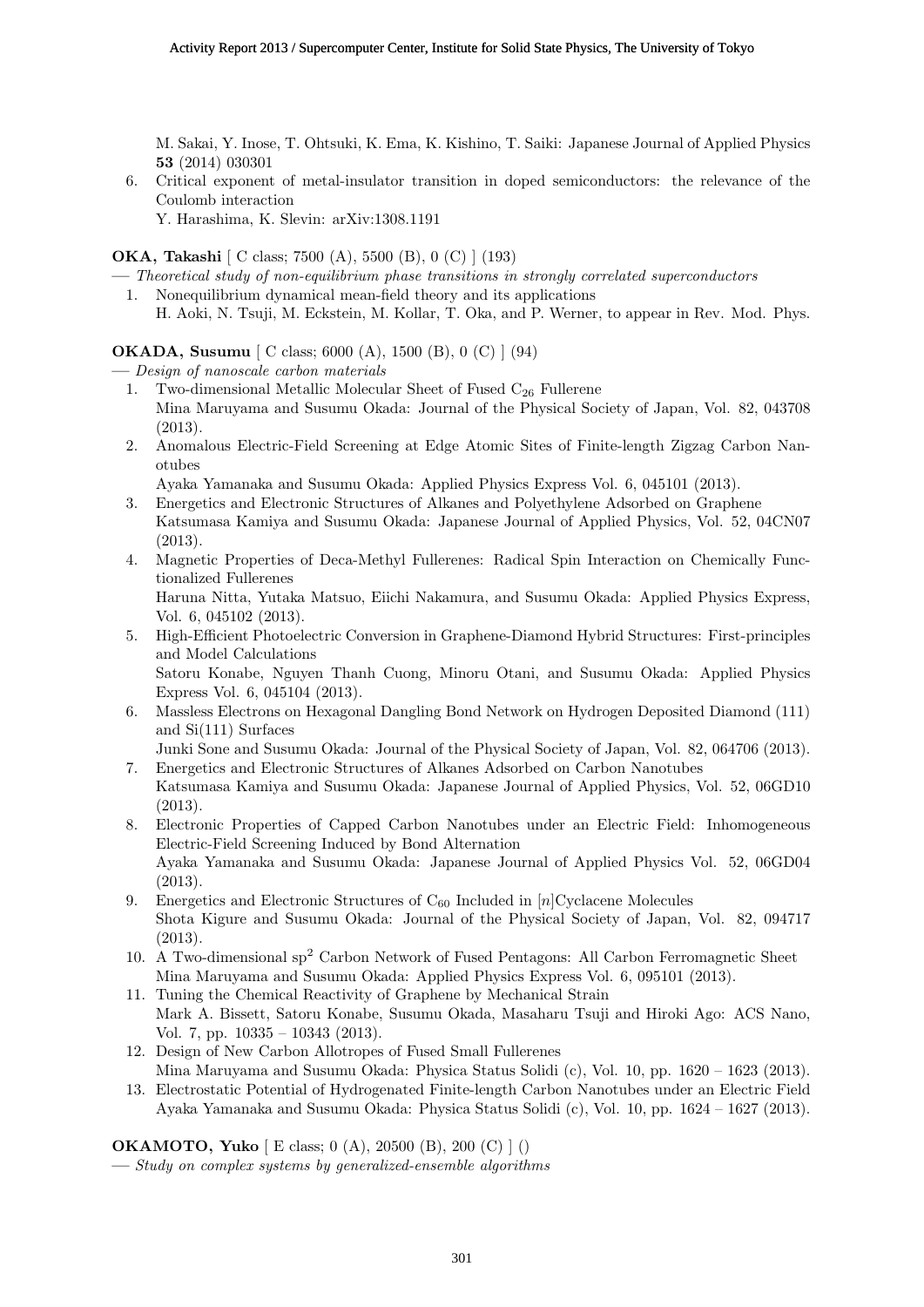**OKITSU, Kouhei** [ C class; 10000 (A), 3000 (B), 1900 (C) ] (188)

**—** *Study on phase determination of protein crystals based on an n-beam X-ray dynamical diffraction theory for an arbitrary number of n*

## **OKUBO, Tsuyoshi** [ C class; 3000 (A), 7000 (B), 3500 (C) ] (192)

**—** *Ordering and dynamics of topological excitations in frustrated magnets*

- **—** *Topological order in frustrated spin systems*
	- 1. Possibility of deconfined criticality in SU(N) Heisenberg models at small *N* K. Harada, T. Suzuki, T. Okubo, H. Matsuo, J. Lou, H. Watanabe, S. Todo, and N. Kawashima: Phys. Rev. B **88** (2013) 220408(R).
	- 2. Various regimes of quantum behavior in an *S* = 1*/*2 Heisenberg antiferromagnetic chain with fourfold periodicity

H. Yamaguchi, T. Okubo, K. Iwase, T. Ono, Y. Kono, S. Kittaka, T. Sakakibara, A. Matsuo, K. Kindo, and Y. Hosokoshi: Phys. Rev. B **88** (2013) 174410

3. Kagome-Triangular Lattice Antiferromagnet  $NaBa<sub>2</sub>Mn<sub>3</sub>F<sub>11</sub>$ H. Ishikawa, T. OKubo, Y. Okamoto, and Z. Hiroi: J. Phys. Soc. Jpn. **83** (2014) 043703

# **ONO, Tomoya** [ C class; 1000 (A), 9000 (B), 4000 (C) ] (68)

**—** *Development of first-principles electronic-structure and transport calculation method based on realspace finite-difference approach*

- 1. First-principles study of spin-dependent transport through graphene/BNC/graphene structure T. Ota and T. Ono: Nanoscale Res. Lett. **8** (2013) 199.
- 2. Convergence of the Broyden density mixing method in noncollinear magnetic systems M. Heide and T. Ono: J. Phys. Soc. Jpn. **82** (2013) 114706.
- 3. Doping Effect on Magnetism and Transport Property of Heterojunction between Carbon and Boron Nitride Nanotubes
	- H. D. Nguyen and T. Ono: J. Phys. Chem. C **117** (2013) 24115.
- 4. First-principles electronic-structure and transport calculation formalism using real-space grid based method
	- T. Ono: AIP Conf. Proc. **1558** (2013) 1524.

## **OSHIKAWA, Masaki** [ B class; 0 (A), 800 (B), 0 (C) ] (242)

**—** *Topological selection rules in one-dimensional critical phases*

- 1. Response to a twist in systems with *Z<sup>p</sup>* symmetry: The two-dimensional *p*-state clock model Y. Kumano, K. Hushima, Y. Tomita and M. Oshikawa: Phys. Rev. B **88** (2013) 104427.
- 2. Entanglement spectra between coupled Tomonaga-Luttinger liquids: Applications to ladder systems and topological phases
	- R. Lundgren, Y. Fuji, S. Furukawa and M. Oshikawa: Phys. Rev. B **88** (2013) 245137.
- 3. Quantum criticality in an asymmetric three-leg spin tube: A strong rung-coupling perspective Y. Fuji, S. Nishimoto, H. Nakada and M. Oshikawa: Phys. Rev. B **89** (2014) 054425.

## **OSHIYAMA, Atsushi** [ E class; 0 (A), 27000 (B), 4100 (C) ] (47)

**—** *Atomic Structures and Electronic Properties of Hard- and Soft-Nanomaterials*

- 1. Atom-Scale Reaction Pathways and Free-Energy Landscapes in Oxygen Plasma Etching of Graphene K. Koizumi, M. Boero, Y. Shigeta, and A. Oshiyama: J. Phys. Chem. Letters **4** (2013) 1592
- 2. Absence of Dirac Electrons in Silicene on Ag(111) Surfaces
- a Z.-X. Guo, S. Furuya, J.-I. Iwata and A. Oshiyama: J. Phys. Soc. Jpn. **82** (2013) 063714
- 3. Atomic Reconstruction and Electron States at Interfaces between 3C-SiC(111) and Si(110) E. K. K. Abavare, J.-I. Iwata and A. Oshiyama: Phys. Rev. B **87** (2013) 235321
- 4. Absence and Presence of Dirac Electrons in Silicene on Substrates Z.-X. Guo, S. Furuya, J.-I. Iwata and A. Oshiyama: Phys. Rev. B **87** (2013) 235435
- 5. Firtst-Principles Study of Nanofacet Formation on 4H-SiC(0001) Surface K. Sawada, J.-I. Iwata and A. Oshiyama: Proc. Int. Conf. Silicon Carbide and Related Materials (ICSCRM) **778-780** (2013) 201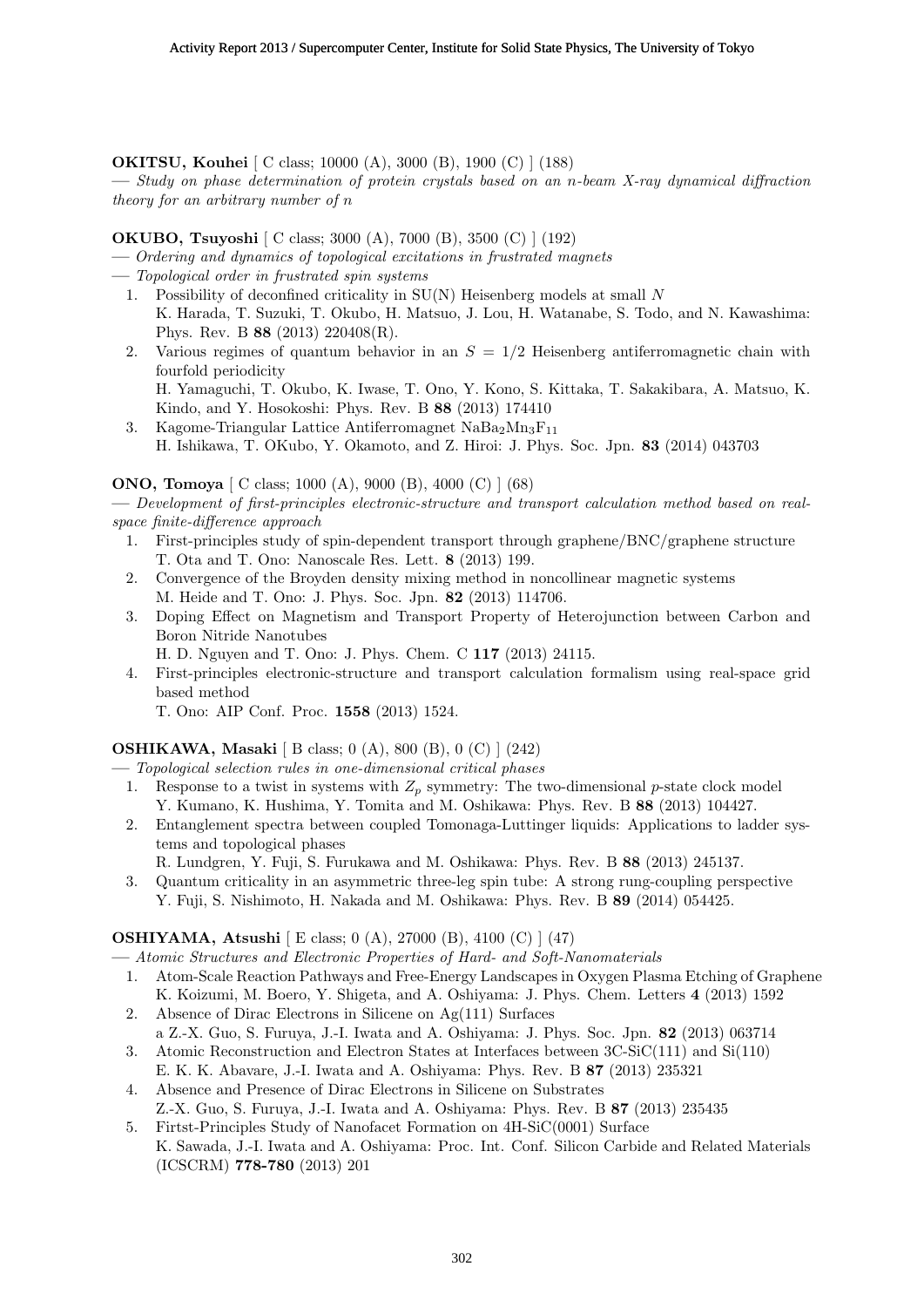- 6. Diameter-Selective Alignment of Carbon Nanotubes on Si(001) Stepped Surfaces B. Enkhtaivan, M. Yoshimura, J.-I. Iwata, and A. Oshiyama: J. Chem. Phys. **140** (2013) 044713
- 7. Magic Angle and Height Quantization in Nanofacets on SiC(0001) Surfaces K. Sawada, J.-I. Iwata and A. Oshiyama: Appl. Phys. Lett. **104** (2014) 051605
- 8. Interstitial Channels that Control Band Gaps and Effective Masses in Tetrahedrally Bonded Semiconductors
	- Y. Matsushita and A. Oshiyama: Phys. Rev. Lett. **112** (2014) 136403
- 9. Structural Tristability and Deep Dirac States in Bilayer Silicene on Ag(111) Surfaces Z.-X. Guo and A. Oshiyama: Phys. Rev. B **89** (2014) 155418
- 10. 結晶性半導体エピタキシャル成長の量子論 押山淳: ポストシリコン半導体:ナノ成膜ダイナミクスと基板・界面効果 (エヌ・ティー・エス、2013) pp32 - pp42

# **OTANI, Minoru** [ E class; 0 (A), 10000 (B), 2000 (C) ] (75)

**—** *First-principles molecular dynamics simulation of electrode/electrolyte interface with constant bias potential method.*

Effect of thermal motion on catalytic activity of nanoparticles in polar solvent

- 1. Effect of thermal motion on catalytic activity of nanoparticles in polar solvent N. Bonnet, O. Sugino, and M. Otani:J. Chem. Phys. **140** (2014) 044703.
- 2. Improved modeling of electrified interfaces using the effective screening medium method I. Hamada, O. Sugino, N. Bonnet and M. Otani:Phys.Rev. B **88** (2013) 155427.

**OTOMO, Junichiro** [ B,C class; 1300 (A), 3600 (B), 0 (C) ] (100,102)

- **—** *Synthesis of proton conducting electrolyte and evaluation of ion conductivity of interfaces*
- **—** *Development of proton conducting solid electrolyte for inter mediate temperature fuel cells*
- **—** *Study on physicochemical properties for proton conductivity in lanthanum tungstate*

## **OZEKI, Yukiyasu** [ C class; 0 (A), 7000 (B), 1300 (C) ] (201)

- **—** *Numerical study on critical universalities for random systems including KT transition*
- **—** *Dynamical scaling for nonequilibrium relaxation functions by the use of Bayesian inference and kernel method*
- 1. Numerical studies on critical properties of the Kosterlitz-Thouless phase for the gauge glass model in two dimensions

Y. Ozeki, S. Yotsuyanagi, T. Sakai and Y. Echinaka: Phys. Rev E **89** (2014) 022122

## **RAEBIGER, Hannes** [ C class; 8500 (A), 2500 (B), 0 (C) ] ()

**—** *Theory of self-organized nano-interfaces for electronic devices*

## **SAITO, Mineo** [ C class; 0 (A), 8500 (B), 0 (C) ] (85)

- **—** *First-Principles Calculations Concerning Spintronics*
	- 1. Hydrogen Adsorption in Capped Armchair Edge (5,5) Carbon Nanotubes
	- A. Setiadi, M. S. Alam, F. Muttaqien, and M. Saito: Jpn. J. Appl. Phys. **52** (2013) 125105.
	- 2. First-principles study of carrier-induced ferromagnetism in bilayer and multilayer zigzag graphene nano ribbons

K. Sawada, F. Ishii, and M. Saito: Appl. Phys. Lett. **104** (2014) 14311.

- 3. Tunable Rashba effect on strained ZnO: First-principles density-functional study M. A. Adhib, H. Kotaka, F. Ishii, and M. Saito: Appl. Phys. Exp. **7** (2014) 053002.
- 4. Spin polarized positron lifetimes in ferromagnetic metal J. Lin, T. Yamasaki, and M. Saito: Jpn. J. Appl. Phys. **53** (2014) 053002.

## **SAKAI, Toru** [ C class; 23500 (A), 8000 (B), 3800 (C) ] (176,178)

**—** *Numerical Study on Spin Liquid in Frustrated Systems*Novel Spin Flop Transition in Low-Dimensional Quantum Spin Systems

1. Quantum Critical Magnetization Behaviors of the Kagome- and Triangular-Lattice Antiferromagnets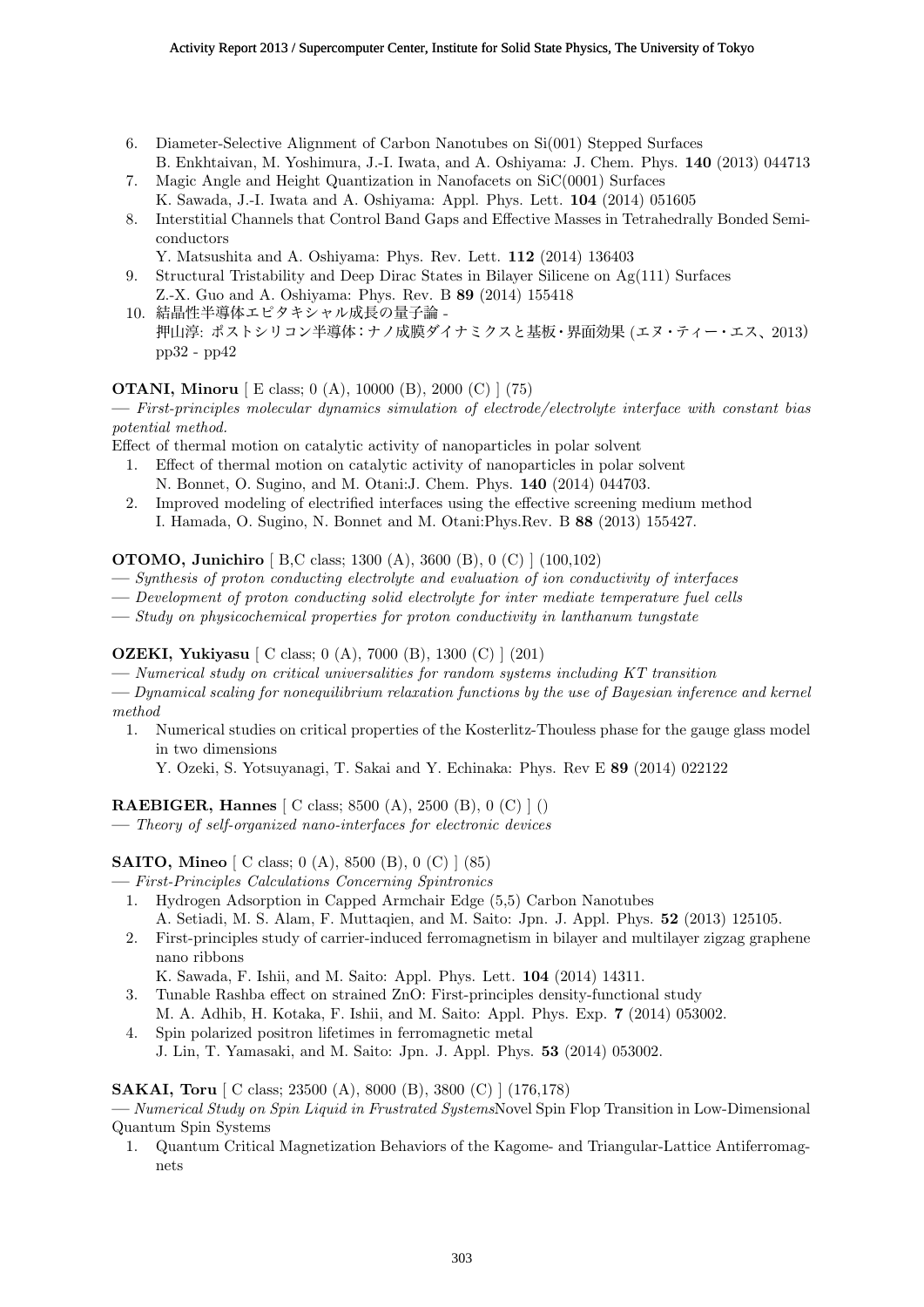T. Sakai and H. Nakano: Physica Status Solidi. B **250** (2013) 579.

- 2. Anomalous behavior of the spin gap of a spin-1/2 two-leg antiferromagnetic ladder with Ising-like rung interations
	- T. Tonegawa, K. Okamoto and T. Sakai: Physica Status Solidi. B **250** (2013) 575.
- 3. Long-Range Order of the Three-Sublattice Structure in the S=1 Heisenberg Antiferromagnet on the Spatially Anisotropic Triangular Lattice H. Nakano, S. Todo and T. Sakai: J. Phys. Soc. Jpn. **82** (2013) 043715
- 4. Novel Field-Induced Quantum Phase Transition of the Kagome-Lattice Antiferromagnet
	- T. Sakai and H. Nakano: J. Korean Phys. Soc. **63** (2013) 601
- 5. Quantum Critical Magnetization Behaviors of the Kagome- and Triangular-Lattice Antiferromagnets
	- T. Sakai and H. Nakano: J. Low Temperature Phys. **170** (2013) 255
- 6. The Two-Dimensional  $S=1/2$  Heisenberg Antiferromagnet on the Shuriken Lattice -a Lattice Composed of Vertex-Sharing Triangles
- H. Nakano and T. Sakai: J. Phys. Soc. Jpn. **82** (2013) 083709
- 7. Transitions in 1/3 Plateau of the Quantum Spin Tube
- K. Okunishi, M. Sato, T. Sakai, K. Okamoto and C. Itoi: J. Korean Phys. Soc. **63** (2013) 596
- 8. Ground-state phase diagram of an  $S=1/2$  two-leg Heisenberg spin ladder system with negative four-spin interaction
	- K. Hijii and T. Sakai: Phys. Rev. B **88** (2013) 104403
- 9. Exotic Quantum Phenomena in the Spin Nanotubes T. Sakai and K. Okamoto: JPS Conf. Proc. **1** (2013) 012025 10. Exotic Magnetism of the Quantum Spin Nanotube
- T. Sakai and K. Okamoto: JPS Conf. Proc. **2** (2013) 010208
- 11. Quantum Spin-Liquid Behavior in the Spin-1/2 Random Heisenberg Antiferromagnet on the Triangular Lattice

K. Watanabe, H. Kawamura, H. Nakano and T. Sakai: J. Phys. Soc. Jpn. **83** (2014) 034714

12. Anomalous Quantum Magnetization Behaviors of the Kagome and Triangular Lattice Antiferromagnets

H. Nakano and T. Sakai: to appear in JPS Conf. Proc.

- 13. Edge Modes in the Intermediate-D and Large-D Phases of the S=2 Quantum Spin Chain with XXZ and On-Site Anisotropies K. Okamoto, T. Tonegawa, T. Sakai and M. kaburagi: to appear in JPS Conf. Proc.
- 14. The Magnetization Process of the  $S=1/2$  Heisenberg Antiferromagnet on the Cairo Pentagon Lattice with Distortion

H. Nakano, M. Isoda and T. Sakai: to appear in J. Phys. Soc. Jpn.

#### **SAKASHITA, Tatsuya** [ B class; 0 (A), 1600 (B), 0 (C) ] ()

**—** *Parallelization and High Precision Computation of Exact Diagonalization Package for Spin Systems*

#### **SAKURAI, Masahiro** [ B class; 0 (A), 1300 (B), 900 (C) ] (123)

- **—** *A study of electron self-energy using first-principles calculations*
- **—** *First-principles calculations for electron self-energy*

**SATO, Toshihiro** [ C class; 0 (A), 5000 (B), 0 (C) ] (159)

- **—** *Thermal transport property in strongly correlated electronic system*
- **—** *Electronic properties of multi-orbital electronic system with strong spin-orbit coupling*

#### **SATO, Yukio** [ B class; 0 (A), 1100 (B), 0 (C) ] (131,132)

- **—** *First-principles calculations on atomic and electronic structure at oxide grain boundaries*
- **—** *First-principles calculations of the atomic arrangement at the interfaces in crystalline solids*
	- 1. Atomic structure of ZnO S13 [0001]/13-40 symmetric tilt grain boundary
	- J.-Y. Roh, Y. Sato, and Y. Ikuhara, Journal of the American Ceramic Society, 97, 617-621 (2014). 2. Grain-boundary structural transformation induced by the geometry and chemistry
		- Y. Sato, J.-Y. Roh, and Y. Ikuhara, Physical Review B 87, 141001-1-4 (2013).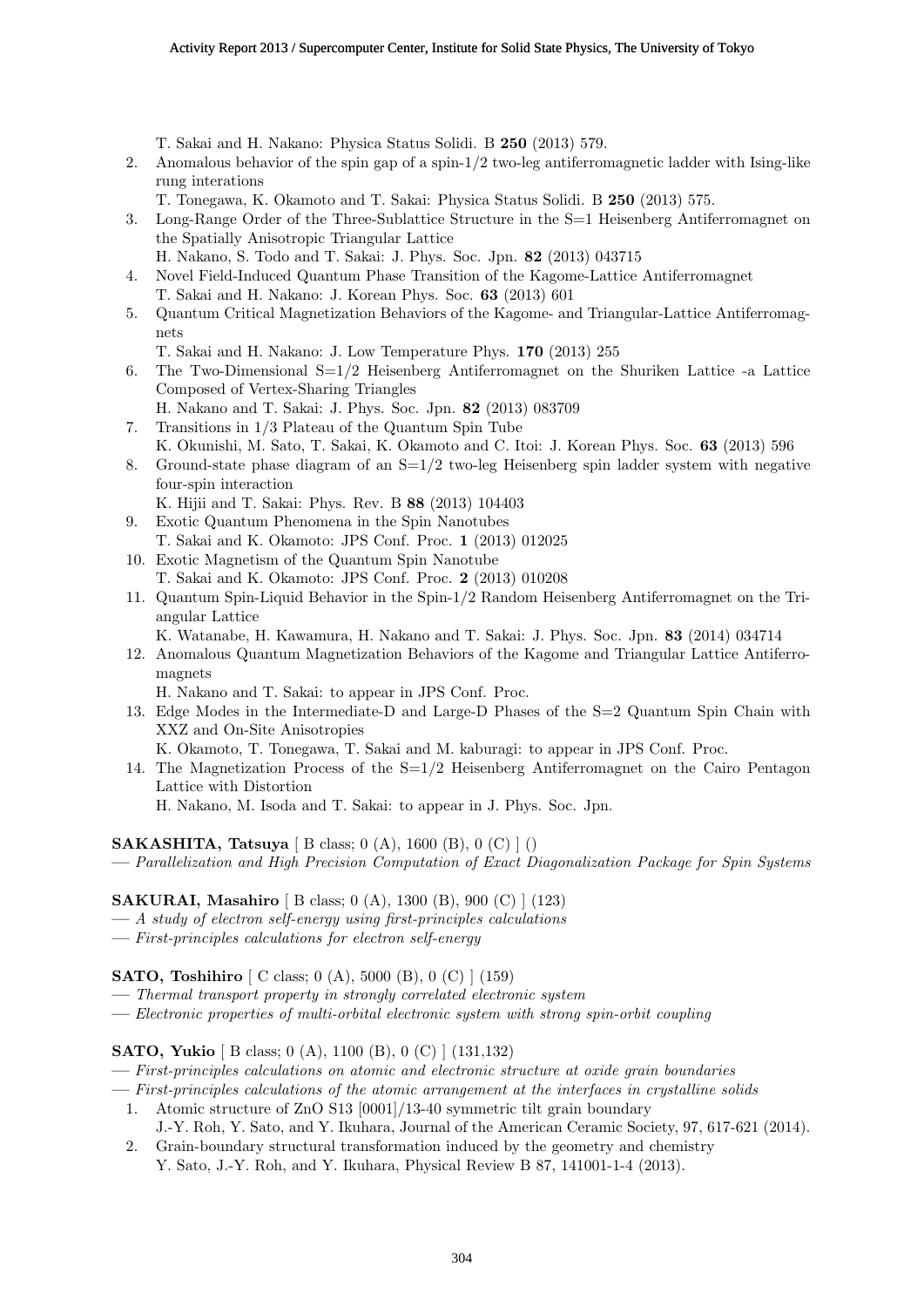3. Investigation of microstructure and its impact on physical property in electroceramics Y. Sato, Journal of the Ceramic Society of Japan, 121, 825-830 (2013).

## **SHIBA, Hayato** [ E class; 0 (A), 17000 (B), 2400 (C) ] (34)

**—** *Spatiotemporal inhomogeneity of glasses at large scales - low-frequency vibrations, finite size effect, and continuum entropy*

1. Spatiotemporal heterogeneity of local free volumes in highly supercooled liquid H. Shiba and T. Kawasaki: J. Chem. Phys. **139** (2013) 184502.

**SHIGETA, Yasuteru** [ C class; 8500 (A), 4000 (B), 0 (C) ] (71)

**—** *Theoretical analyses on self-splicing mechanism of Nyl C*

1. A Nylon-oligomer Hydrolase Promoting Cleavage Reactions in Unnatural Amide Compounds K. Kamiya, T. Baba, M. Boero, T. Matsui, S. Negoro, Y. Shigeta, J. Phys. Chem. Lett, 5, 1210 (2014)

**SHIMIZU, Akira** [ B,C class; 9200 (A), 2500 (B), 1200 (C) ] (195)

**—** *Analysis of the spin system using the canonical thermal pure quantum state at finite temperature*

**—** *Thermodynamics and statistical mechanics of systems with long-range interactions*

## **SHIMOJO, Fuyuki** [ C class; 0 (A), 8000 (B), 3700 (C) ] (78)

**—** *First-Principles Molecular-Dynamics Study of Structural and Electronic Properties of Covalent Liquids under Pressure*

1. Concentration dependence of the dynamic properties of liquid Tl*x*Se<sup>1</sup>*−<sup>x</sup>* based on *ab initio* moleculardynamics simulations

A. Koura and F. Shimojo: J. Phys. Soc. Jpn. **82** (2013) 094602.

- 2. Dynamic Structure of a Molecular Liquid  $S_{0.5}Cl_{0.5}$ : *ab initio* Molecular-Dynamics Simulations S. Ohmura, H. Shimakura, Y. Kawakita, F. Shimojo, and M. Yao: J. Phys. Soc. Jpn. **82** (2013) 074602.
- 3. Dynamic asymmetry of self-diffusion in liquid ZnCl<sup>2</sup> under pressure: an *ab initio* moleculardynamics study

A. Koura, S. Ohmura, and F. Shimojo: J. Chem. Phys. **138** (2013) 134504.

- 4. Bonding and Structure of Ceramic-Ceramic Interfaces K. Shimamura, F. Shimojo, R. K. Kalia, A. Nakano, and P. Vashishta: Phys. Rev. Lett. **111** (2013) 066103.
- 5. *Ab initio* study of dissociation reaction of ethylene molecules on Ni cluster K. Shimamura, T. Oguri, Y. Shibuta, S. Ohmura, F. Shimojo, and S. Yamaguchi: J. Phys.: Conf. Ser. **454** (2013) 012022.

**SHIOMI, Junichiro** [ B class; 1400 (A), 600 (B), 400 (C) ] (230)

**—** *Characterization of thermal transport at nanostructure interface*

## **SHIRAISHI, Kenji** [ C class; 13500 (A), 5000 (B), 900 (C) ] ()

**—** *Guiding Principles towards Fabricating SiC-MOSFET for Future Power Devices*

## **SHIRO, Masanori** [ B class; 900 (A), 0 (B), 0 (C) ] (241)

**—** *High precision computation of Feigenbaum constant*

**SHOJI, Mitsuo** [ C class; 0 (A), 4000 (B), 0 (C) ] ()

**—** *Theoretical elucidation on the reaction mechanism in Nitrite Reductase*

**SHUDO, Ken-ichi** [ C class; 3000 (A), 500 (B), 300 (C) ] (105)

- **—** *Local structure organo-complex adsorbed on metallic surface*
- 1. Molecular Motion Induced by Multivibronic Excitation on Semiconductor Surface Tatsuya Momose, Ken-ichi Shudo, Hannes Raebiger, Shin-ya Ohno, Takeshi Kitajima, Masanobu Uchiyama, Takanori Suzuki, Masatoshi Tanaka: J. Phys. Chem. **C 114**, 15671–77 (2014).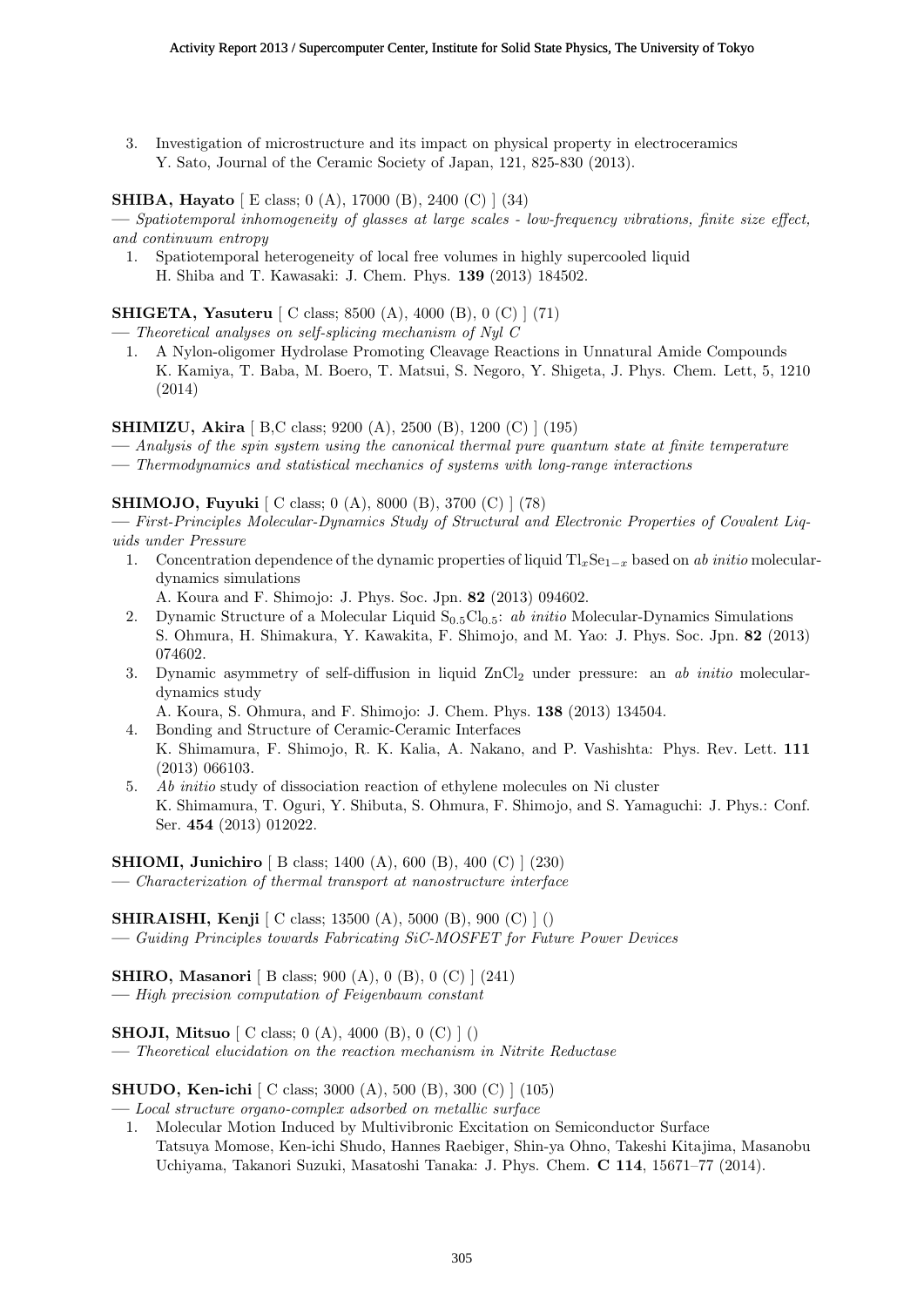- 2. Electronic Excited States in Strongly Correlated Organic Radical 1,3,5-trithia-2,4,6-triazapentalenyl (TTTA) Adsorbed on Si(001) Surface K. Shudo, T. Satake, T. Shimatsu, M. Uchiyama, Y. Morikawa, J. Takeda: Phys. Chem. Chem. Phys. **15**, 19213–19220 (2013).
- 3. Atomic-scale structures and electronic states of defects on Ar+ -ion irradiated MoS2 Akihiro Inoue, Takahiro Komori, Ken-ichi Shudo: Journal of Electron Spectroscopy and Related Phenomena **189**, 11–18 (2013).
- 4. Titanium-induced charge of Si(001) surface dependent on local configuration K. Shudo, T. Aoki, S. Ohno, K. Yamazaki, F. Nakayama, M. Tanaka, T. Okuda, A. Harasawa, I. Matsuda, T. Kakizaki, M. Uchiyama: J. Electr. Specrosc. Rel. Phenom. **192**, 35–39 (2014).
- 5. Ultrafast Measurements of Coherent Vibrations in Benzenethiol Monolayer Film K. Shudo, K. Doi, I. Katayama, M. Kitajima, J. Takeda: Ultrafast Phenomena **XVIII** 05013 (pp.3), EDP Sciences (2013 Les Ulis Cedex, France). ISBN: 978-2-7598-0956-1
- 6. Coherent phonon and surface-enhanced Raman scattering dynamics in solids J. Takeda, K. Ikufumi, K. Shudo, M. Kitajima: Journal of Luminescence, *in press* (2014).
- 7. Thermally Formed Ru-Si Nanostructures Grown on Silicon (001) Surface K.Shudo, S. Ohno, N. Kawamura, M. Toramaru, N. Kobayashi, Y. Miyamoto: Surface Review and Letters **20**, 1350018 (2013).
- 8. Nanoscale Relaxation in Ru-Si Growth on a Silicon (111) Surface M. Toramaru, N. Kobayashi, N. Kawamura, S.Ohno, Y. Miyamoto, K.Shudo: Surface and Interface Analysis **45**, 1109–1112 (2013).

**SUGINO, Osamu** [ E class; 0 (A), 7500 (B), 2300 (C) ] (80)

- **—** *Oxide electrocatalysts*
	- 1. First-principles thermodynamic description of hydrogen electroadsorption on the Pt(111) surface T. T. T. Hanh, Y. Takimoto and O. Sugino: Surface Science **625** (2014) 104.

## **SUZUKI, Takafumi** [ E class; 0 (A), 12500 (B), 2500 (C) ] (186)

**—** *Edge state in 2d quantum spin and bosonic systems*

1. Possibility of deconfined criticality in SU(N) Heisenberg models at small N K. Harada, T. Suzuki, T. Okubo, H. Matsuo, J. Lou, H. Watanabe, S. Todo, and N. Kawashima: Phys. Rev. B 88, 220408(R) (2013).

**TAKAGI, Noriaki** [ B class; 0 (A), 2500 (B), 200 (C) ] (113,114)

**—** *Exploring two-dimensional honeycomb materials*

- 1. Symmetry-Driven Novel Kondo Effect in a Molecule E. Minamitani, N. Tsukahara, D. Matsunaka, Y. Kim, N. Takagi, and M Kawai: Phys. Rev. Lett **109** (2012) 086602.
- 2. Structural transition of silicene on  $Ag(111)$ R. Arafune, C. -L. Lin, K. Kawahara, N. Tsukahara, E. Minamitani, Y. Kim, N. Takagi, and M. Kawai: Surf. Sci. **608** (2013) 297.
- 3. Structure of Silicene grown on Ag(111) C.-L. Lin, R. Arafune, K. Kawahara, M. Kanno, N. Tsukahara, E. Minamitani, Y. Kim, M. Kawai, and N Takagi: Phys. Rev. Lett., **110** (2013) 076801.
- 4. Mode-selective electron-phonon coupling in laser photoemission on Cu(110) E. Minamitani, R. Arafune, M. Q. Yamamoto, N. Takagi, M. Kawai, and Y. Kim: Phys. Rev. B, **88** (2013) 224301.
- 5. Comment on'' Evidence for Dirac Fermions in a Honeycomb Lattice Based on Silicon '' R. Arafune, C.-L. Lin, R. Nagao, M. Kawai, and N. Takagi: Phys. Rev. Lett., **110** (2013) 229701.

**TAMARIBUCHI, Tsuguhiro** [ B class; 1600 (A), 700 (B), 500 (C) ] () **—** *Development of fast algorythms for sparse Pfaffians and their applications to Ising systems*

**TAMURA, Ryo** [ C class; 0 (A), 4000 (B), 1400 (C) ] (218,220)

**—** *Theoretical Study for Magneto Caloric Effect using Spin Models*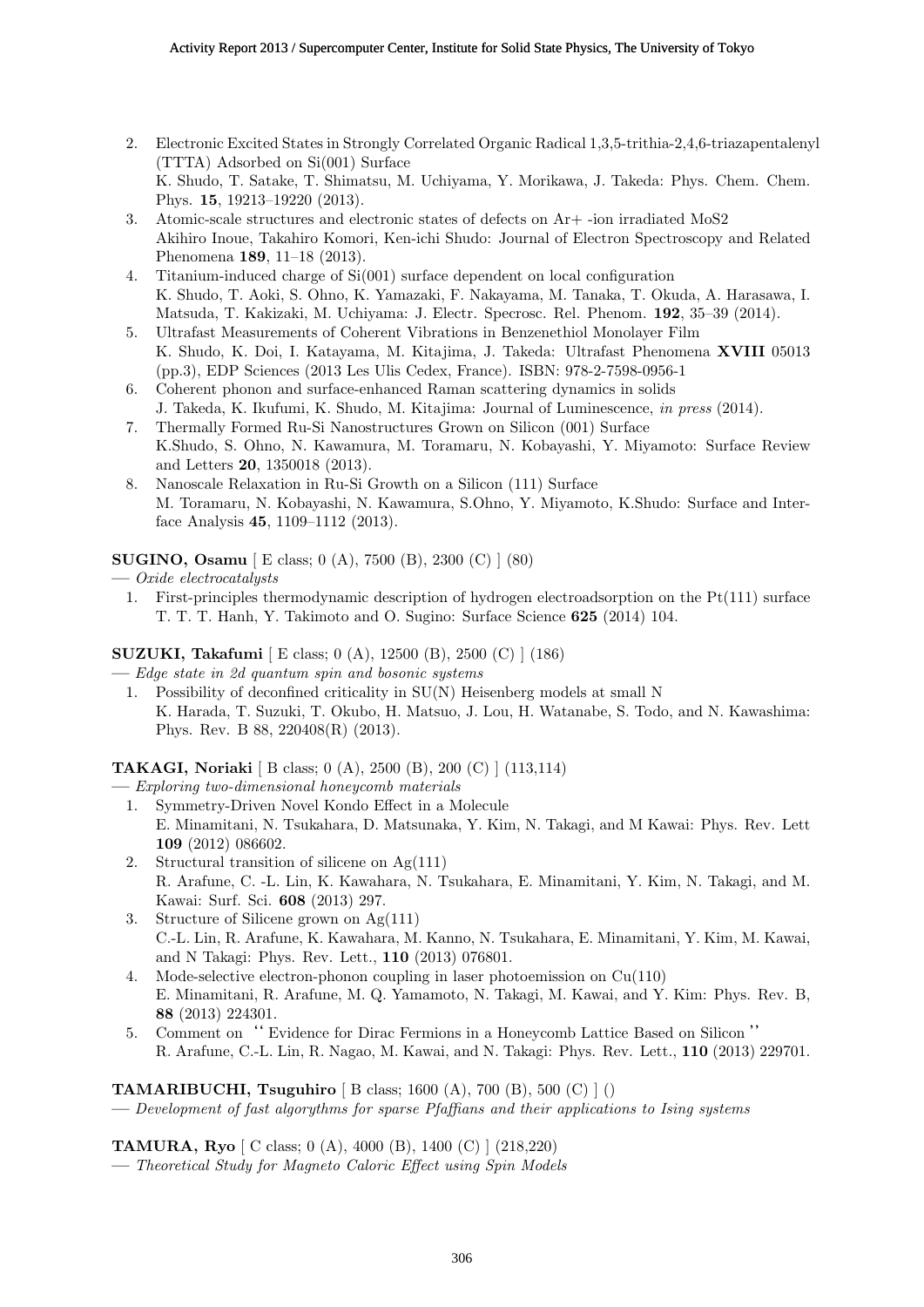**—** *Investigation of phase transitions and their microscopic mechanisms in frustrated spin systems*

- 1. Network-Growth Rule Dependence of Fractal Dimension of Percolation Cluster on Square Lattice S. Tanaka and R. Tamura: J. Phys. Soc. Jpn. **82** (2013) 053002.
- 2. Quantum Annealing for Dirichlet Process Mixture Models with Applications to Network Clustering

I. Sato, S. Tanaka, K. Kurihara, S. Miyashita, and H. Nakagawa: Neurocomputing **121** (2013) 525.

3. Second-Order Phase Transition in Heisenberg Model on Triangular Lattice with Competing Interactions

R. Tamura, S. Tanaka, and N. Kawashima: Phys. Rev. B **87** (2013) 214401.

4. A Useful Way to Obtain the Central Charge of Entanglement Hamiltonian – Nested Entanglement Entropy –

S. Tanaka: Interdisciplinary Information Sciences **19** (2013) 101.

- 5. Interlayer-Interaction Dependence of Latent Heat in the Heisenberg Model on a Stacked Triangular Lattice with Competing Interactions
	- R. Tamura and S. Tanaka: Phys. Rev. E **88** (2013) 052138.
- 6. A Generalized Magnetic Refrigeration Scheme R. Tamura, T. Ohno, and H. Kitazawa: Appl. Phys. Lett. **104** (2014) 052415. [This topic was reported in Press Release in NIMS (March 10, 2014), MyNavi News (March 12, 2014), The Chemical Daily (March 19, 2014), The Science News (March 28, 2014).]
- 7. Phase Transitions with Discrete Symmetry Breaking in Antiferromagnetic Heisenberg Models on a Triangular Lattice

R. Tamura, S. Tanaka, and N. Kawashima: JPS Conf. Proc. **1** (2014) 012125.

- 8. Entanglement Properties of a Quantum Lattice-Gas Model on Square and Triangular Ladders S. Tanaka, R. Tamura, and H. Katsura: Kinki University Series on Quantum Computing - Vol. 9, "Physics, Mathematics, And All That Quantum Jazz" (World Scientific), in press.
- 9. A Method to Change Phase Transition Nature Toward Annealing Method R. Tamura and S. Tanaka: Kinki University Series on Quantum Computing - Vol. 9, "Physics, Mathematics, And All That Quantum Jazz" (World Scientific), in press.

## **TANAKA, Hajime** [ B class; 0 (A), 900 (B), 0 (C) ] (239)

- **—** *Hydrodynamic effects on phase ordering 2*
- 1. A novel coarsening mechanism of droplets in immiscible fluid mixtures Ryotaro Shimizu and Hajime Tanaka: submitted.

#### **TANAKA, Shu** [ C class; 0 (A), 3000 (B), 2600 (C) ] (207,209)

- **—** *Study on Statistical Physics Based on Quantum Information Theory*
- **—** *Control of Phase Transition Behavior in Lattice Models*
- 1. Network-Growth Rule Dependence of Fractal Dimension of Percolation Cluster on Square Lattice S. Tanaka and R. Tamura: J. Phys. Soc. Jpn. **82** (2013) 053002.
- 2. Quantum Annealing for Dirichlet Process Mixture Models with Applications to Network Clustering

I. Sato, S. Tanaka, K. Kurihara, S. Miyashita, and H. Nakagawa: Neurocomputing **121** (2013) 525.

3. Second-Order Phase Transition in Heisenberg Model on Triangular Lattice with Competing Interactions

R. Tamura, S. Tanaka, and N. Kawashima: Phys. Rev. B **87** (2013) 214401.

4. A Useful Way to Obtain the Central Charge of Entanglement Hamiltonian – Nested Entanglement Entropy –

S. Tanaka: Interdisciplinary Information Sciences **19** (2013) 101.

- 5. Interlayer-Interaction Dependence of Latent Heat in the Heisenberg Model on a Stacked Triangular Lattice with Competing Interactions
	- R. Tamura and S. Tanaka: Phys. Rev. E **88** (2013) 052138.
- 6. A Generalized Magnetic Refrigeration Scheme
	- R. Tamura, T. Ohno, and H. Kitazawa: Appl. Phys. Lett. **104** (2014) 052415. [This topic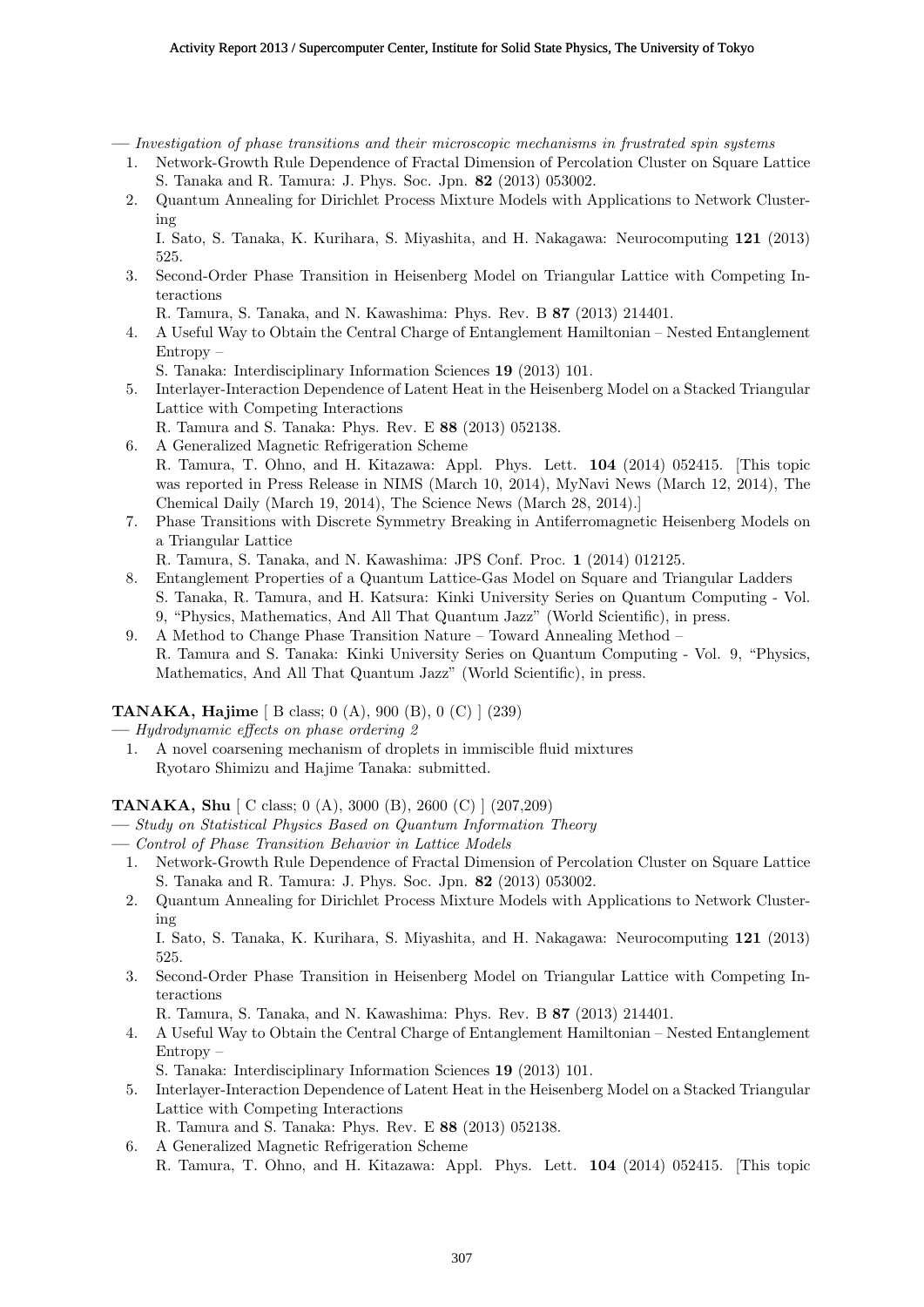was reported in Press Release in NIMS (March 10, 2014), MyNavi News (March 12, 2014), The Chemical Daily (March 19, 2014), The Science News (March 28, 2014).]

- 7. Phase Transitions with Discrete Symmetry Breaking in Antiferromagnetic Heisenberg Models on a Triangular Lattice
- R. Tamura, S. Tanaka, and N. Kawashima: JPS Conf. Proc. **1** (2014) 012125.
- 8. Entanglement Properties of a Quantum Lattice-Gas Model on Square and Triangular Ladders S. Tanaka, R. Tamura, and H. Katsura: Kinki University Series on Quantum Computing - Vol. 9, "Physics, Mathematics, And All That Quantum Jazz" (World Scientific), in press.
- 9. A Method to Change Phase Transition Nature Toward Annealing Method –
- R. Tamura and S. Tanaka: Kinki University Series on Quantum Computing Vol. 9, "Physics, Mathematics, And All That Quantum Jazz" (World Scientific), in press.

## **TANIGAKI, Kenichi** [ B class; 0 (A), 1100 (B), 0 (C) ] ()

**—** *First principles analysis for suppression of grain boundary embrittlement of aluminum alloys by liquid metals*ab-initio theoretical analysis for low-temperature elastic anomaly of Pd and Pt

## **TATENO, Masaru** [ C class; 0 (A), 8500 (B), 0 (C) ] (86)

**—** *Hybrid ab initio QM/MM calculations of biological macromolecular systems*

## **TATEYAMA, Yoshitaka** [ C,E class; 0 (A), 13500 (B), 1600 (C) ] (66)

**—** *DFT statistical mechanics analysis of redox reaction mechanism at interfaces in catalysts and batteries* **—** *DFT statistical mechanics analysis of redox reaction mechanisms at interfaces in catalysts and batteries*

- 1. Amplification of Conformational Effects via tert-Butyl Groups: Hexa-tert-butyl Decacyclene on Cu(100) at Room Temperature G. Pawin, A. Z. Stieg, C. Skibo, M. Grisolia, R. R. Schilittler, V. Langlais, Y. Tateyama, C. Joachim, and J. K. Gimzewski: Langmuir 29, 7309-7317 (2013).
- 2. Unusually Stable 100-Fold Reversible and Instant Swelling of Inorganic Layered Materials F. Geng, R. Ma, A. Nakamura, K. Akatsuka, Y. Ebina, Y. Yamauchi, N. Miyamoto, Y. Tateyama, and T. Sasaki: Nature Comm. 4, 1632 (2013).
- 3. High performance organic field-effect transistors based on single-crystal microribbons and microsheets of solution-processed dithieno[3,2-b:2',3'-d]thiophene derivatives Yu Seok Yang, Takuma Yasuda, Hayato Kakizoe, Hiroyuki Mieno, Hiori Kino, Yoshitaka Tateyama, and Chihaya Adachi: Chem. Commun., 49, 6483 - 6485, (2013).
- 4. Trimer effects in fragment molecular orbital-linear combination of molecular orbital calculation of one-electron orbitals for biomolecules Tomoki Kobori, Keitaro Sodeyama, Takao Otsuka, Yoshitaka Tateyama, and Shinji Tsuneyuki: J. Chem. Phys. 139, 094113 (2013).
- 5. Additive Effect on Reductive Decomposition and Binding of Carbonate-Based Solvent toward Solid Electrolyte Interphase Formation in Lithium-Ion Battery Keisuke Ushirogata, Keitaro Sodeyama, Yukihiro Okuno, and Yoshitaka Tateyama: J. Am. Chem. Soc. 135, 11967-11974 (2013).
- 6. Unusual Stability of Acetonitrile-Based Superconcentrated Electrolytes for Fast-Charging Lithium-Ion Batteries

#### **TERAO, Takamichi** [ B class; 2400 (A), 1000 (B), 800 (C) ] (224)

- **—** *Numerical study of Coulomb glass*
- 1. Non-equilibrium dynamics of Coulomb glass: Kinetic Monte Carlo simulation T. Terao, A. Kono, and W. Takahashi: AIP conf. proc. **1518** (2013) 320.
- 2. Numerical study of two-dimensional metamaterial composites: the existence of a stop band T. Terao: J. Mod. Opt. **60** (2013) 1997.

## **TODO, Synge** [ C class; 0 (A), 5500 (B), 2400 (C) ] (211)

Y. Yamada, K. Furukawa, K. Sodeyama, K. Kikuchi, M. Yaegashi, Y. Tateyama, and A. Yamada: J. Am. Chem. Soc. 136 (2014).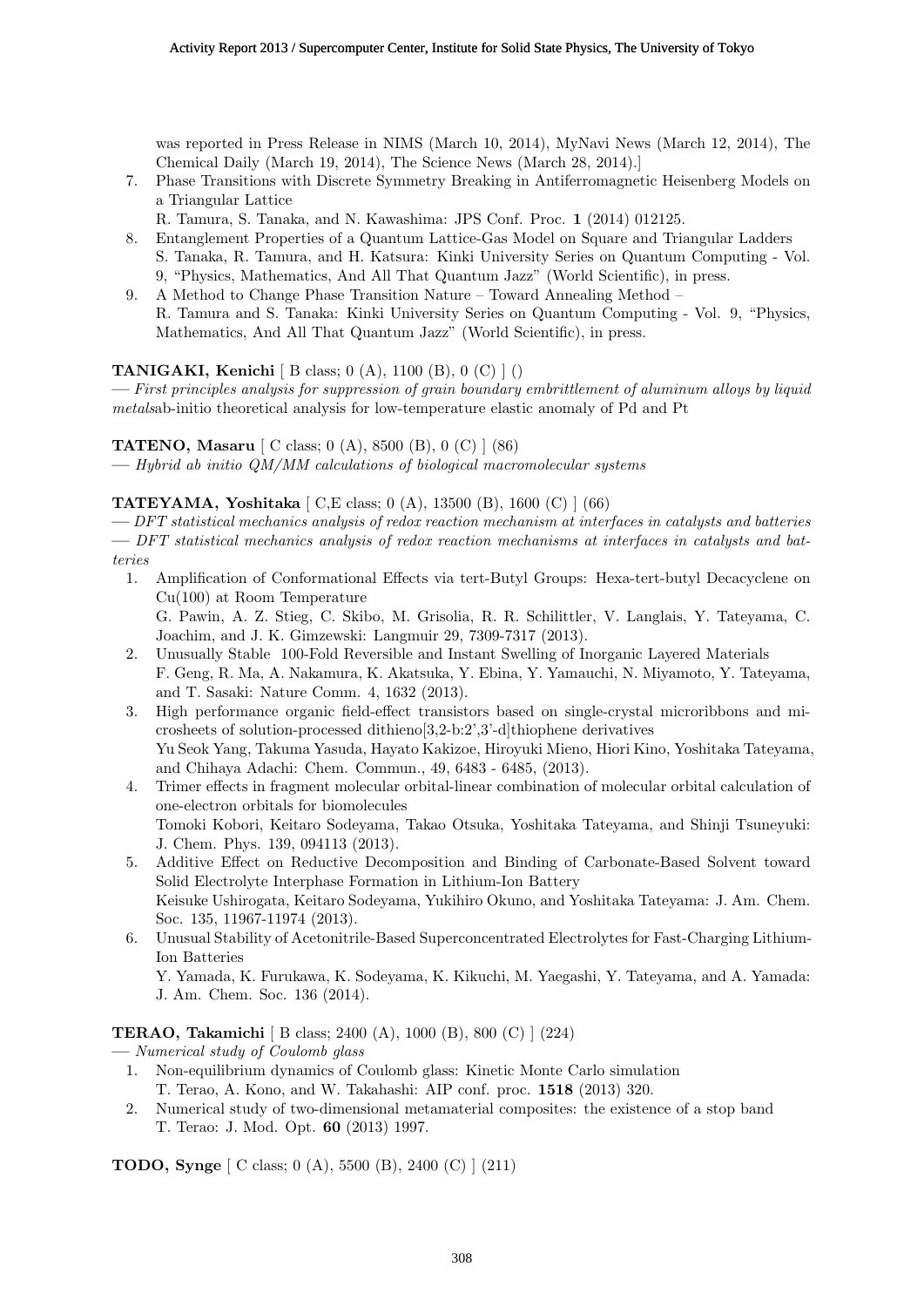**—** *Analysis of Quantum Phase Transitions with Large Finite-Size Effect*

- 1. Long-Range Order of the Three-Sublattice Structure in the *S* = 1 Heisenberg Antiferromagnet on the Spatially Anisotropic Triangular Lattice
	- H. Nakano S. Todo and T. Sakai, J. Phys. Soc. Jpn. **82**, 043715 (2013).
- 2. レイテンシコアの高度化・高効率化による将来の HPCI システムに関する調査研究のためのアプリ ケーション最適化と異機種計算機環境での性能評価 片桐孝洋, 大島聡史, 中島研吾, 米村崇, 熊洞宏樹, 樋口清隆, 橋本昌人, 高山 恒一, 藤堂眞治, 岩田潤 一, 内田和之, 佐藤正樹, 羽角博康, 黒木聖夫, 情報処理学会研究報告 **HPC-139(4)**, 1–9 (2013).
- 3. 詳細つりあいを満たさないマルコフ連鎖モンテカルロ法とその一般化 諏訪秀麿, 藤堂眞治, 数理解析研究所 講究録 **1848**, 93–107 (2013).
- 4. Possibility of Deconfined Criticality in SU(N) Heisenberg Models at Small N K. Harada, T. Suzuki, T. Okubo, H. Matsuo, J. Lou, H. Watanabe, S. Todo and N. Kawashima, Phys. Rev. B **88**, 220408(R) (2013).
- 5. Geometric Allocation Approaches in Markov Chain Monte Carlo S. Todo and H. Suwa, J. Phys.: Conf. Ser. **473**, 012013 (2013).
- 6. Monte Carlo simulation with aspect ratio optimization: Anomalous anisotropic scaling in dimerized antiferromagnet
- S. Yasuda and S. Todo, Phys. Rev. E **88**, 061301(R) (2013).
- 7. Numerical Analysis of Quantum Phase Transitions with Dynamic Control of Anisotropy S. Yasuda and S. Todo, JPS Conf. Proc. **1**, 012127 (2014).
- 8. Path-Integral Monte Carlo for the Gauge-Fixed Berry Connection and the Local  $Z_2$  Berry Phase Y. Motoyama and S. Todo, JPS Conf. Proc. **1**, 012130 (2014).
- 9. Parallelized Quantum Monte Carlo Algorithm with Nonlocal Worm Updates A. Masaki, T. Suzuki, K. Harada, S. Todo, and N. Kawashima, Phys. Rev. Lett. **112**, 140603 (2014).

## **TOHEI, Tetsuya** [ B class; 0 (A), 600 (B), 0 (C) ] (136)

**—** *First principles calculations of complex defect structures in oxide ceramics*

## **TOHYAMA, Takami** [ E class; 0 (A), 13500 (B), 0 (C) ] (147)

**—** *DMRG Study of Triangular Lattice Hubbard Model*

1. Magnetic Raman scattering study of spin frustrated systems, *κ*-(BEDT-TTF)<sub>2</sub>X Y. Nakamura, N. Yoneyama, T. Sasaki, T. Tohyama, A. Nakamura, and H. Kishida: J. Phys. Soc. Jpn. in press.

**TOMITA, Yusuke** [ B class; 0 (A), 700 (B), 0 (C) ] (243)

- **—** *Application of a cluster algorithm to the RP*<sup>2</sup> *model*
	- 1. Relaxor Behavior and Morphotropic Phase Boundary in a Simple Model Y. Tomita and T. Kato: J. Phys. Soc. Jpn. **82** (2013) 063002.

## **TONEGAWA, Takashi** [ C class; 25000 (A), 3000 (B), 0 (C) ] (227)

- **—** *Numerical Study of the One-Dimensional Quantum Spin Systems with Spatial Structures*
- 1. Edge Modes in the Intermediate-*D* and Large-*D* Phases of the *S* = 2 Quantum Spin Chain with *XXZ* and On-Site Anisotropies

# K. Okamoto, T. Tonegawa, T. Sakai, and M. Kaburagi: JPS Conf. Proc. in press.

## **TSUNEYUKI, Shinji** [ C class; 6000 (A), 4000 (B), 2000 (C) ] (77)

**—** *First-principles investigation on thermophysics of nano structures*

1. Optimization of the Jastrow factor using the random-phase approximation and a similaritytransformed Hamiltonian: Application to band-structure calculation for some semiconductors and insulators

M. Ochi, K. Sodeyama and S. Tsuneyuki: J. Chem. Phys. **140** (2014) 074112.

- 2. Improved tetrahedron method for the Brillouin-zone integration applicable to response functions M. Kawamura, Y. Gohda and S. Tsuneyuki: Phys. Rev. B **89** (2014) 094515.
- 3. Anharmonic force constants extracted from first-principls molecular dynamics: applications to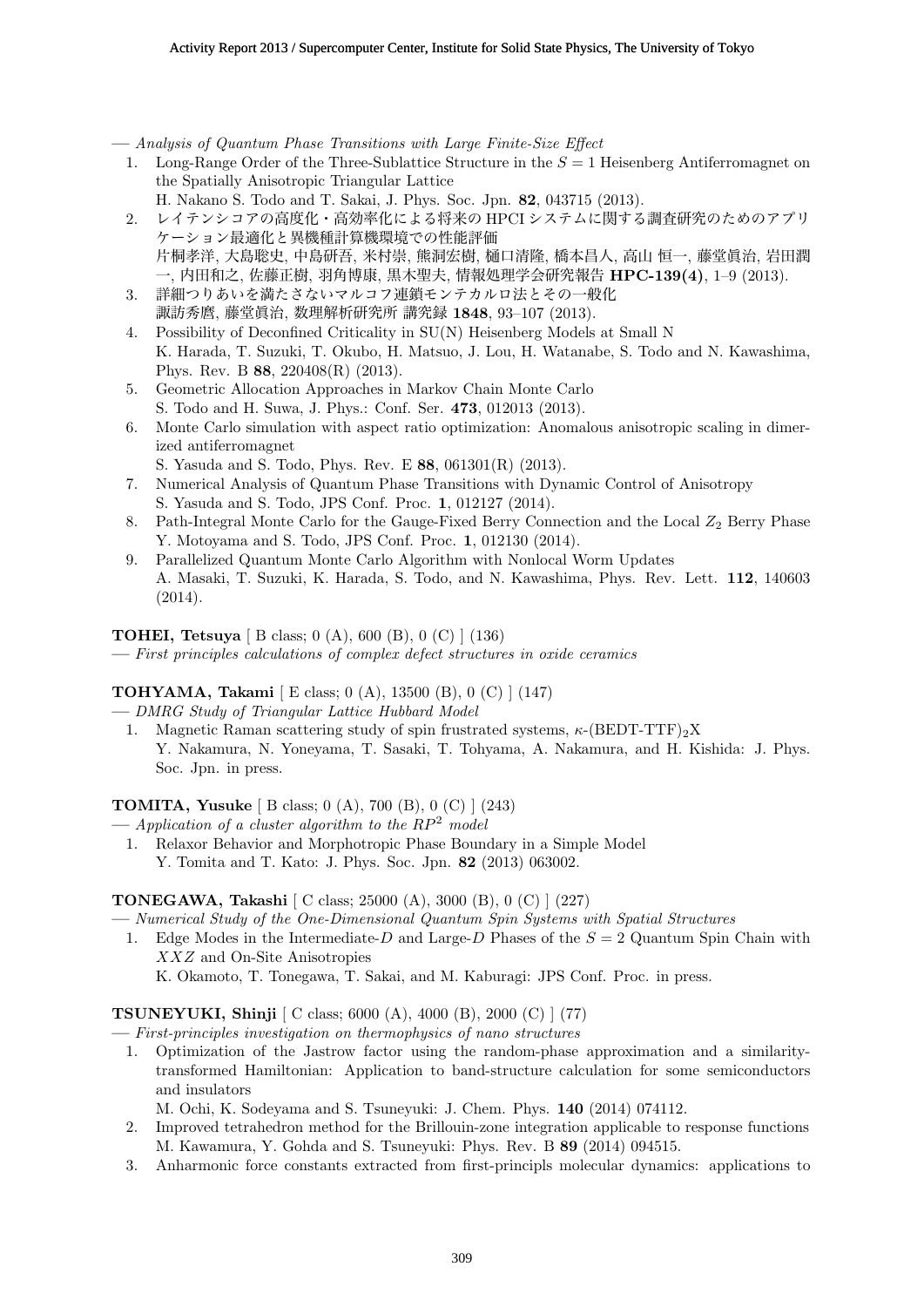heat transfer simulations

- T. Tadano, Y. Gohda and S. Tsuneyuki: J. Phys. Condens. Matter, in press.
- 4. Trimer effects in fragment molecular orbital-linear combination of molecular orbitals calculation of one-electron orbitals for biomolecules

T. Kobori, K. Sodeyama, T. Otsuka, Y. Tateyama and S. Tsuneyuki: J. Chem. Phys. **139** (2013) 094113.

## **UCHIDA, Takashi** [ C class; 0 (A), 1000 (B), 300 (C) ] (130)

**—** *Analysis of the temperature dependence of the magnetic and electronic structures of Mn*3*Pt on the basis of the first-principles molecular dynamics theory*

1. First-principles Molecular-dynamics Study on the Magnetic Structure of  $Mn_3Pt$ T. Uchida, N. Kimura and Y. Kakehashi: J. Korean Phys. Soc. **62** (2013) 1748.

**UDA, Yutaka** [ B class; 0 (A), 400 (B), 0 (C) ] (137)

**—** *Wear mechanism of diamond tool*

## **UDAGAWA, Masafumi** [ C class; 0 (A), 4000 (B), 0 (C) ] ()

**—** *Multipole ordering and magnetic, phononic and conduction properties of conduction systems*

## **WATANABE, Hiroshi** [ C class; 0 (A), 5000 (B), 1800 (C) ] (217)

- **—** *Numerical analysis on interbubble interaction in multibubble nuclei*
- 1. Huge-scale Molecular Dynamics Simulation of Multibubble Nuclei H. Watanabe, M. Suzuki, and N. Ito: Comput. Phys. Commun., **184**, (2013) 2775–2784.

**WATANABE, Kazuyuki** [ C class; 18000 (A), 4500 (B), 700 (C) ] (50)

**—** *Ab Initio Study of Excited Electronic States and Nonadiabatic Processes of Nanostructures under External Fields*

1. Optical Properties of Boron Nitride and Graphene Nanoribbons: A Time-Dependent Density Functional Theory Simulation

S. Hagiwara, H. Goto, C. Hu, and K. Watanabe, JPS. Conf. Proc. **1**, 012072 (2014).

2. Time-Dependent Density Functional Theory Simulation of Electron Wave-Packet Scattering with Nanoflakes

K. Tsubonoya, C. Hu, and K. Watanabe, submitted.

3. Patterns of Field Electron Emission from Carbon Nanotubes: Ab initio Simulations by Time-Dependent Density Functional Theory

C. Hu, R. Mori, and K. Watanabe, JPS Conf. Proc. **1**, 012067 (2014).

4. Performance of Tamm-Dancoff Approximation on Nonadiabatic Couplings by Time-Dependent Density Functional Theory

C. Hu, O. Sugino, and K. Watanabe, J. Chem. Phys. **140**, 054106 (2014).

## **WATANABE, Satoshi** [ C class; 1500 (A), 9000 (B), 1600 (C) ] (73)

- **—** *Theoretical Analyses on Electron/Ion/Thermal Transport Properties toward Nano-devices*
- 1. Design principle for increasing charge mobility of *π*-conjugated polymers using regularly localized molecular orbitals

J. Terao, A. Wadahama, A. Matono, T. Tada, S. Watanabe, S. Seki, T. Fujihara and Y. Tsuji: Nat. Commun. **4** (2013) 1691.

- 2. Non-equilibrium thermal transport simulation of conical carbon nanofibers D. A. Thomas, T. Yamamoto, T. Tada and S. Watanabe: Trans. Mater. Res. Soc. Jpn. **38** (2013) 183.
- 3. Wavelet Analysis of Quantum Transient Transport in a Quantum Dot K. Sasaoka, T. Yamamoto and S. Watanabe: Appl. Phys. Lett. **102** (2013) 233107.
- 4. Highly Conductive [3 *× n*] Gold-Ion Clusters Enclosed within Self-Assembled Cages M. Kiguchi, J. Inatomi, Y. Takahashi, R. Tanaka, T. Osuga, T. Murase, M. Fujita, T. Tada and S. Watanabe: Angew. Chem. Int. Ed. **52** (2013) 6202.
- 5. Nonvolatile three-terminal operation based on oxygen vacancy drift in a Pt/Ta2O<sup>5</sup>*−<sup>x</sup>*/Pt structure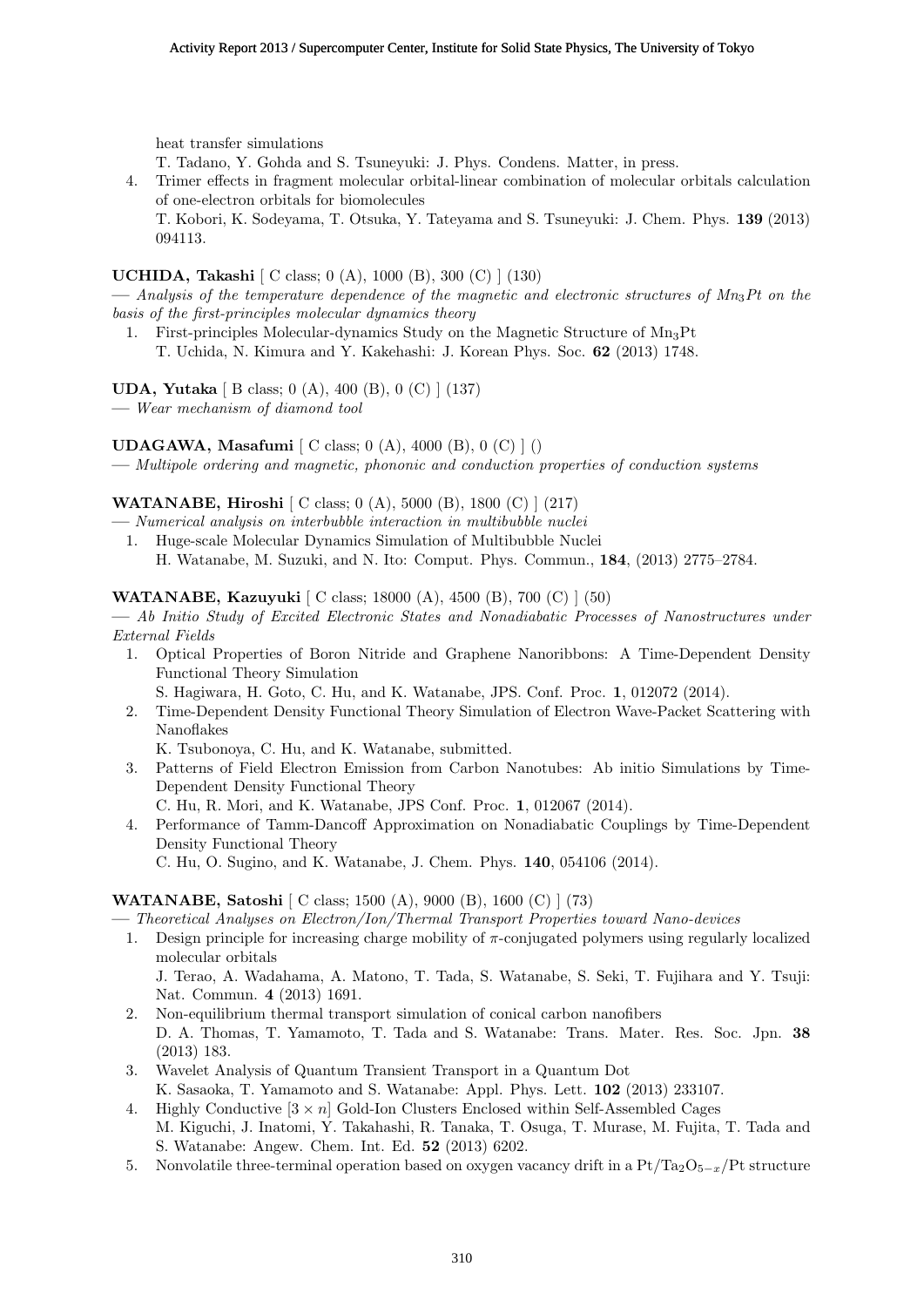Q. Wang, Y. Itoh, T. Hasegawa, T. Tsuruoka, S. Yamaguchi, S. Watanabe, T. Hiramoto, and M. Aono: Appl. Phys. Llett. **102** (2013) 233508.

- 6. Anomalous metallic-like transport of Co-Pd ferromagnetic nanoparticles cross-linked with *π*conjugated molecules having a rotational degree of freedom Y. Ito, K. Takai, A. Miyazaki, V. Sivamurugan, M. Kiguchi, Y. Ogawa, N. Nakamura, S. Valiyaveettil, T. Tada, S. Watanabe and T. Enoki: Phys. Chem. Chem. Phys. **16** (2014) 288.
- 7. Conduction Paths in Cu/Amorphous-Ta<sub>2</sub>O<sub>5</sub>/Pt Atomic Switch: First-Principles Studies B. Xiao, T. Gu, T. Tada and S. Watanabe: J. Appl. Phys. **115** (2014) 034503.
- 8. Two types of on-state observed in the operation of a redox-based three-terminal device Q. Wang, Y. Itoh, T. Tsuruoka, T. Hasegawa, S. Watanabe, S. Yamaguchi, T. Hiramoto and M. Aono: Key Eng. Mater. **596** (2014) 111.
- 9. Anomalous Satellite Inductive Peaks in AC Response of Defective Carbon Nanotubes D. Hirai, T. Yamamoto and S. Watanabe: J. Appl. Phys., in press.
- 10. Spin Polorlized Currents through a Quantum Dot: Non-Equilibrium Green's Function Simulations under Hartree Approximation
	- K. Sasaoka, T. Yamamoto and S. Watanabe: submitted to Jpn. J. Appl. Phys.
- 11. Oxygen Vacancy Effects in Amorphous-TaO*x*-Based Resistance Switch: First Principle Study B. Xiao and S. Watanabe: submitted to Nanoscale.

## **YABANA, Kazuhiro** [ E class; 0 (A), 21000 (B), 2100 (C) ] (52)

**—** *First-principles calculation for light-matter interactions*

- 1. First-principles simulation of the optical response of bulk and thin-film alpha-quartz irradiated with an ultrashort intense laser pulse K.-M. Lee, C. M. Kim. S. A. Sato, T. Otobe, K. Yabana, T. M. Jeong: J. Appl. Phys. **115** (2014) 053519.
- 2. Numerical pump-probe experiments of laser-excited silicon in nonequilibrium phase S.A. Sato, K. Yabana, Y. Shinohara, T. Otobe, G.F. Bertsch: Phys. Rev. B**89** (2014) 064304.

## **YAKUBO, Kousuke** [ B class; 1500 (A), 0 (B), 0 (C) ] (235)

**—** *Robustness of Scale-free Networks against Overload Failures*

- 1. Structural robustness of scale-free networks against overload failures S. Mizutaka and K. Yakubo: Phys. Rev. E **88** (2013) 012803.
- 2. Network robustness to overload failures
- S. Mizutaka and K. Yakubo: Topologica **3** (2014) in press.
- 3. Self-organized Criticality in Catalytic Reaction Dynamics A. Watanabe and K. Yakubo: Topologica **3** (2014) in press.
- 4. A Network Model for Urban Scaling
- K. Yakubo and Y. Saijo: Topologica **3** (2014) in press.
- 5. Overload Network Failures: An Approach from the Random-Walk Model S. Mizutaka and K. Yakubo: J. Comp. Net. **2** in press.
- 6. Catalytic reaction dynamics in inhomogeneous networks A. Watanabe and K. Yakubo: submitted to Phys. Rev. E

## **YAMAJI, Youhei** [ C class; 0 (A), 4500 (B), 500 (C) ] (156)

- **—** *Numerical studies on topological and spin liquid phases of iridium oxides*
- 1. Metallic Interface Emerging at Magnetic Domain Wall of Antiferromagnetic Insulator: Fate of Extinct Weyl Electrons

Youhei Yamaji and Masatoshi Imada: Phys. Rev. X, in press; arXiv:1306.2022

2. Honeycomb Lattice Iridates Na2IrO3 under Strong Spin-Orbit Interaction and Electron Correlation Studied by Ab Initio Scheme

# Youhei Yamaji, Yusuke Nomura, Moryuru Kurita, Ryotaro Arita, and Masatoshi Imada: arXiv:1402.1030

## **YAMAMOTO, Takahiro**  $\begin{bmatrix} C \ \text{class}; 0 \ (A), 2500 \ (B), 0 \ (C) \end{bmatrix}$  (118)

**—** *First-principles modeling of next-generation functional materials*

1. Asymmetric behavior of current-induced magnetization switching in magnetic tunnel junction: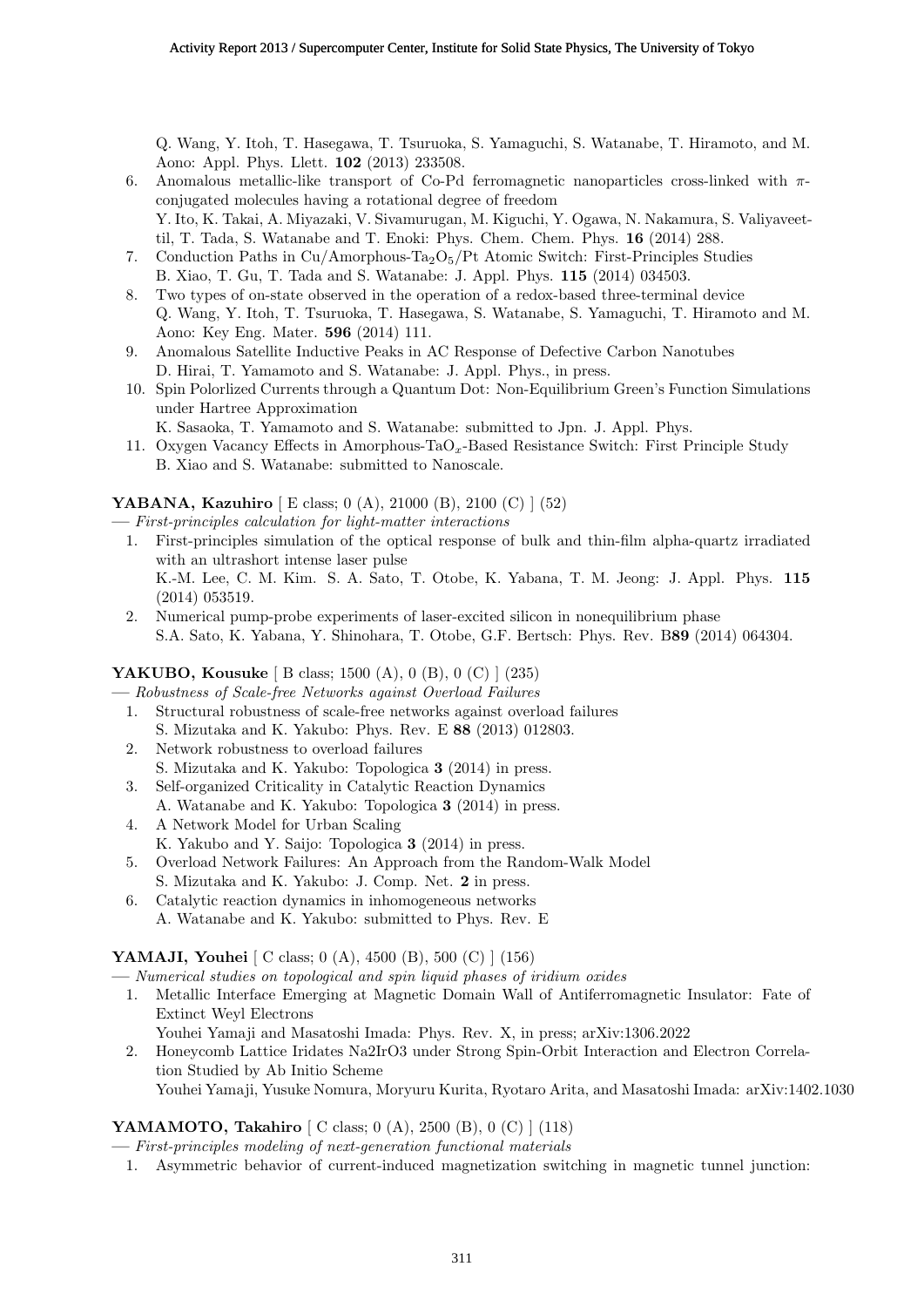Non-equilibrium first-principles calculations

Masaaki Araidai, Takahiro Yamamoto and Kenji Shiraishi: Appl. Phys. Express 7 (2014) 045202.

- 2. Conductance fluctuation of edge-disordered graphene nanoribbon: Crossover from diffusive transport to Anderson localization
- Kengo Takashima and Takahiro Yamamoto: Appl. Phys. Lett. 104, 093105 (2014).
- 3. Giant Seebeck Coefficient in Semiconducting Single-Wall Carbon Nanotube Film Yusuke Nakai, Kazuya Honda, Kazuhiro Yanagi, Hiromichi Kataura, Teppei Kato, Takahiro Yamamoto and Yutaka Maniwa: Appl. Phys. Express 7 (2014) 025103.
- 4. Water Encapsulation Control in Individual Single-Walled Carbon Nanotubes by Laser Irradiation Shohei Chiashi, Tateki Hanashima, Rhota Mitobe, Kotaro Nagatsu,Takahiro Yamamoto and Yoshikazu Homma: J. Phys. Chem. Lett. 5 (2014) 408-412.
- 5. Non-Equilibrium Thermal Transport Simulation of Conical Carbon Nanofibers Derek Ashley Thomas, Takahiro Yamamoto, Tomofumi Tada, and Satoshi Watanabe: Transactions of the Materials Research Society of Japan 38 (2013) 183.
- 6. Wave Packet Dynamics Simulation on Electronic Transport in Carbon Nanotubes with Randomly Distributed Impurities
	- Yasuhiro Takada and Takahiro Yamamoto: Jpn. J. Appl. Phys. 52 (2013) 06GD07.
- 7. Nanostructural Effects on Thermoelectric Power of Graphene Nanoribbons Teppei Kato, Shinji Usui, and Takahiro Yamamoto: Jpn. J. Appl. Phys. 52 (2013) 06GD05.
- 8. Wavelet Analysis of Quantum Transient Transport in a Quantum Dot Kenji Sasaoka, Takahiro Yamamoto, and Satoshi Watanabe: Appl. Phys. Lett. 102 (2013) 233107.
- 9. Photoluminescence Measurements and Molecular Dynamics Simulations of Water Adsorption on the Hydrophobic Surface of a Carbon Nanotube in Water Vapor Yoshikazu Homma, Shohei Chiashi, Takahiro Yamamoto, Kaname Kono, Daiki Matsumoto, Junpei Shitaba, and Shintaroh Sato: Phys. Rev. Lett. 110 (2013) 157402.

## **YAMASHITA, Koichi** [ C class; 0 (A), 3000 (B), 0 (C) ] (109,111)

**—** *Large scale ab initio calculations on the fundamental processes of energy convergence devices and on their optimization for high conversion efficiency*

1. Small Photocarrier Effective Masses Featuring Ambipolar Transport in Methylammonium Lead-Iodide Perovskite: A Density Functional Analysis

G. Giorgi, J. Fujisawa, H. Segawa, K. Yamashita: J. Phys. Chem. Lett. **4** (2013) 4213.

- 2. Ab initio theory for current-induced molecular switching: Melamine on Cu(001) T. Ohto, I. Rungger, K. Yamashita, H. Nakamura, and S. Sanvito: Phys. Rev. B **87** (2013) 205439.
- 3. Unraveling Adsorption Mechanism of Aromatic and Aliphatic Diols on TiO2 Surface by Density Functional Theory Analysis

G. Giorgi, J. Fujisawa, H. Segawa, and K. Yamashita: Phys. Chem. Chem. Phys. **15** (2013) 9761.

4. The origin of the strong interfacial charge-transfer absorption in the surface complex between  $TiO<sub>2</sub>$  and dicyanomethylene compounds

R. Jono, J. Fujisawa, H. Segawa, and K. Yamashita: Phys. Chem. Chem. Phys. **15** (2013) 18584.

- 5. Effect of Isotopic Substitution on Elementary Processes in Dye-Sensitized Solar Cells: Deuterated Amino-Phenyl Acid Dyes on TiO<sup>2</sup>
	- S. Manzhos, H. Segawa fand K. Yamashita: Computation **1** (2013) 1.
- 6. Theoretical studies on the stabilities and reactivities of  $Ta_3N_5$  surfaces E. Watanabe, H. Ushiyama, K. Yamashita: Chem. Phys. Lett. **561**-**562** (2013) 57.
- 7. Dynamics of interband transitions in triangular quantum wells due to static and laser fields B. Dahiya, V. Prasad, K. Yamashita: J. Luminescence **136** (2013) 240.
- 8. Effect of nuclear vibrations, temperature, co-adsorbed water, and dye orientation on light absorption, charge injection and recombination conditions in organic dyes on  $TiO<sub>2</sub>$ S. Manzhos, H. Segawa and K. Yamashita: Phys. Chem. Chem. Phys. **15** (2013) 1141.
- 9. Chirality dependence of quantum thermal transport in carbon nanotubes at low temperatures: A first-principles study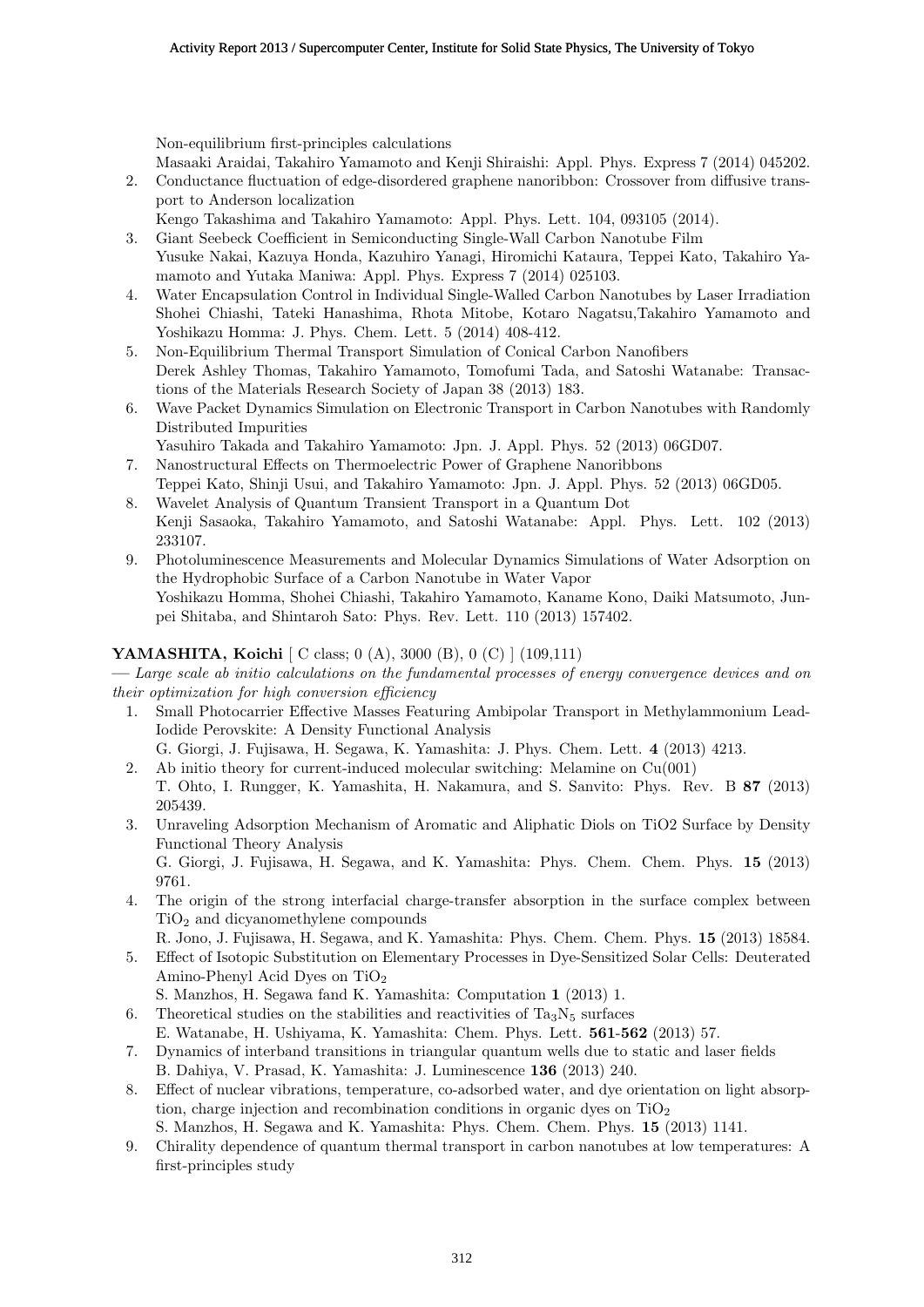T. Hata, H. Kawai, T. Ohto, and K. Yamashita: J. Chem. Phys. **139** (2013) 044711.

10. Small Photocarrier Effective Masses Featuring Ambipolar Transport in Methylammonium Lead-Iodide Perovskite: A Density Functional Analysis

G. Giorgi, J. Fujisawa, H. Segawa, K. Yamashita: J. Phys. Chem. Lett. **4** (2013) 4213.

- 11. Ab initio theory for current-induced molecular switching: Melamine on Cu(001) T. Ohto, I. Rungger, K. Yamashita, H. Nakamura, and S. Sanvito: Phys. Rev. B **87** (2013) 205439.
- 12. Unraveling Adsorption Mechanism of Aromatic and Aliphatic Diols on TiO2 Surface by Density Functional Theory Analysis G. Giorgi, J. Fujisawa, H. Segawa, and K. Yamashita: Phys. Chem. Chem. Phys. **15** (2013) 9761.
- 13. The origin of the strong interfacial charge-transfer absorption in the surface complex between  $TiO<sub>2</sub>$  and dicyanomethylene compounds
	- R. Jono, J. Fujisawa, H. Segawa and K. Yamashita: Phys. Chem. Chem. Phys. **15** (2013) 18584.
- 14. Effect of Isotopic Substitution on Elementary Processes in Dye-Sensitized Solar Cells: Deuterated Amino-Phenyl Acid Dyes on TiO<sup>2</sup>
	- S. Manzhos, H. Segawa fand K. Yamashita: Computation **1** (2013) 1.
- 15. Theoretical studies on the stabilities and reactivities of  $Ta_3N_5$  surfaces E. Watanabe, H. Ushiyama, K. Yamashita: Chem. Phys. Lett. **561**-**562** (2013) 57.
- 16. Dynamics of interband transitions in triangular quantum wells due to static and laser fields B. Dahiya, V. Prasad, K. Yamashita: J. Luminescence **136** (2013) 240.
- 17. Effect of nuclear vibrations, temperature, co-adsorbed water, and dye orientation on light absorption, charge injection and recombination conditions in organic dyes on  $TiO<sub>2</sub>$ S. Manzhos, H. Segawa and K. Yamashita: Phys. Chem. Chem. Phys. **15** (2013) 1141.
- 18. Chirality dependence of quantum thermal transport in carbon nanotubes at low temperatures: A first-principles study

T. Hata, H. Kawai, T. Ohto, and K. Yamashita: J. Chem. Phys. **139** (2013) 044711.

## **YAMAUCHI, Jun** [ B class; 1600 (A), 700 (B), 500 (C) ] (112)

**—** *First-principles study on the defects in semiconductors*

- 1. First-principles calculation on the XPS spectra of boron defects in silicon crystal J. Yamauchi: KOTAIBUTSURI (AGNE GIJUTSU CENTER, Tokyo) **48** (2013) 215.
- 2. A first-principles core-level XPS study on the boron impurities in germanium crystal
- J. Yamauchi, Y. Suwa and Y. Yoshimoto: AIP Conference Proceedings **1566** (2013) 41. 3. First-principles core-level X-ray photoelectron spectroscopy calculation on arsenic defects in silicon

crystal H. Kishi, M. Miyazawa, N. Matsushima, and J. Yamauchi: AIP Conference Proceedings **1583** (2014) 226.

## **YAMAUCHI, Kunihiko** [ C class; 3500 (A), 8000 (B), 1700 (C) ] (70)

**—** *Ab-initio search of novel multiferroics based on manganites*

- 1. Mechanism of Ferroelectricity in Half-Doped Manganites with Pseudocubic and Bilayer Structure K. Yamauchi and S. Picozzi: J. Phys. Soc. Jpn. **82** (2013) 113703.
- 2. Ab initio study of magnetic coupling in  $CaCu<sub>3</sub>B<sub>4</sub>O<sub>1</sub>$  (B = Ti, Ge, Zr, and Sn)
- M. Toyoda, K. Yamauchi, and T. Oguchi: Phys. Rev. B **87** (2013) 224430.
- 3. First-Principles Calculation of X-ray Absorption Spectra for the A-Site Ordered Perovskite CaCu<sub>3</sub>Fe<sub>4</sub>O<sub>1</sub>2 T. Ueda, M. Kodera, K. Yamauchi, and T. Oguchi: J. Phys. Soc. Jpn. **82** (2013) 094718.
- 4. Influence of lone pair doping on the multiferroic property of orthorhombic HoMnO3: ab initio prediction

S. S. Subramanian, K. Yamauchi, T. Ozaki, T. Oguchi and B. Natesan: J. Phys.: Condens. Matter **25** (2013) 385901.

5. Electronic ferroelectricity induced by charge and orbital orderings K. Yamauchi and P. Barone: J. Phys.: Condens. Matter **26** (2014) 103201.

**YANAGISAWA, Susumu** [ B,C class; 14300 (A), 5100 (B), 0 (C) ] (55,57)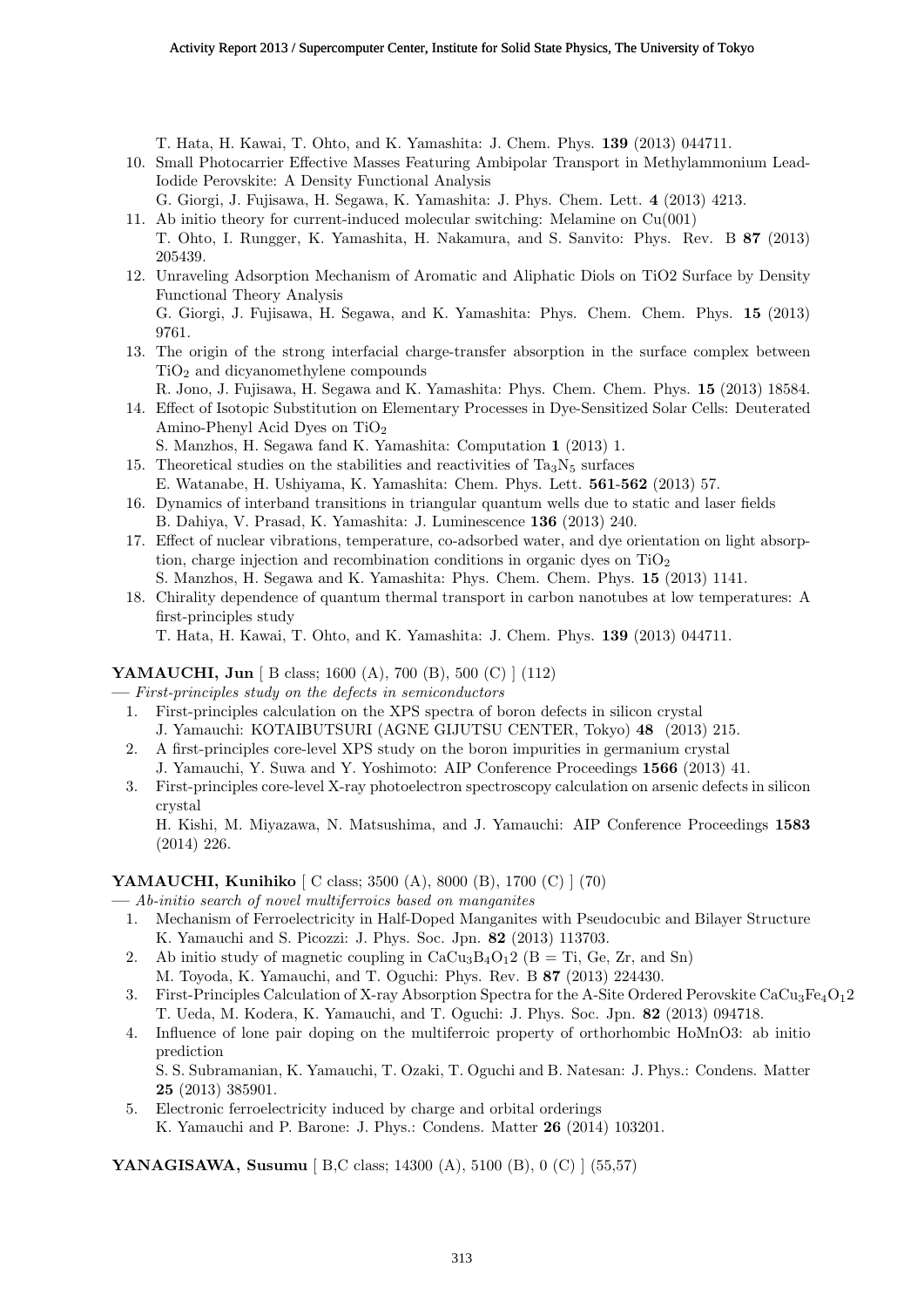- **—** *Theoretical investigation on electronic structures of organic molecular aggregates*
- **—** *Investigation of cluster, and surface electronic properties relevant to dye sensitized solar cells*
- **—** *Theoretical investigation on the magnetic polarization induced at organic/metal interfaces*
	- 1. Theoretical investigation of the band dispersion of picene single crystals within the *GW* approximation
		- S. Yanagisawa, Y. Morikawa and A. Schindlmayr: Jpn. J. Appl. Phys. **53** (2014) 05FY02
	- 2. Search for a self-regenerating perovskite catalyst with ab initio thermodynamics II: Cu-doped layered perovskites with  $K_2N$ i $F_4$  structure
	- S. Yanagisawa, A. Takeda, K. Inagaki, I. Hamada and Y. Morikawa: Catal. Lett. **144** (2014) 736 3. Internal-strain effect on the valence band of strained silicon and its correlation with the bond angles

T. Inaoka, S. Yanagisawa and Y. Kadekawa: J. Appl. Phys. **115** (2014) 063702

4. Intermolecular interaction as origin of red shifts in absorption spectra of Zinc-Phthalocyanine from first-principles

S. Yanagisawa, T. Yasuda, K. Inagaki, Y. Morikawa, K. Manseki and S. Yanagida: J. Phys. Chem. A **117** (2013) 11246

5. HOMO band dispersion of crystalline rubrene: Effects of self-energy corrections within the *GW* approximation

S. Yanagisawa, Y. Morikawa and A. Schindlmayr: Phys. Rev. B **88** (2013) 115438

- 6. Anisotropy of the silicon valence band induced by strain with various orientations T. Inaoka, Y. Kinjyo, S. Yanagisawa and K. Tomori: J. Appl. Phys. **113** (2013) 183718
- 7. First-principles investigation on the segregation of Pd at LaFe<sup>1</sup>*−<sup>x</sup>*Pd*x*O<sup>3</sup>*−<sup>y</sup>* surfaces Z.-X. Tian, A. Uozumi, I. Hamada, S. Yanagisawa, H. Kizaki, K. Inagaki and Y. Morikawa: Nanoscale Res. Lett. **8** (2013) 203

#### **YANAGISAWA, Takashi** [ B class; 600 (A), 1000 (B), 700 (C) ] (161)

**—** *Quantum Monte Carlo simulations and electronic state calculations in correlated electron systems*

- **—** *Quantum Monte Carlo simulation and electronic state calculations in correlated electron systems*
- 1. Enhanced pair-correlation functions in the two-dimensional Hubbard model
	- T. Yanagisawa: New J. Physics **15** (2013) 033012.a
- 2. Systematics of *T<sup>c</sup>* studied on the basis of the d-p model of cuprate superconductors K. Yamaji and T. Yanagisawa: Physica C**494** (2013) 5.
- 3. Effective Coulomb interaction in multiorbital system
- I. Hase and T. Yanagisawa: J. Phys. Conf. Series **428** (2013) 012013.
- 4. Electronic band calculation of  $BaPd_2Sb_2$ : which polymorph is stable?
- I. Hase and T. Yanagisawa: Physica C**404** (2011) 27.
- 5. Valence Skipping driven Superconductivity and Charge Kondo Effect T. Yanagisawa and I. Hase: Physica c**494** (2013) 24.
- 6. Correlated Electron Systems and High-Temperature Superconductivity T. Yanagisawa, M. Miyazaki and K. Yamaji: J. Mod. Phys. **4**, No.6A (2013) 33.a
- 7. Gauge fields, massless modes and topology in multi-band superconductors T. Yanagisawa, Y. Tanaka and I. Hase: JPS Conference Proceedings **1** (2014) 012121.
- 8. Electronic structure of novel superconductor  $AuSb_6Te$ I. Hase, T. Yanagisawa, A. Iyo and H. Eisaki: JPS conference Proceedings **1** (2012) 012114.
- 9. Massless modes and abelian gauge fields in multi-band superconductors T. Yanagisawa and I. Hase: J. Phys. Soc. Jpn. **82** (2013) 124704.
- 10. Soft confinement in 3D spin systems
- K. Odagiri and T. Yanagisawa: Euro. Phys. J. C**73** (2013) 124704.
- 11. Systematics of the strength of superconductivity of the *d*-*p* model in relation to cuprates K. Yamaji and T. Yanagisawa: Physica C**497** (2013) 93.
- 12. Mott transition in cuprate superconductors Role of  $t'_{d}$  in the three-band d-p model -T. Yanagisawa, M. Miyazaki and K. Yamaji: JPS Conference Proceedings (2014) in press.a
- 13. Electronic structure of  $LaTSb<sub>2</sub>$  (T=Cu, Ag,Au) I. Hase and T. Yanagisawa: Physics Procedia (2014) in press.
- 14. Material-parameter dependence of superconductivity in high-temperature cuprates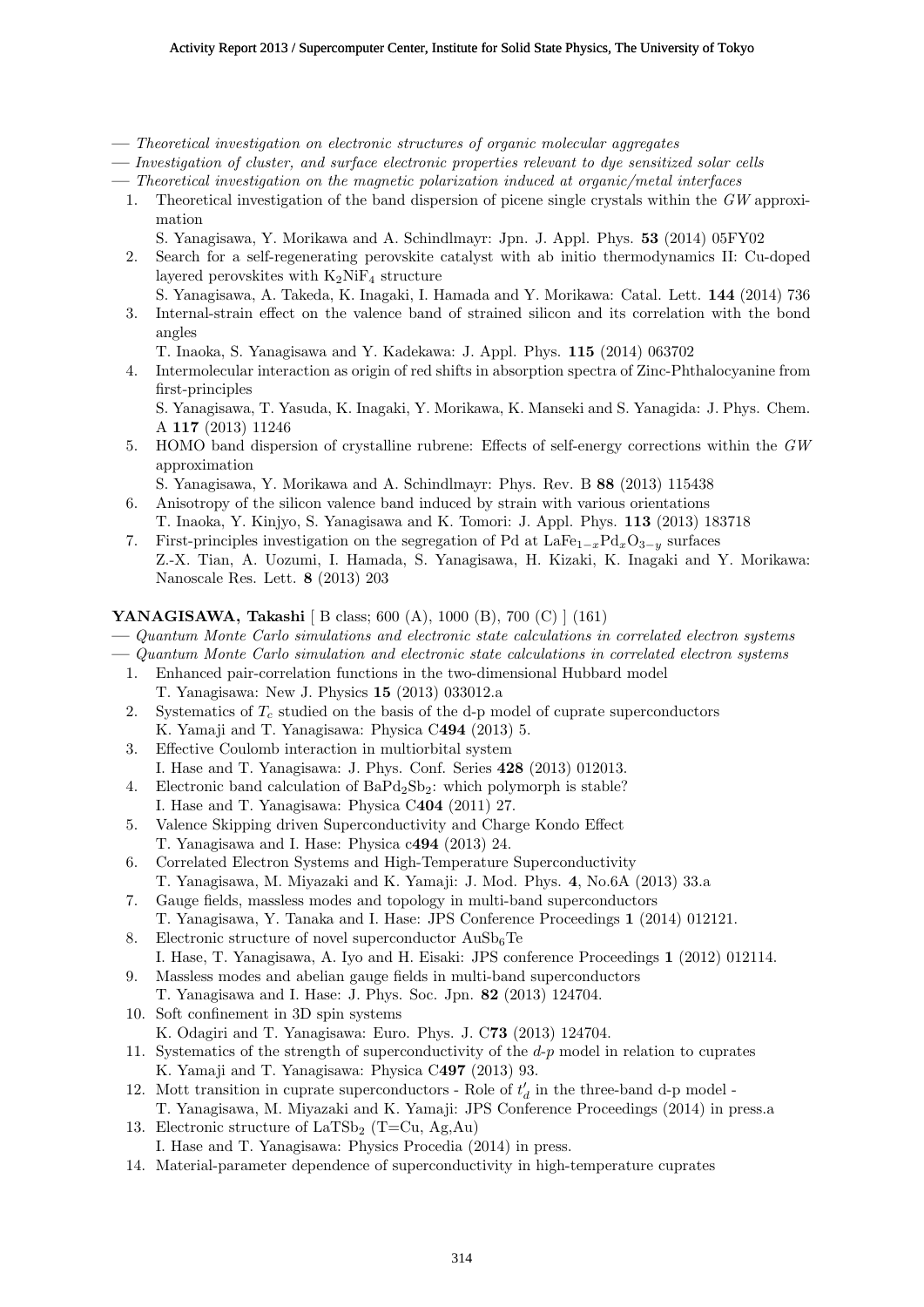T. Yanagisawa, M. Miyazaki and K. Yamaji: Physics Procedia (2014) in press.

- 15. Stripes and superconductivity in the two-dimensional Hubbard model M. Miyazaki, K. Yamaji and T. Yanagisawa: Physics Procedia (2014) in press.
- 16. Electron correlation in high temperature superconductors
- T. Yanagisawa, M. Miyazaki and K. Yamaji: J. Applied Math. Phys. **2** (2014) 72.
- 17. Mott transition in cuprate high temperature superconductors T. Yanagisawa and M. Miyazaki: to be submitted.a

**YANASE, Youichi** [ C class; 12500 (A), 4500 (B), 0 (C) ] ()

**—** *Theoretical study of novel superconducting state with exotic symmetry*

**YASUDA, Chitoshi** [ C class; 500 (A), 1500 (B), 400 (C) ] (229)

**—** *Phonon Effects and Frustration in Quantum Spin Systems*

**YOSHINO, Hajime** [ C,D class; 0 (A), 20500 (B), 0 (C) ] (183)

- **—** *Analysis of collective plastic events at the jamming transition*
- **—** *Analysis of the dynamical critical phenomena at the jamming transition*
- **—** *Analysis of the hierarchy of thermal fluctuations and replica symmetry breaking in a jamming system*
- 1. Rigidity of thermalized soft repulsive spheres around the jamming point Satoshi Okamura and Hajime Yoshino, arXiv:1306.2777.
- 2. The shear modulus of glasses: results from the full replica symmetry breaking solution Hajime Yoshino and Francesco Zamponi, arXiv:1403.6967.

**YUKAWA, Satoshi** [ B class; 0 (A), 700 (B), 0 (C) ] (247) **—** *Fracture dynamics and pattern formation*

**HASHIMOTO, Tamotsu** [ C class; 6000 (A), 1000 (B), 700 (C) ] () **—** *First-principles study of Pt adsorption on Ge(001)*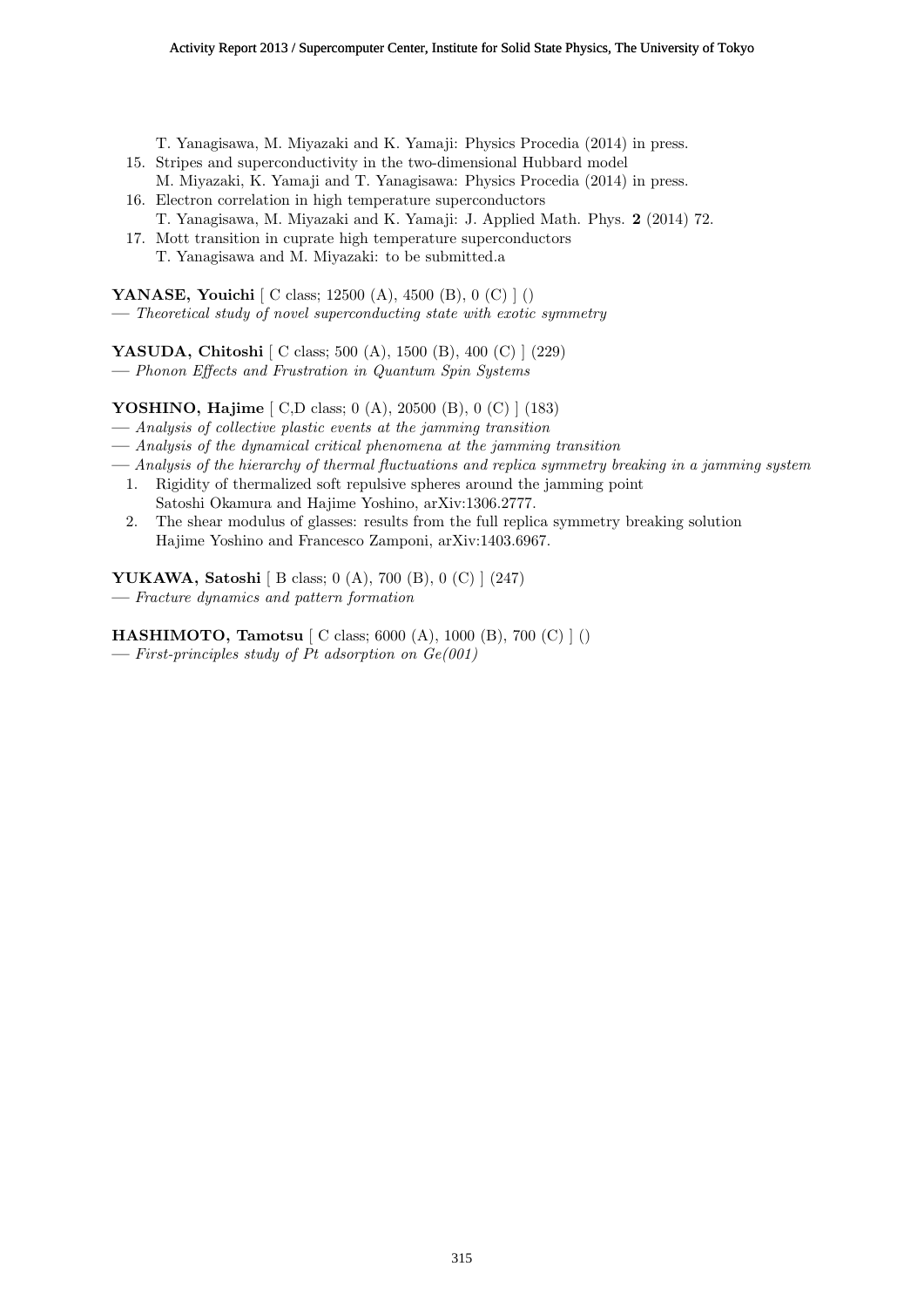# *✷* CMSI Projects

## **ASAI, Yoshihiro** [ R class; 0 (A), 0 (B), 3000 (C) ] (265)

**—** *Theory and computer simulation studies of non-equilibrium transport phenomena*

- 1. Length and energy gap dependences of thermoelectricity in nanostructured junctions Y. Asai: J. Phys. Cond. Matt. 25, 155305-1-5 (2013).
- 2. Thermoelectric Efficiency of Organometallic Complex Wires via Quantum Resonance Effect and Long-Range Electric Transport Property
- H. Nakamura, T. Ohto, T. Ishida, and Y. Asai: J. Am. Chem. Soc. 135, 16545-16552 (2013). 3. Heat dissipation and its relation to thermopower in single-molecule junctions L.A. Zotti, M. Bürkle, F. Pauly, W. Lee, K. Kim, W. Jeong, Y. Asai, P. Reddy and J.C. Cuevas: New J. Phys. 16, 015004-1-25 (2014).
- 4. First-Principles Transport Modeling for Metal/Insulator/Metal Structures T. Miyazaki, H. Nakamura, K. Nishio, H. Shima, H. Akinaga, and Y. Asai: JPS Conf. Proc. 012075 (2014).

## **DOI, Shotaro** [ R class; 0 (A), 0 (B), 2000 (C) ] (277)

**—** *First-principles Electronic Structure Calculation of Permanent Magnets using the Screened KKR Green's Function Method*

1. Development of a first-principles code based on the screened KKR method for large super-cells S. Doi, M. Ogura and H. Akai: J. Phys.: Conf. Ser. **454** (2013) 012019.

**IMADA, Masatoshi** [ R class; 0 (A), 0 (B), 5000 (C) ] (23)

**—** *New machanisms and controllability of real strongly correlated electron materials*

## **ISHIMURA, KAZUYA** [ R class; 0 (A), 0 (B), 2000 (C) ] (279)

**—** *Search for new structures and functions of nano-sized molecules*

## **KAWASHIMA, Naoki** [ R class; 0 (A), 0 (B), 5000 (C) ] (257)

**—** *Monte Carlo Study of Novel Quantum Phases and Critical Phenemena*

- 1. Parallelized Quantum Monte Carlo Algorithm with Nonlocal Worm Updates Akiko Masaki-Kato, Takafumi Suzuki, Kenji Harada, Synge Todo, Naoki Kawashima: Physical Review Letters **112** (2014) 140603 (5 pages)
- 2. Phase Transitions with Discrete Symmetry Breaking in Antiferromagnetic Heisenberg Models on a Triangular Lattice

Ryo Tamura, Shu Tanaka, and Naoki Kawashima: JPS Conf. Proc. — Proceedings of the 12th Asia Pacific Physics Conference (APPC12) (2014) 012125.

- 3. Possibility of Deconfined Criticality in SU(N) Heisenberg Models at Small N Kenji Harada, Takafumi Suzuki, Tsuyoshi Okubo, Haruhiko Matsuo, Jie Lou, Hiroshi Watanabe, Synge Todo, Naoki Kawashima: Phys. Rev. B **88** (2013) 220408(R)(4 pages)
- 4. Second-Order Phase Transition in Heisenberg Model on Triangular Lattice with Competing Interactions

Ryo Tamura, Shu Tanaka and Naoki Kawashima: Phys. Rev. B **87** (2013) 214401(5pages)

#### **NAKANO, Hiroki** [ R class; 0 (A), 0 (B), 5000 (C) ] (276)

**—** *Computational-Science Study of Frustrated Magnets*

- 1. The Magnetization Process of the *S* = 1*/*2 Heisenberg Antiferromagnet on the Cairo Pentagon Lattice
	- H. Nakano, M. Isoda, and T. Sakai: J. Phys. Soc. Jpn. **83** (2014) 053702.
- 2. Anomalous Quantum Magnetization Behaviors of the Kagome and Triangular Lattice Antiferromagnets

H. Nakano and T. Sakai: to be published in JPS Conf. Proc.

3. Quantum Spin-Liquid Behavior in the Spin-1/2 Random Heisenberg Antiferromagnet on the Tri-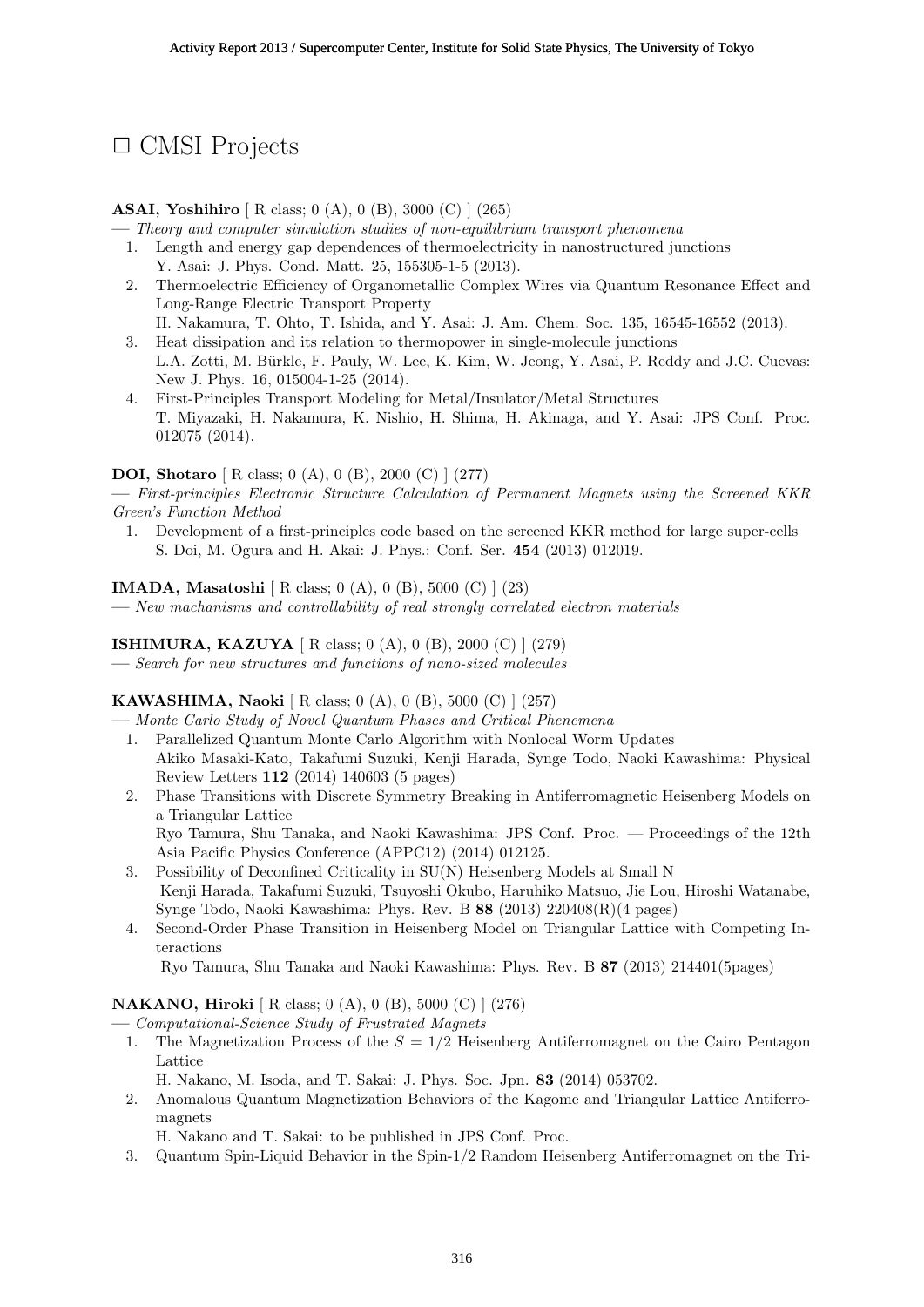angular Lattice

- K. Watanabe, H. Kawamura, H. Nakano and T. Sakai: J. Phys. Soc. Jpn. **83** (2014) 034714.
- 4. The Two-Dimensional *S* = 1*/*2 Heisenberg Antiferromagnet on the Shuriken Lattice a Lattice Composed of Vertex-Sharing Triangles -
- H. Nakano and T. Sakai: J. Phys. Soc. Jpn. **82** (2013) 083709. 5. Crystal Structure and Magnetic Properties of the Verdazyl Biradical m-Ph-V2 Forming a Ferromagnetic Alternating Double Chain
	- K. Iwase, H. Yamaguchi, T. Ono, T. Shimokawa, H. Nakano, A. Matsuo, K. Kindo, H. Nojiri, and Y. Hosokoshi: J. Phys. Soc. Jpn. **82** (2013) 074719.
- 6. Nontrivial ferrimagnetism of the Heisenberg model on the Union Jack strip lattice Tokuro Shimokawa and H. Nakano: J. Kor. Phys. Soc. **63** (2013) 591.
- 7. Novel Field-Induced Quantum Phase Transition of the Kagome-Lattice Antiferromagnet Toru Sakai and H. Nakano: J. Kor. Phys. Soc. **63** (2013) 601.
- 8. Crystal structure and magnetic properties of honeycomb-like lattice antiferromagnet p-BIP-V2 H. Yamaguchi, S. Nagata, M. Tada, K. Iwase, T. Ono, S. Nishihara, Y. Hosokoshi, T. Shimokawa, H. Nakano, H. Nojiri, A. Matsuo and K. Kindo, and T. Kawakami: Phys. Rev. B **87** (2013) 125120.
- 9. Long-Range Order of the Three-Sublattice Structure in the S = 1 Heisenberg Antiferromagnet on a Spatially Anisotropic Triangular Lattice

H. Nakano, Synge Todo, and Toru Sakai: J. Phys. Soc. Jpn. **82** (2013) 043715.

10. Unconventional Magnetic and Thermodynamic Properties of  $S=1/2$  Spin Ladder with Ferromagnetic Legs

H. Yamaguchi, K. Iwase, T. Ono, T. Shimokawa, H. Nakano, Y. Shimura, N. Kase, S. Kittaka, T. Sakakibara, T. Kawakami, and Y. Hosokoshi: Phys. Rev. Lett. **110** (2013) 157205.

# **NISHIMATSU, Takeshi** [ R class; 0 (A), 0 (B), 5000 (C) ] (273)

**—** *Direct molecular dynamics simulation of electrocaloric effect in ferroelectrics*

1. Direct molecular dynamics simulation of electrocaloric effect in BaTiO3 Takeshi Nishimatsu, Jordan A. Barr and S. P. Beckman: J. Phys. Soc. Jpn. **82**, 114605 (2013)

## **OGATA, Shuji** [ R class; 0 (A), 0 (B), 5000 (C) ] (258)

- **—** *Multi-scale simulation of nano-structured devices from electronic structures to mechanical properties*
- 1. Multi-Thousand-Atom DFT Simulation of Li-Ion Transfer through the Boundary between the Solid-Electrolyte Interface and Liquid Electrolyte in a Li-Ion Battery S. Ogata, N. Ohba, and T. Kouno: J. Phys. Chem. C. **117** (2013) 17960.
- 2. Enhanced Heat Transfer through Filler-Polymer Interface by Surface-Coupling Agent in Heat-Dissipation Material: A Non-equilibrium Molecular Dynamics Study K. Tanaka, S. Ogata, R. Kobayashi, T. Tamura, M. Kitsunezuka, and A. Shinma: J. Appl. Phys. **114** (2013) 193512.

## **OHNO, Kaoru** [ R class; 0 (A), 0 (B), 5000 (C) ] (272)

**—** *All electron spectra and dynamics of functional materials from nanoclusters to crystals*

## **OKUBO, Tsuyoshi** [ R class; 0 (A), 0 (B), 2000 (C) ] (278)

- **—** *Ordering of topological excitations of the frustrated magnets*
- 1. Possibility of deconfined criticality in SU(N) Heisenberg models at small *N* K. Harada, T. Suzuki, T. Okubo, H. Matsuo, J. Lou, H. Watanabe, S. Todo, and N. Kawashima:Phys. Rev. B **88** (2013) 220408(R).
- 2. Various regimes of quantum behavior in an  $S = 1/2$  Heisenberg antiferromagnetic chain with fourfold periodicity H. Yamaguchi, T. Okubo, K. Iwase, T. Ono, Y. Kono, S. Kittaka, T. Sakakibara, A. Matsuo, K.
- Kindo, and Y. Hosokoshi: Phys. Rev. B **88** (2013) 174410. 3. Kagome-Triangular Lattice Antiferromagnet  $NaBa<sub>2</sub>Mn<sub>3</sub>F<sub>11</sub>$ H. Ishikawa, T. OKubo, Y. Okamoto, and Z. Hiroi: J. Phys. Soc. Jpn. **83** (2014) 043703.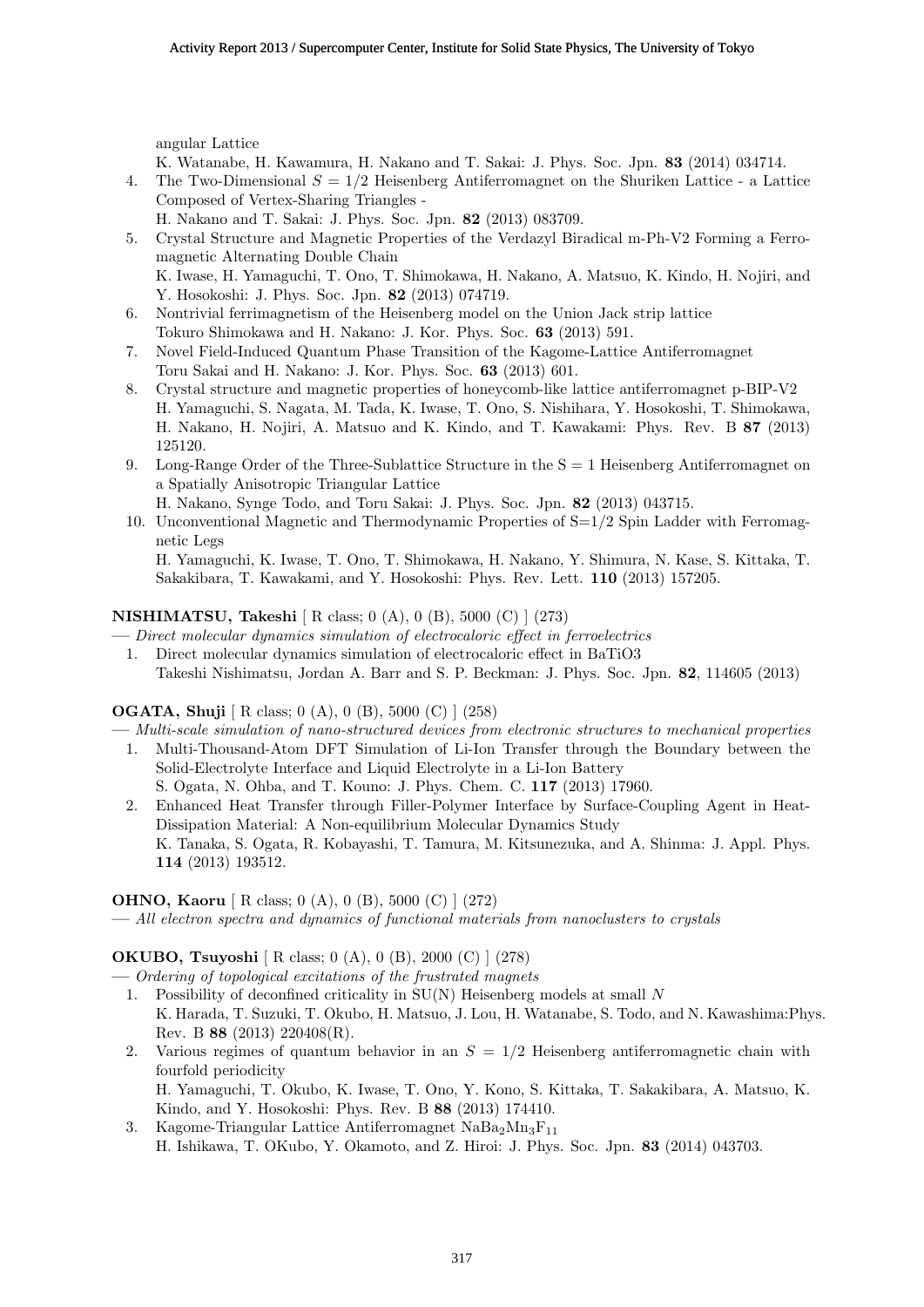**OKAZAKI, Susumu** [ R class; 0 (A), 0 (B), 5000 (C) ] (264) **—** *Large scale molecular dynamics calculation study of viruses*

**OSHIYAMA, Atsushi** [ R class; 0 (A), 0 (B), 5000 (C) ] (260)

**—** *Density Functional Study on Prediction of Electronic Properties of Nanostructures*

1. Performance evaluation of ultra-largescale first-principles electronic structure calculation code on the K computer

Y. Hasegawa, J.-I. Iwata, M. Tsuji, D. Takahashi, A. Oshiyama, K. Minami, T. Boku, H. Inoue, Y. Kitazawa, I. Miyoshi, M. Yokokawa: International Journal High Performance Computing Applications, online version Oct 17, 508163 (2013) DOI=10.1177/1094342013508163

2. Large-Scale Electronic-Structure Calculations in the Real-Space Scheme: Bilayer Graphene and Silicene

K. Uchida, Z.-X. Guo, J.-I. Iwata and A. Oshiyama: Proc. JSAP-MRS Joint Symposia **1595** (2013) 1190

- 3. First-principles study of spin-dependent transport through graphene/BNC/graphene structure T. Ota and T. Ono: Nanoscale Res. Lett. **8** (2013) 199.
- 4. Convergence of the Broyden density mixing method in noncollinear magnetic systems M. Heide and T. Ono: J. Phys. Soc. Jpn. **82** (2013) 114706.
- 5. Doping Effect on Magnetism and Transport Property of Heterojunction between Carbon and Boron Nitride Nanotubes
	- H. D. Nguyen and T. Ono: J. Phys. Chem. C **117** (2013) 24115.
- 6. First-principles electronic-structure and transport calculation formalism using real-space grid based method

T. Ono: AIP Conf. Proc. **1558** (2013) 1524.

**OTANI, Minoru** [ R class; 0 (A), 0 (B), 5000 (C) ] () **—** *First-principles simulation of Li-ion battery*

# **SAITO, Mineo** [ R class; 0 (A), 0 (B), 5000 (C) ] (262)

- **—** *Materials design for spintronics/multiferroics applications*
- 1. Hydrogen Adsorption in Capped Armchair Edge (5,5) Carbon Nanotubes

A. Setiadi, M. S. Alam, F. Muttaqien, and M. Saito: Jpn. J. Appl. Phys. **52** (2013) 125105

2. First-principles study of carrier-induced ferromagnetism in bilayer and multilayer zigzag graphene nano ribbons

K. Sawada, F. Ishii, and M. Saito: Appl. Phys. Lett. **104** (2014) 14311.

3. Tunable Rashba effect on strained ZnO: First-principles density-functional study

M. A. Adhib, H. Kotaka, F. Ishii, and M. Saito: Appl. Phys. Exp. **7** (2014) 053002.

4. Spin polarized positron lifetimes in ferromagnetic metals

J. Lin, T. Yamasaki, and M. Saito: Jpn. J. Appl. Phys.**53** (2014) 053002.

- 5. Valley filter by extraordinary Rashba spin on silicon K. Sakamoto, T.-H. Kim, T. Kuzumaki, B. M¨uller, Y. Yamamoto, M. Ohtaka, J. Osiecki, K. Miyamoto, Y. Takeichi, A. Harasawa, S. D. Stolwijk, A. B. Schmidt, J. Fujii, R. I. G. Uhrberg, M. Donath, H. W. Yeom and T. Oda: Nat. Commun., **4** (2013) 2073.
- 6. Implementation of van der Waals density functional approach to the spin polarized system: interaction potential between oxygen molecules

M. Obata, M. Nakamura, I. Hamada, and T. Oda : J. Phys. Soc. Jpn. **82** (2013) 093701. 7. An ab initio approach to free-energy reconstruction using logarithmic mean force dynamics

M. Nakamura, M. Obata, T. Morishita, T. Oda: J. Chem. Phys., submitted for publication. 8. Spin-Orbit Interaction Effects in the Electronic Structure of B20-type CoSi: First-Principles Den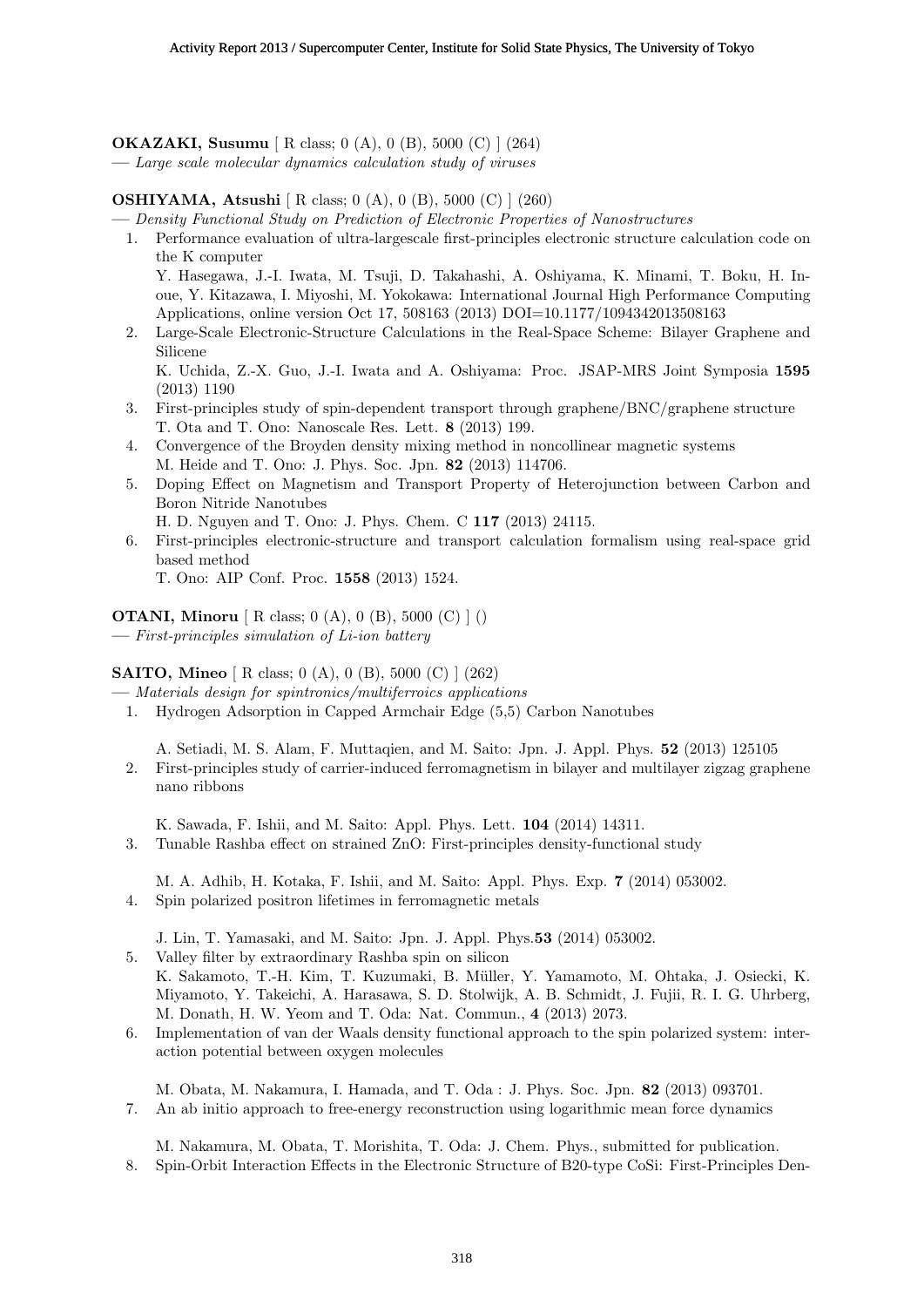sity Functional Study

F. Ishii, T. Onishi, and H. Kotaka: JPS Conference Proceedings, in press.

- 9. Contribution of Berry Curvature to Thermoelectric Effects
- Y.P. Mizuta and F. Ishii: JPS Conference Proceedings, in press.
- 10. First-principles study of Exchange Interaction in Ising-type Multiferroic Ca3CoMnO6 M. Nishida, F. Ishii, and M. Saito: JPS Conference Proceedings, in press.

**SHIBA, Hayato** [ R class; 0 (A), 0 (B), 5000 (C) ] (34,275)

- **—** *Structure Formation of Surfactant Membranes under Shear Flow* 1. Mechanical properties and microdomain separation of fluid membranes with anchored polymers H. Wu, H. Shiba and H. Noguchi: Soft Matter **9** (2013) 9907.
- 2. Structure formation of surfactant membranes under shear flow H. Shiba and H. Noguchi: J. Chem. Phys. **139** (2013) 014702.

**SUGINO, Osamu** [ R class; 0 (A), 0 (B), 5000 (C) ] (269)

- **—** *Basic processes in the electrode catalysis*
	- 1. Effect of thermal motion on catalytic activity of nanoparticles in polar solvent Nicephore Bonnet, O. Sugino, and M. Otani: J. Chem. Phys. **140**, 044703 (2014).
	- 2. Improved modeling of electrified interfaces using the effective screening medium method I. Hamada, O. Sugino, B. Nicephore, and M. Otani: Phys. Rev. B **88**, 155427 (2013).

**TAKATSUKA, Kazuo** [ R class; 0 (A), 0 (B), 2500 (C) ] (255)

**—** *Nonadiabatic electron dynamics and many-body nuclear dynamics in molecules*

**TOHYAMA, Takami** [ R class; 0 (A), 0 (B), 5000 (C) ] (256)

- **—** *Double-Pulse Deexcitations in a One-Dimensional Strongly Correlated System* 1. Effects of frustration on magnetic excitations in a two-leg spin-ladder system
	- T. Sugimoto, M. Mori, T. Tohyama and S. Maekawa:Phys. Rev. B **87**, (2013) 155143. 2. Photoinduced spin-order destructions in one-dimensional extended Hubbard model
	- H. Lu, S. Sota, H. Matsueda, J. Bonca and T. Tohyama: J. Phys.: Conf. Ser. **454** 012079. 3. Double-pulse deexcitations in a one-dimensional strongly correlated system
	- H. Lu, J. Bonca and T. Tohyama: EPL **103**, (2013) 57005.
	- 4. Nonequilibrium photo dynamics of low-dimensional strongly correlated electron systems T. Tohyama: Eur. Phys. J. Special Topics **222**, (2013) 1065-1075.

**TSUNEYUKI, Shinji** [ R class; 0 (A), 0 (B), 5000 (C) ] ()

**—** *Development of first-principles simulation software for exploration of new materials*

## **YAMASHITA, Koichi** [ R class; 0 (A), 0 (B), 5000 (C) ] (267)

**—** *Large scale calculations on the fundamental processes of solar cells and their optimization in conversion efficiency and long lifetime*

- 1. Unraveling Adsorption Mechanism of Aromatic and Aliphatic Diols on TiO2 Surface by Density Functional Theory Analysis G. Giorgi, J. Fujisawa, H. Segawa, and K. Yamashita: Phys. Chem. Chem. Phys. **15** (2013) 9761.
- 2. The origin of the strong interfacial charge-transfer absorption in the surface complex between  $TiO<sub>2</sub>$  and dicyanomethylene compounds
- R. Jono, J. Fujisawa, H. Segawa and K. Yamashita: Phys. Chem. Chem. Phys. **15** (2013) 18584.
- 3. Effect of Isotopic Substitution on Elementary Processes in Dye-Sensitized Solar Cells: Deuterated Amino-Phenyl Acid Dyes on TiO<sup>2</sup>
	- S. Manzhos, H. Segawa fand K. Yamashita: Computation **1** (2013) 1.
- 4. Effect of nuclear vibrations, temperature, co-adsorbed water, and dye orientation on light absorption, charge injection and recombination conditions in organic dyes on  $TiO<sub>2</sub>$

S. Manzhos, H. Segawa and K. Yamashita: Phys. Chem. Chem. Phys. **15** (2013) 1141.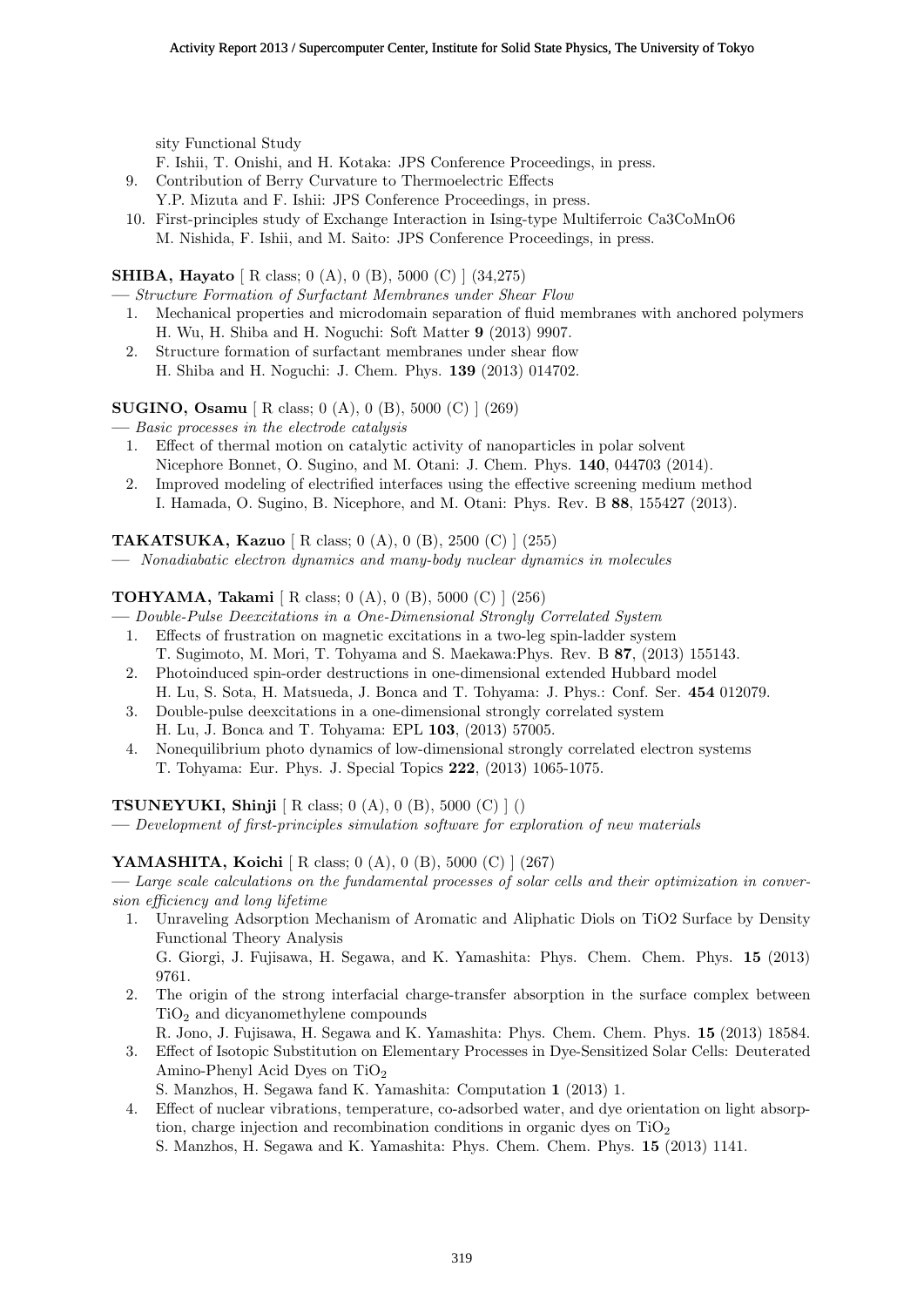## **YOSHIDA, Norio** [ R class; 0 (A), 0 (B), 5000 (C) ] (271)

**—** *Theoretical analysis of hydrolysis of pyrophosphate by 3D-RISM-SCF*

- 1. Extended Molecular Ornstein-Zernike Integral Equation for Fully Anisotropic Solute Molecules: Formulation in a Rectangular Coordinate System
	- R. Ishizuka, N. yoshida: J. Chem. Phys. **139** (2013) 084119.
- 2. Solvent dependence of Stokes shift for organic solute-solvent systems: A comparative study by spectroscopy and reference interation-site model-self-consistent-field theory K. Nishiyama, Y. Watanabe, N. Yoshida, F. Hirata: J. Chem. Phys. **139** (2013) 094503.
- 3. Theoretical Study of Salt Effects on Diels-Alder Reaction of Cyclopentadiene With Methyl Vinyl Ketone Using RISM-SCF Theory
	- N. Yoshida, H. Tanaka, F. Hirata: J. Phys. Chem. B **117** (2013) 14115.
- 4. Probing " ambivalent " snug-fit sites in the KcsA potassium channel using three-dimensional reference interaction site model (3D-RISM) theory
	- S. Phongphanphanee, N. Yoshida, S. Oiki, F. Hirata: Pure and Applied Chem. **86** (2014) 97.
- 5. Theoretical Characterization of the " Ridge " in the Supercritical Region in the Fluid Phase Diagram of Water
	- M. Matsugami, N. Yoshida, F. Hirata: J. Chem. Phys. **140** (2014) 104511.
- 6. Massively Parallel Implementation of 3D-RISM Calculation with Volumetric 3D-RFFT Y. Maruyama, N. Yoshida, H. Tadano, D. Takahashi, M. Sato, F. Hirata: J. Comput. Chem. In Press, DOI: 10.1002/jcc.23619.
- 7. Theory and Efficient Computation of Differential Vibrational Spectra S. Sakaguchi, T. Ishiyama, A. Morita: J. Chem. Phys. **140** (2014) 144109.
- 8. Computation of the Free Energy due to Electron Density Fluctuation of a Solute in Solution: A QM/MM Method with Perturbation Approach Combined with a Theory of Solutions D. Suzuoka, H. Takahashi, A. Morita: J. Chem. Phys. **140** (2014) 134111.
- 9. Theoretical Studies of Structures and Vibrational Sum Frequency Generation Spectra at Aqueous Interfaces
	- T. Ishiyama, T. Imamura, A. Morita: Chem. Rev. (2014) in press.
- 10. Reply to "Comment on 'Surface Acidity of Water Probed by Free Energy Calculation for Trimethylamine Protonation'"
	- Y. Tabe, N. Kikkawa, H. Takahashi, A. Morita: J. Phys. Chem. C **118** (2014) 2895-2895.
- 11. Surface Acidity of Water Probed by Free Energy Calculation for Trimethylamine Protonation Y. Tabe, N. Kikkawa, H. Takahashi, A. Morita: J. Phys. Chem. C **118** (2014) 977-988.
- 12. Real-Time Observation of the Destruction of Hydration Shells A. Yamakata, E. Soeta, T. Ishiyama, M. Osawa, A. Morita: J. Am. Chem. Soc. **135** (2013) 15033-15039.
- 13. Tip-Enhanced Raman Spectroscopy of 4,4'-Bipyridine and 4,4'-Bipyridine N, N'-Dioxide Adsorbed on Gold Thin Films

I. I. Rzeznicka, H. Horino, N. Kikkawa, S. Sakaguchi, A. Morita, S. Takahashi, T. Komeda, H. Fukumura, T. Yamada, M. Kawai: Surf. Sci. **617** (2013) 1-9.

14. Molecular Dynamics Study of Water Transfer at Supercooled Sulfuric Acid Solution Surface Covered with Butanol

S. Sakaguchi, A. Morita: J. Phys. Chem. A **117** (2013) 4602-4610.

- 15. A Molecular Dynamics Study on Inner Pressure of Microbubbles in Liquid Argon and Water H. Takahashi, A. Morita: Chem. Phys. Lett. **573** (2013) 35-40.
- 16. Computational Analysis of the Quadrupole Contribution in the Second-Harmonic Generation Spectroscopy for the Water/Vapor Interface K. Shiratori, S. Yamaguchi, T. Tahara, A. Morita: J. Chem. Phys. **138** (2013) 064704.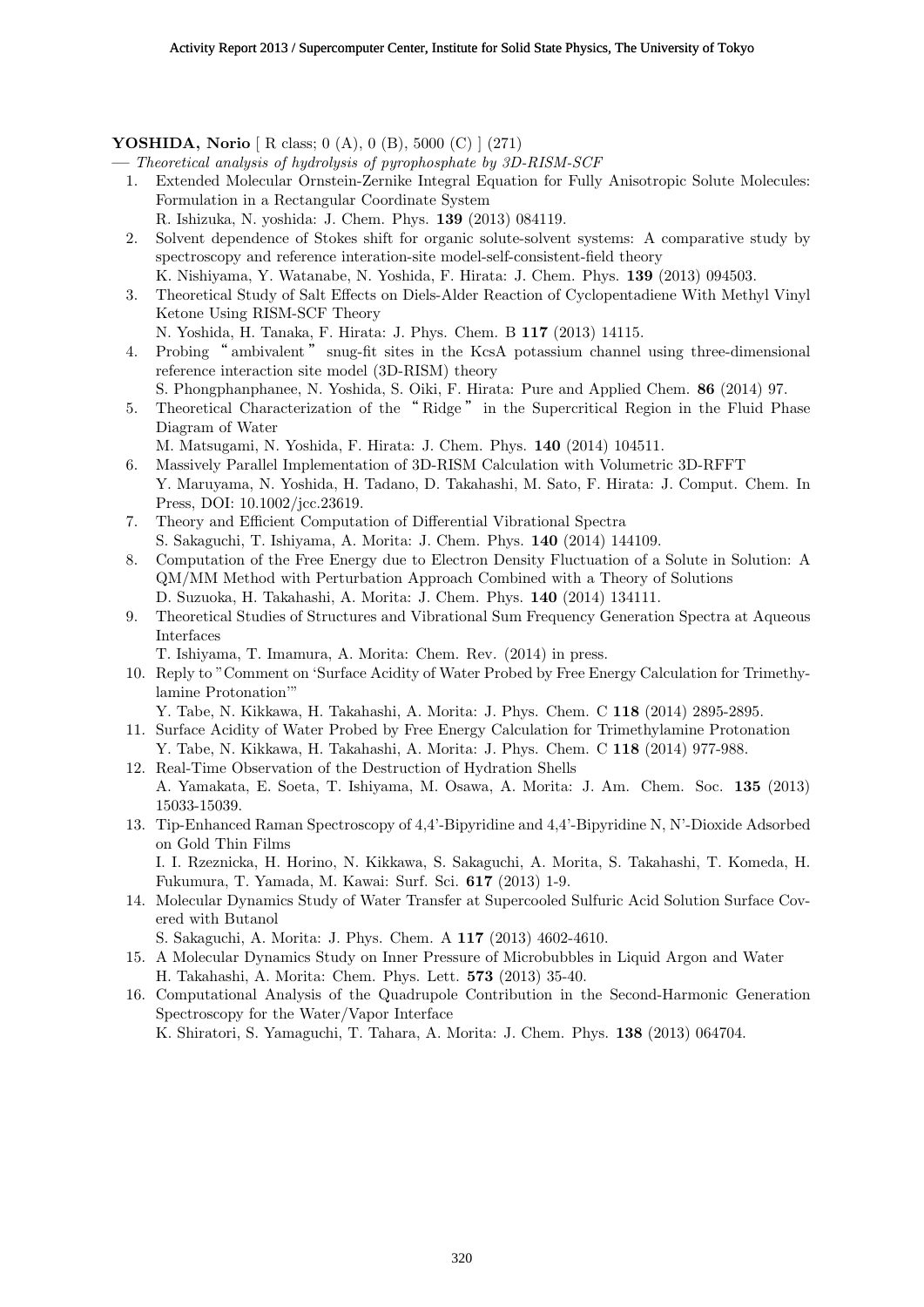# *✷* Doctor theses

## 1. **Andraus Robayo Sergio Andres**

Multiple-particle diffusion processes from the viewpoint of Dunkl operators: relaxation to the steady state

The University of Tokyo, 2014-03-24

## 2. **THOMAS, Derek**

Theoretical study of thermoelectric properties of conical carbon nanofibers The University of Tokyo, 2014-03-24

## 3. **ASANO, Yuta**

Phase diagram and equation of state of modified Lennard-Jones system Ehime University, 2014-03-24

## 4. **TAE-UK, Park**

First-principles Study of Metal-atom Adsorption on Carbonic Systems Chiba University, 2014-03-25

## 5. **KOBINATA, Kyousuke**

First-principles Study of Schottky Barrier at Metal/Semiconductor Interfaces Chiba University, 2014-03-25

## 6. **SAKAKIBARA, Hirofumi**

Study on the correlation between the transition temperature and the crystal structure in the cuprate superconductors

The University of Electro-Communications, 2014-03

#### 7. **SUZUKI, Katsuhiro**

Theoretical analysis of superconductivity in multi-orbital systems The University of Electro-Communications, 2014-03

#### 8. **ASPERA, Susan**

Theoretical Study on Nitric Oxide Adsorption and Oxidation on Metallo-Macrocycles and Ceria-Supported Platinum Cluster Osaka University, 2014-09-25

#### 9. **QUANG, Nguyen**

Density Functional Theory-based Studies on Oxygen Interaction with Varied Catalytic Environments for Nano Technological Applications Osaka University, 2014-09-25

#### 10. **HARASHIMA, Yosuke**

Critical phenomena of the metal-insulator transition in doped semiconductors using density functional theory and local density approximation Osaka University,

## 11. **KYOGOKU, Shinya**

Microscopic study on nano-scale deformation and electronic state of carbon nanotube The University of Tokyo, 2014-03-24

## 12. **SHIMIZU, Ryotaro**

Hydrodynamic effects on structure formation of soft matter The University of Tokyo, 2014-03-24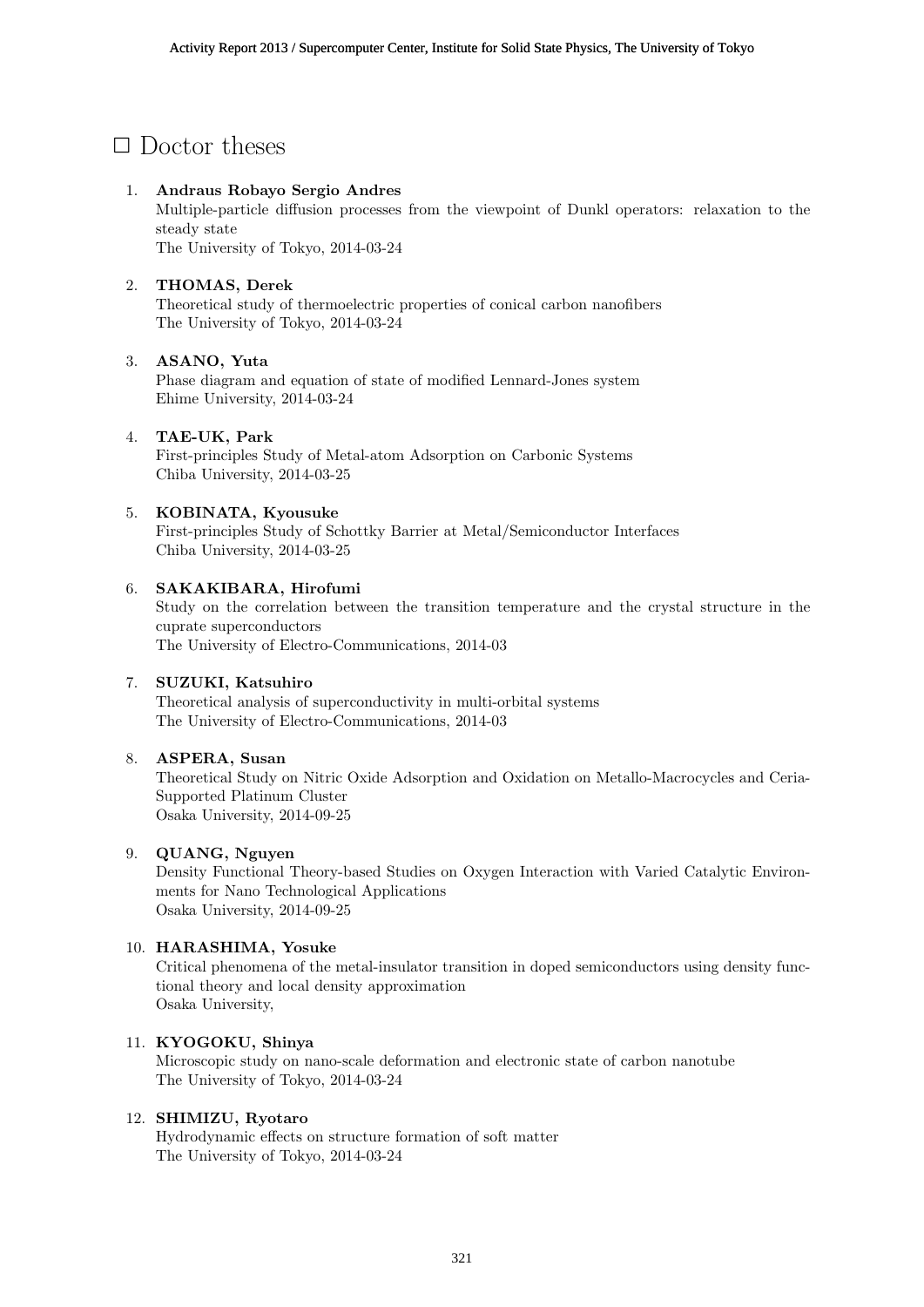## 13. **MOTOYAMA, Yuichi**

Quantum Monte Carlo approach to the quantum phase transition in low-dimensional antiferromagnets in terms of the Berry phase The University of Tokyo, 2014-03-31

# □ Master Theses

## 1. **MIYAO, Satoaki**

Study of cuprate superconductors by element-substitution simulation Osaka University, 2014-03-25

## 2. **Sunnardianto Gagus Ketut**

Charge distribution of hydrogenated graphene with a vacancy Osaka University, 2014-03-25

## 3. **ONISHI, Takashi**

First-principles study of spin-orbit interaction in ferroelectrics Kawazawa University, 2014-03-22

#### 4. **SATO, Kosuke**

Quantum dissociation processes of exciton at semiconductor hetero-interfaces Chiba University, 2014-03-25

#### 5. **HIRAMATSU, Tomoki**

Atom diffusion, segregation, and mixing at metal/semiconductor interfaces Chiba University, 2014-03-25

## 6. **YOSHIDA, Kazuyuki**

Metal-atom diffusion in self-assembled monolayer molecules Chiba University, 2014-03-25

## 7. **KIRII, Tomohiro**

Critical phenomena of hierarchical model based on droplet picture The University of Tokyo,

#### 8. **KOJIMA, Yuhei**

Stability of the Superfluid State in Three-Component Fermionic Optical Lattice Systems Tokyo Institute of Technology,

#### 9. **MORI, Kouta**

Study on thermoelectric effect and superconductivity based on an effective model derived from first-principle band calculations The University of Electro-Communications, 2014-03

## 10. **MATSUSHIMA, Kyohei**

Theoretical study on nuclear magnetic resonance of iron-based superconductors The University of Electro-Communications, 2014-03

#### 11. **TAKASAKI, Eriko**

Theoretical study on  $Sb<sub>2</sub>Te$  topological insulator using first-principle calculations